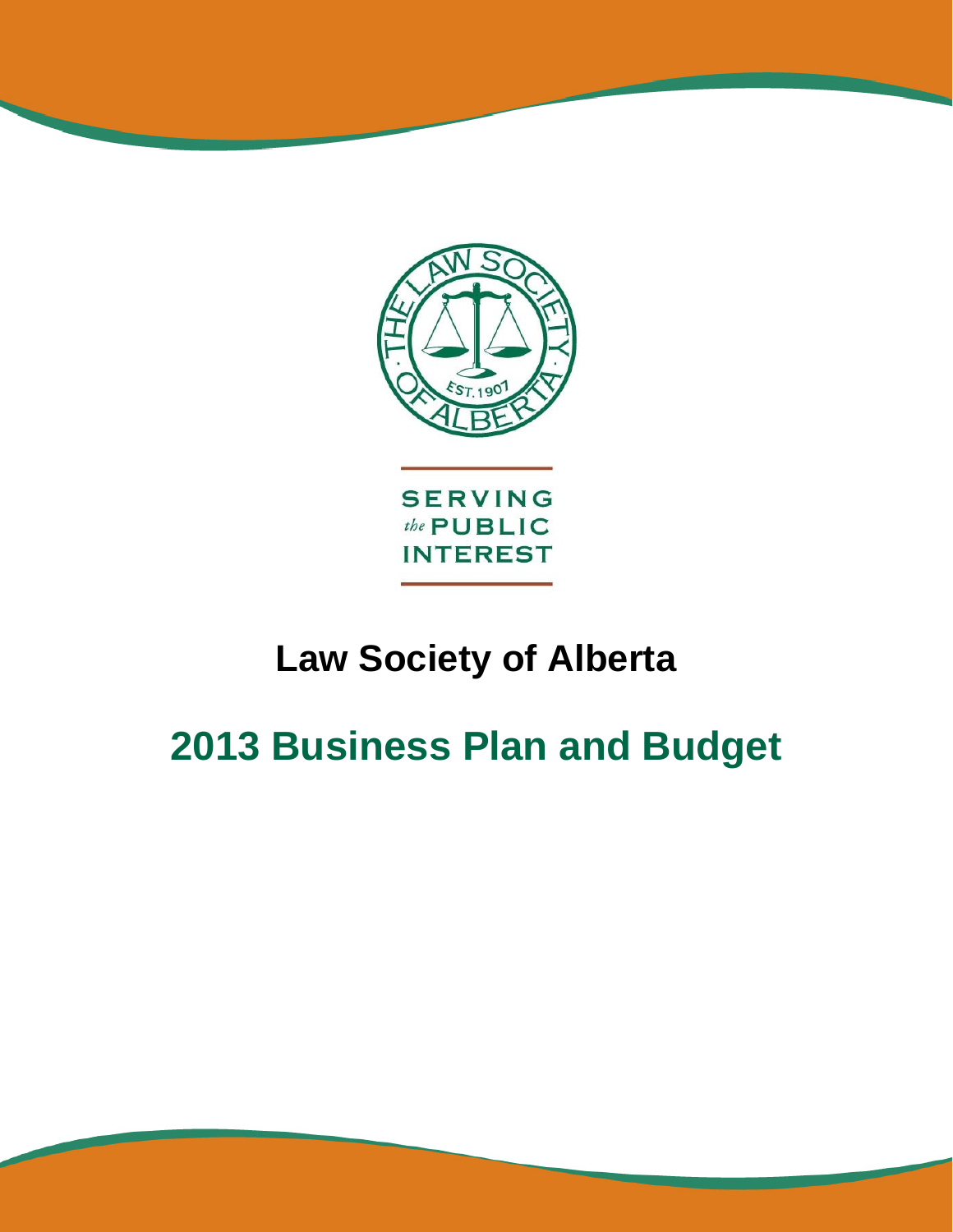## **Table of Contents**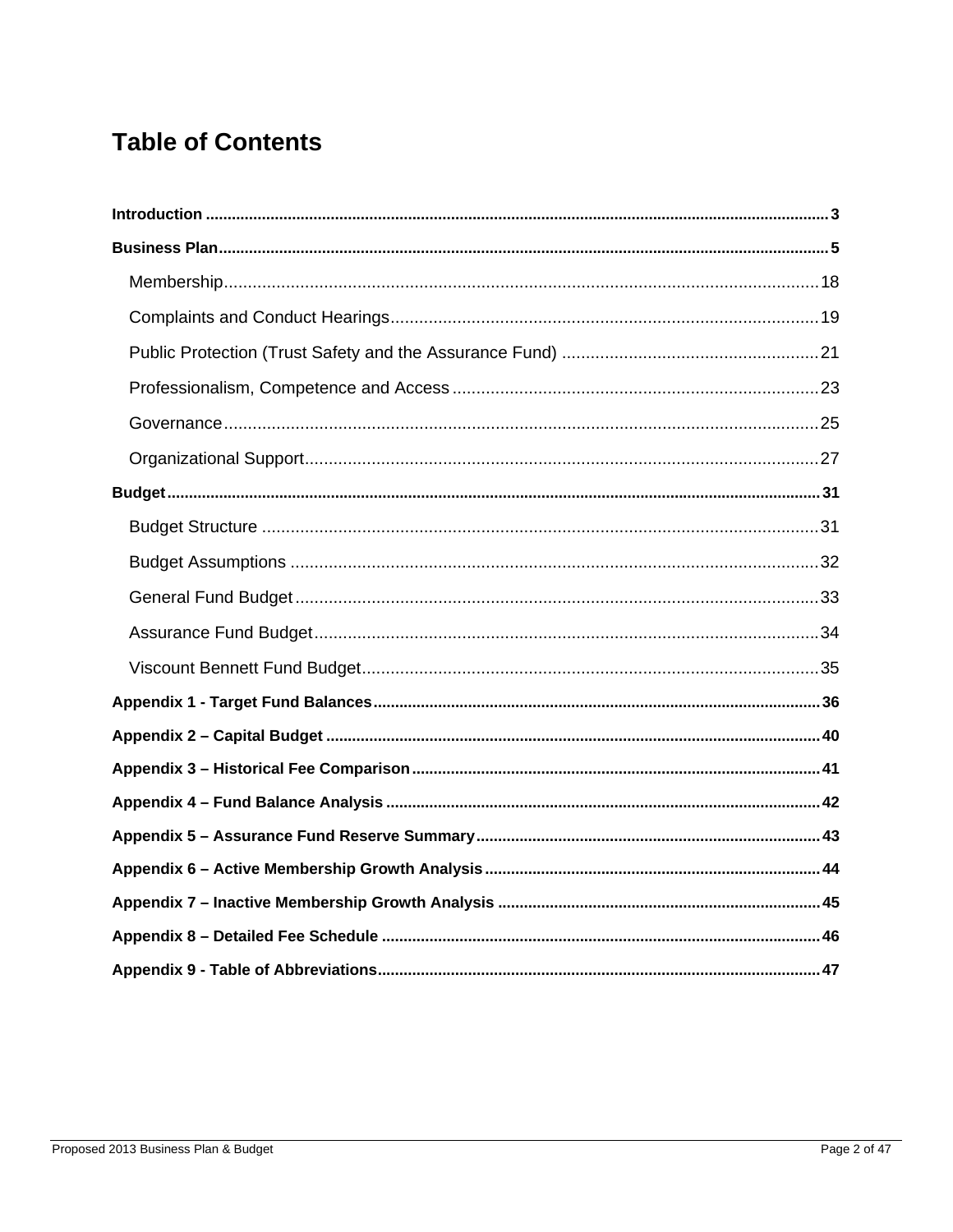## **Introduction**

This draft budget is the product of a process led by our Finance team, in which they engaged each member of the Executive Leadership Team (ELT) and, through them, many of the other managers and staff of the Law Society. In short, each person analyzed the work they completed in 2012 and considered the work required in 2013. Several common factors were identified and these factors guided the preparation of the budget.

The first was that the Law Society is facing increased responsibilities and the work that derives from that. These increases arise because of the environment in which we regulate. We have more members than ever before, more complaints than ever before, and an increasingly litigious environment. Consequently, we are having more hearings and are experiencing an increase in the workload of the membership, conduct and counsel departments as a result. And fundamentally, Alberta's strong economy and relatively high cost of living is driving up the cost of doing business, as is doing business in two cities within the province.

Timeliness continues to be an issue throughout our regulatory processes. As discussed previously with the Benchers, we have challenges in complaints and investigations, and in moving matters through hearings. In the complaints area, we plan to move forward with the new processes and accompanying management structure for identifying risky practitioners earlier and attempting to address the risk through remediation or regulatory processes. As discussed below, we also need to increase our counsel resources.

The environment in which we regulate requires us to be more up-to-date with our business technology. We do not aim for expensive cutting edge technology, but our database has become outdated and lags in functionality behind that of most other comparable regulators. In 2012, we instituted the basic update to a new platform from which we can launch the initiatives required for us to equal the best practices followed by other Canadian regulators.

We are engaging more with our members; e.g. we received 700 enquiries from lawyers in a short time preceding the CPD declaration date, and the number of enquiries received by the Practice Advisors has been steadily increasing, as have requests for in-firm and other group presentations. We see this as a very positive development, but it does increase the Law Society's need for staff to deal with these enquiries.

On the theme of lawyer engagement, we are sending out more e-bulletins, updating our website, and communicating more than ever with lawyers and the public. This has always been important, but is becoming more important because doing so across more media has become a necessary and effective step for a modern regulator. These are, admittedly, modest budgetary items, but they are typical of the changed approach the Law Society must take in response to the expectations placed on us.

The Counsel Department's workload has been steadily increasing. We are on track to exceed the number of hearings directed last year, with 42 new hearings directed as of September 2012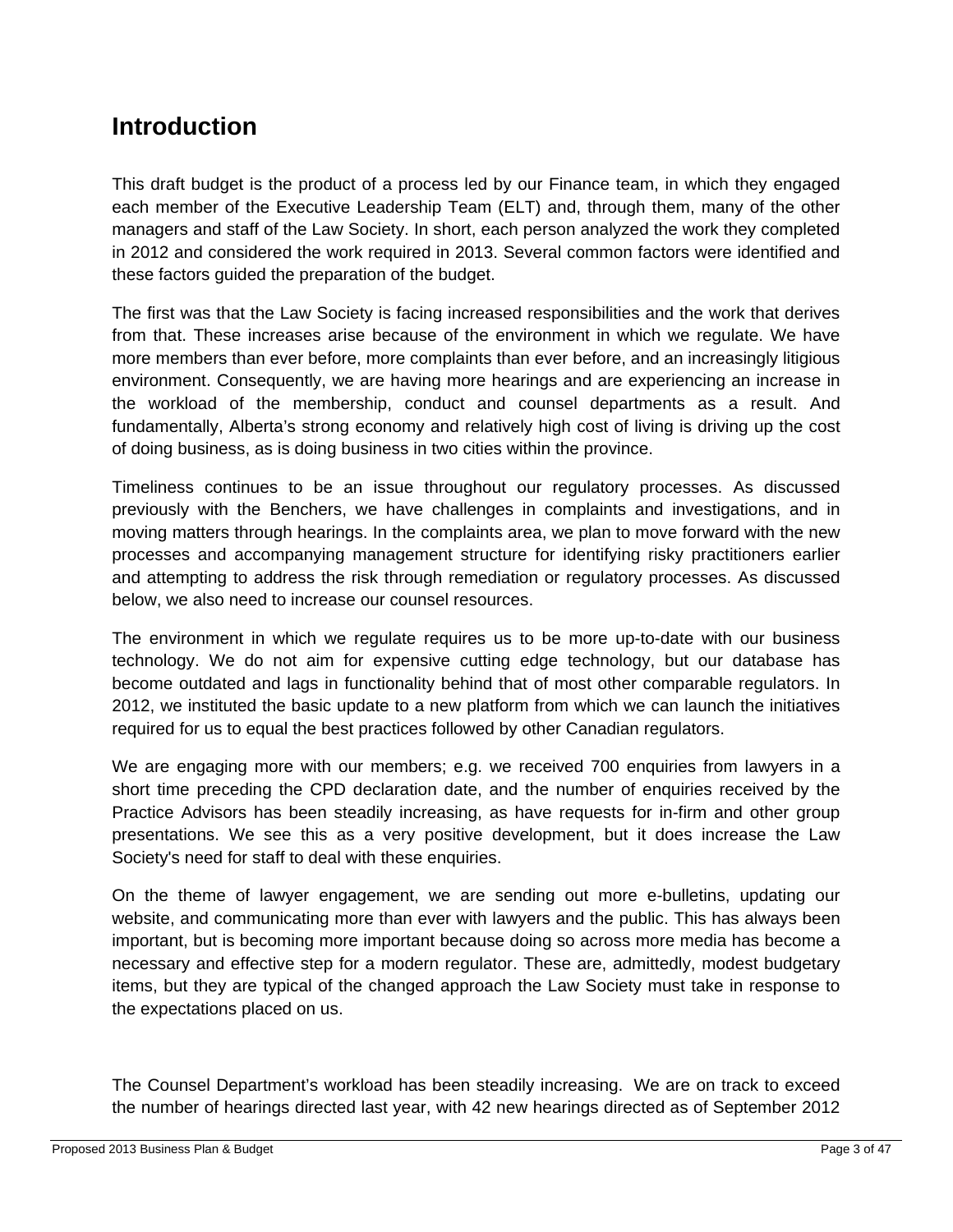compared to 48 hearings directed for the whole of 2011. The hearing work, while important and time-consuming, represents only a part of the work of the Counsel group. Counsel is also involved in matters such as interim suspension hearings (which are urgent and timeconsuming), CPLED appeals, reinstatement applications, and civil litigation involving the Law Society. The regulatory hearings themselves are becoming more complex, and Pre-Hearing Conferences have moved beyond merely being a vehicle for scheduling, to dealing with highly contentious issues such as publication bans and production orders. Counsel also spends a significant amount of time consulting with the Conduct Department before matters reach Conduct Committee panels. These increased demands have created a resource gap for the Counsel group, which will require increased resources for the upcoming fiscal year in order to continue to meet its obligations as part of the regulatory team.

Since the Trust Safety rules were approved by the Benchers in January 2011, the Trust Safety group has been committed to becoming a leader in the oversight of lawyers in relation to trust property administration and compliance. Accordingly, a review of the Trust Safety business case was conducted over the last few months, and while some progress has been made, it is clear that the program requires additional resources to accurately determine the health of the program and whether the program as currently designed can meet its goals and the larger goals of the Law Society to be a model regulator.

Each of the above environmental factors affecting the Law Society's work is local, but not unique to Alberta. These challenges exist in the world-wide regulatory environment and are causing professional legal regulators to reconsider, and in some cases, re-tool their regulatory processes. While the challenges in Alberta are not as severe as, for example, those faced in the England or in Ireland, which is in the process of losing self-regulation, we are still experiencing them, and must be mindful of those challenges and the corresponding changes we must plan to make now and in the future. For example, there has been an increase in governments requiring legal professional regulators to be aware of their role of protecting clients ("consumers") and that has been a government stance across most Commonwealth jurisdictions. We have to recognize this, and acknowledge it will result in additional and re-focused work going forward.

Recognizing that we were facing these increased demands on resources, and although for the moment, that increased demand is modest, the ELT was challenged, department by department, to find areas to cut, to delay certain initiatives, and generally to find ways of making a more efficient use of their staff and processes, without compromising the overall quality of the Law Society's operations.

This draft budget results from meeting that challenge. It is a budget for an organization required to move forward, but doing so in a planned and deliberate manner.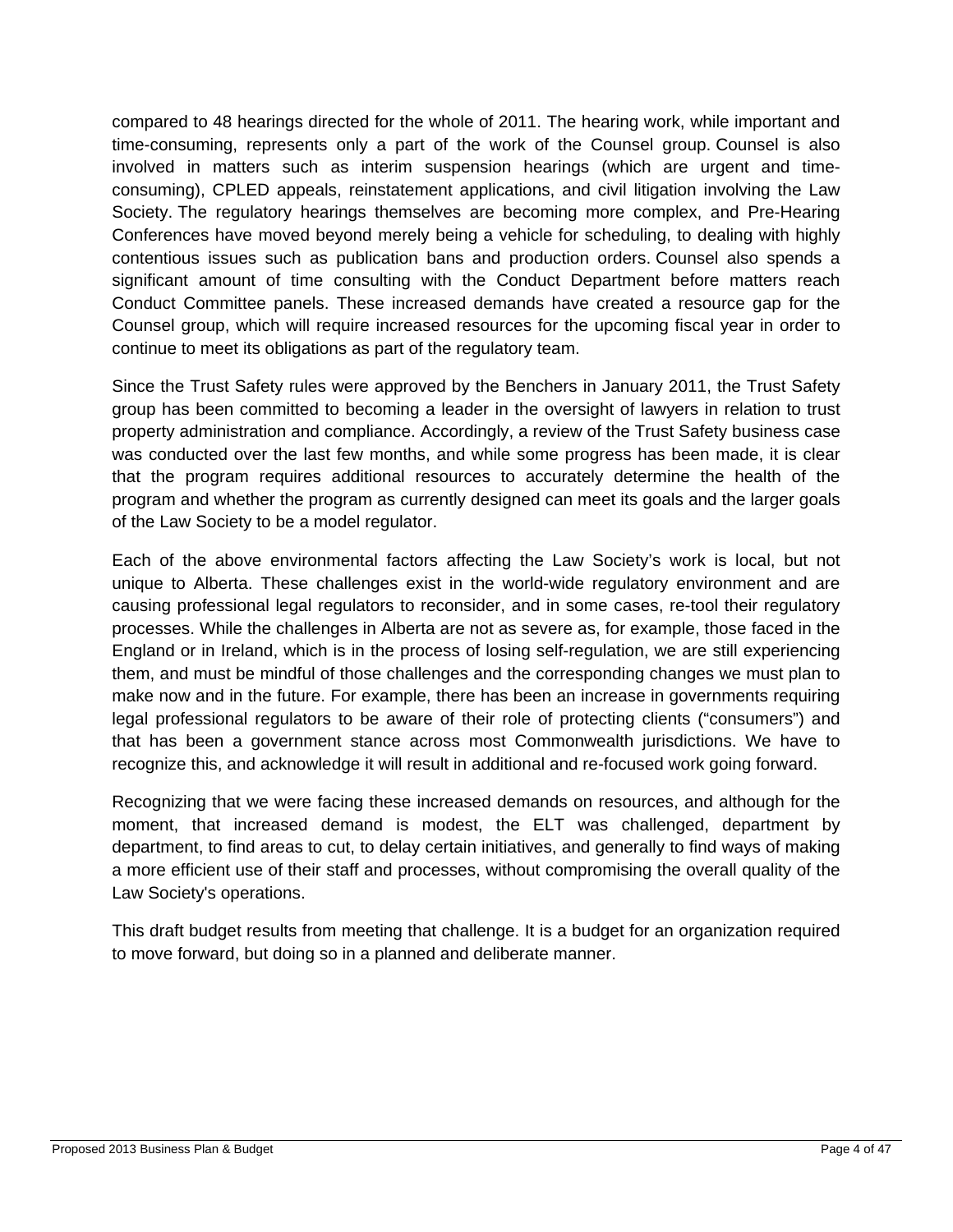## **Business Plan**

The business plan is the vehicle through which the strategic plan adopted by the Benchers is converted into practical work. It takes the aspirations in the strategic plan, and turns them into concrete plans to be implemented, and uses those plans as the foundation for the budget.

The Law Society Comprehensive Governance Plan includes this process diagram:



and Benchers Determining and Reporting Risks: CEO

In formulating this plan, we considered the aspirations in the strategic plan. Because one of the Law Society's strategic goals is to be a model regulator, we also considered what is taking place in the world of professional regulation. We can then test our planned work against the work being carried out by leading regulators in Canada and the rest of the world to determine if we are achieving that goal of being a model regulator.

The business plan describes the proposed new or developmental work to be carried out in 2013, in addition to the continuing work of delivering all of our core programs. The plan is built around the structure of the strategic plan. In addition to the work described here, we will respond to emergent situations as they arise.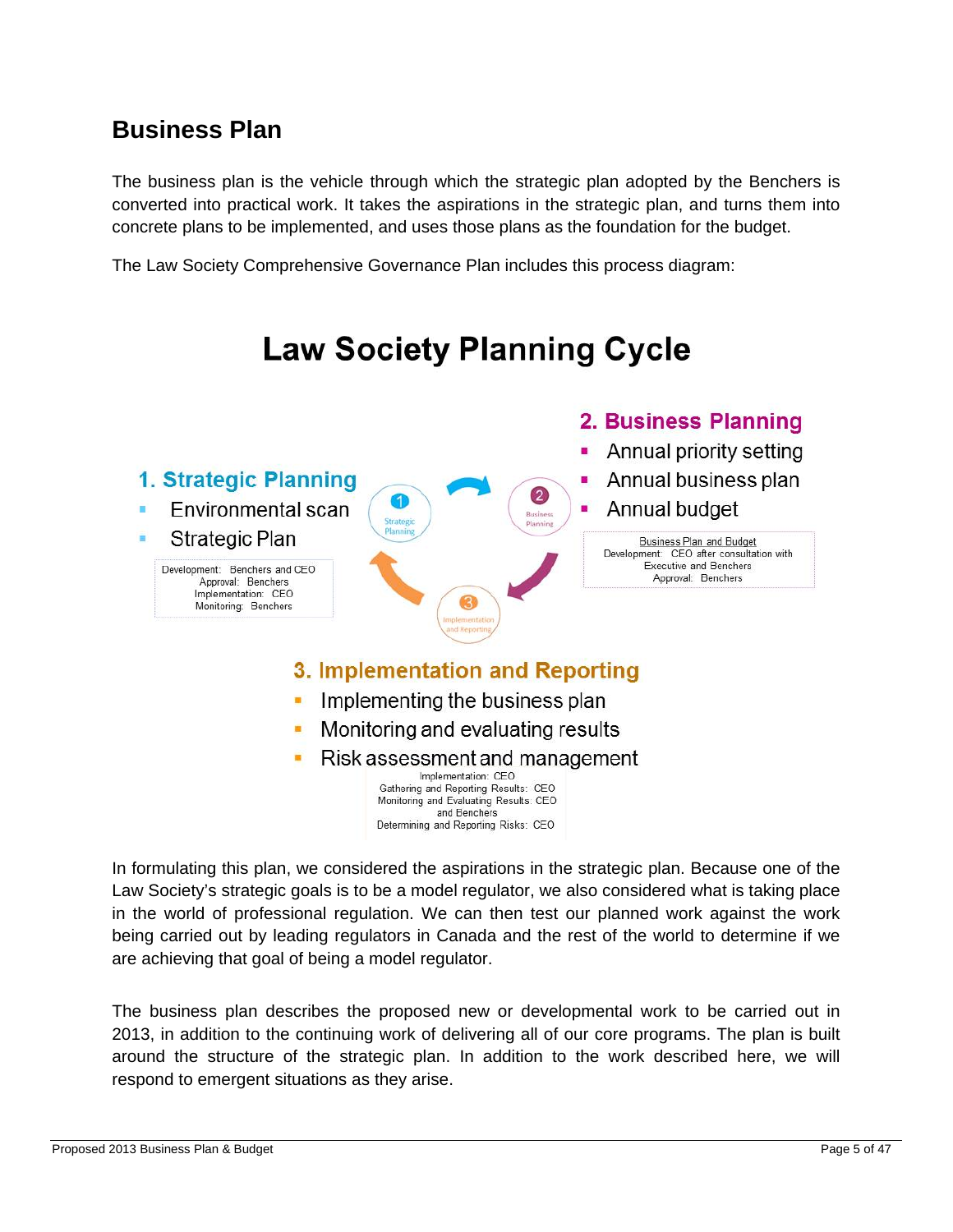#### **Strategic Goal 1: Model regulator**

We will continue to deliver the following core programs:

- Admissions, CPLED and other membership matters
- Complaints and investigations
- Hearings
- Practice review
- CPD
- Practice advice, practice management advice and equity ombudsperson
- Equity programs
- Pro bono
- Libraries and CanLII
- Maintenance of the code of professional conduct
- Trust safety
- Unclaimed trust funds
- Assurance Fund
- Mandatory professional liability insurance (ALIA)
- Leadership and support to national projects dealing with standards for the operation of law society regulatory programs

The strategic initiatives we also plan for 2013 are described below:

#### **Continuing redevelopment of the Conduct Process**

As a model regulator, we recognize the need to continuously improve the processes through which we identify professional conduct that may be questionable through our complaints and adjudication programs. Public and governmental expectations of professional regulators continue to grow, and issues of speed, appropriate remedies for consumers and transparency are present worldwide. Dealing with lawyer conduct is already one of our most resourceintensive activities, so we must find a way of meeting those expectations without incurring substantial additional cost. These factors influenced the Benchers to embark in 2010 on changes to the conduct process.

At the same time, the staff have been working on improvements to internal processes. The proposed work in 2013 is to:

- a) Continue our work to reduce the number and length of hearings through the resignation project, early identification and remediation of practice issues, and single adjudicator consideration of matters that proceed by way of agreement.
- b) Continue to refine the complaints management model to achieve better risk management and, at the same time, optimize complainant outcomes. This work began in 2012 and focussed on examining the performance of lawyers instead of focussing on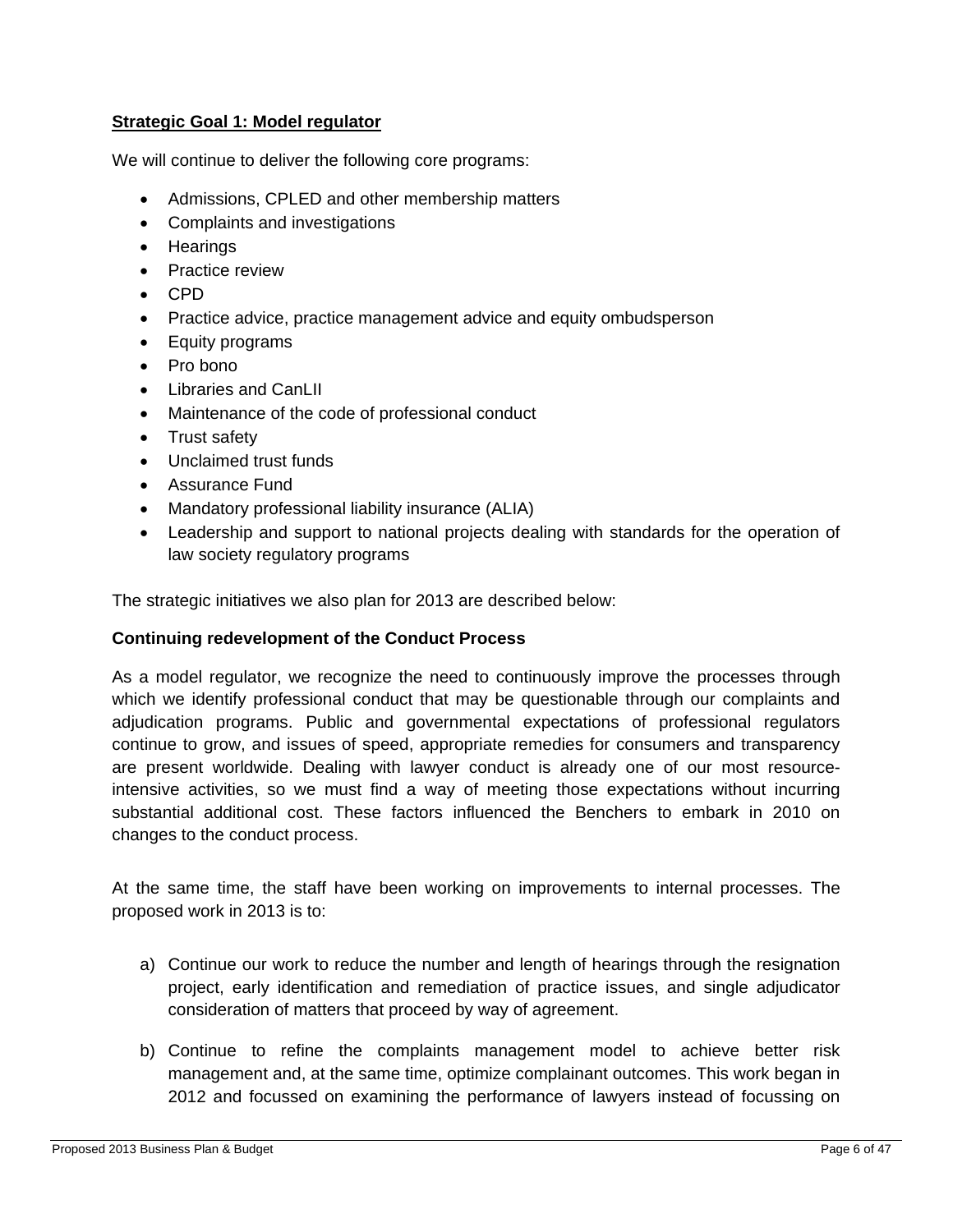complaints as separate transactions. In 2013 we will continue that work and renew our focus on gaining better information from lawyers and complainants through more face to face and telephone contact. We have recognized that improving our process requires consideration of "upstream" issues. We will work to reduce the number of complaints. We will also aim to resolve complaints earlier in the process, but only if we are still serving the consumer protection aspect of the public interest. We will also continue our attempt to achieve complaints goals for throughput, while proposing other key measures of effectiveness of the complaints program.

- c) Continue the multi-year implementation plan for changes to the conduct process, which currently includes the following projects:
	- Pre-hearing conference enhancement;
	- Practice review (early intervention) pilot; and
	- Expedited admission of guilt (single adjudicator hearings) project.

Our working thesis is that this work can be carried out within the existing funding envelope, and that in due course these process changes will result in more effective and less expensive processes. We cannot say at this time whether there will be any significant transition costs.

#### **Continue implementation of the Trust Safety process**

One of the important services offered to clients by Alberta lawyers is the management of trust funds. This involves billions of dollars passing annually through lawyers' trust accounts. Recognizing both the value and risk in these services, the Benchers agreed to a considerable renovation of the program, with initial implementation in 2012. The program has now completed its first full cycle.

Best practices in program management call for program evaluations after the first year of operation in order to identify the effectiveness of the programs and any issues that need to be resolved. As a result, in 2013 we plan to conduct a program evaluation of the new Trust Safety program and propose a new funding mechanism based on the premise that primary funding for this program should be from those who use or operate trust accounts. Our research suggests that an external program evaluation is most effective; we expect the cost to be in the order of \$40,000 to \$60,000, judging by the cost of the other program evaluations.

#### **Alternate business structures**

One of the significant changes in the regulation of the legal profession is the introduction of alternate business structures in England and Australia. Alternate Business Structures are currently under review or scrutiny in both British Columbia and Ontario. The driver behind these new forms of delivery of legal services is to increase consumer access to legal services, and thus access to justice.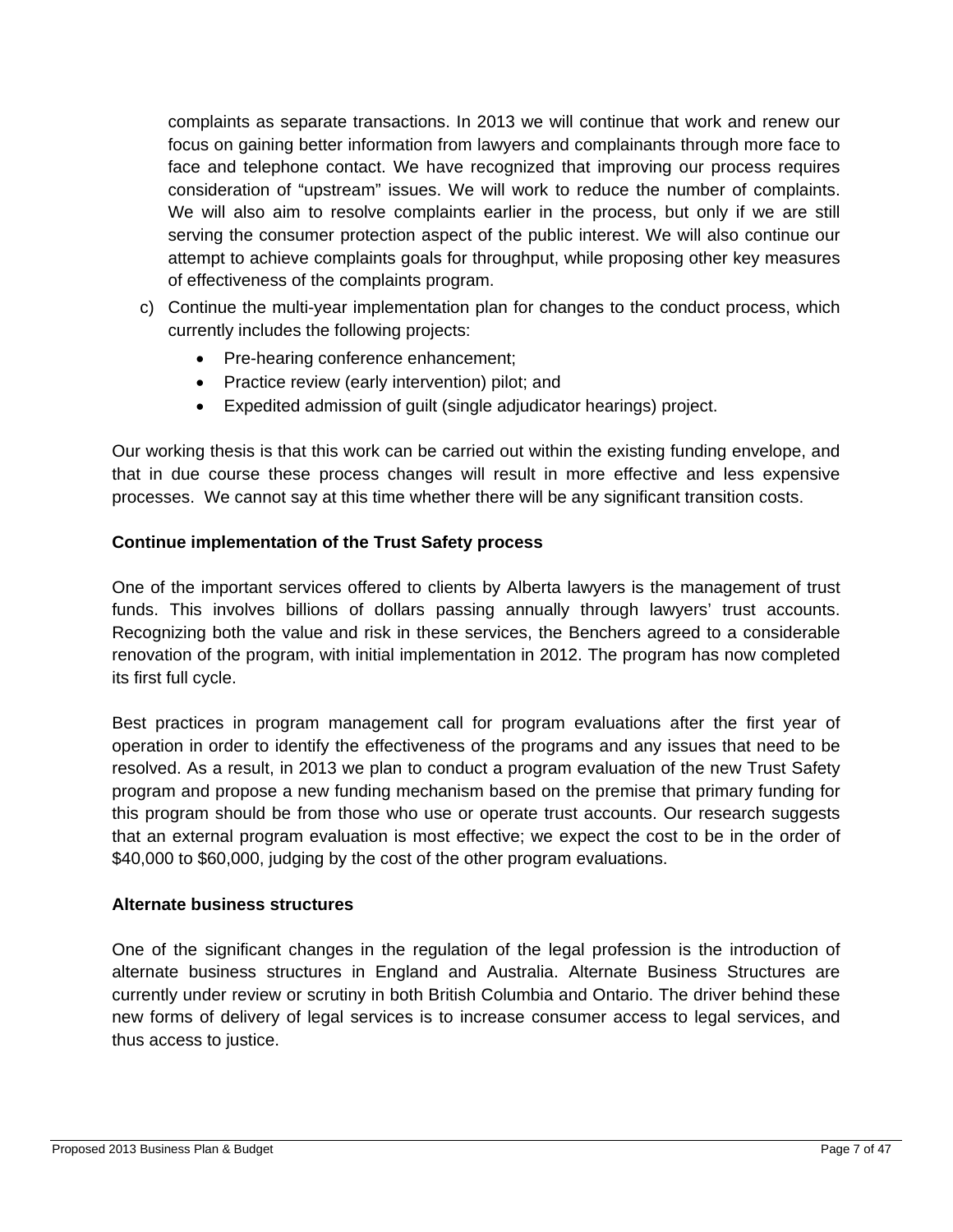Although it is probably too early to determine a course of action, this is the kind of issue that we must keep a close eye on, and as a result for 2013 we propose to commence consideration of alternate business structures in Alberta by developing a backgrounder and discussion paper.

We expect this work can be carried out within the existing organizational capacity.

#### **Tribunals office**

One of the high profile, important and high risk tasks carried out in many of our regulatory processes is adjudication of conduct, credentialing, practice, assurance, trust safety, and the appeal processes for each of these. Currently, the processes for administering the different adjudications are spread across the organization. Many similar organizations provide both extensive and structured training, as well as support for activities such as the drafting of decisions.

If we are to be a model regulator, we should be considering providing this support to our adjudicators. Consequently, for 2013 we propose to develop recommendations for a realignment of the hearing coordinator and counsel assistants' roles to create a tribunals office, covering all aspects of the Law Society's adjudicative processes, including additional resources for Law Society adjudicators.

We expect the planning work can be carried out within our existing organizational capacity.

#### **Online practice resources**

One of our heavily used supports for professional competence is the services provided by the practice advisors, practice management advisor and equity ombudsperson. The number of calls to these advisors has grown consistently over the last 3 years. This work can be made more effective by providing online resources that will assist practitioners more effectively and efficiently, either in addition to individual advice, or as a substitute for it. Effectively assisting practitioners to avoid unethical or incompetent conduct is an important priority, and making these materials available online means we can increase the use of these resources without necessarily increasing staff. Accordingly, in 2013 we propose to continue to enhance online practice resources to assist lawyers in achieving excellence in their practices.

We expect this work can be carried out within our existing organization capacity, although we may present an option of having some work contracted out in order to produce additional material.

#### **Restructuring the compensation of victims of lawyer theft of trust money**

The Law Society's program for compensating victims of lawyer theft of trust money is built around a model in which the payment of compensation is a discretionary remedy of the Benchers, with each case decided on its merits. Although that is the model, in practice the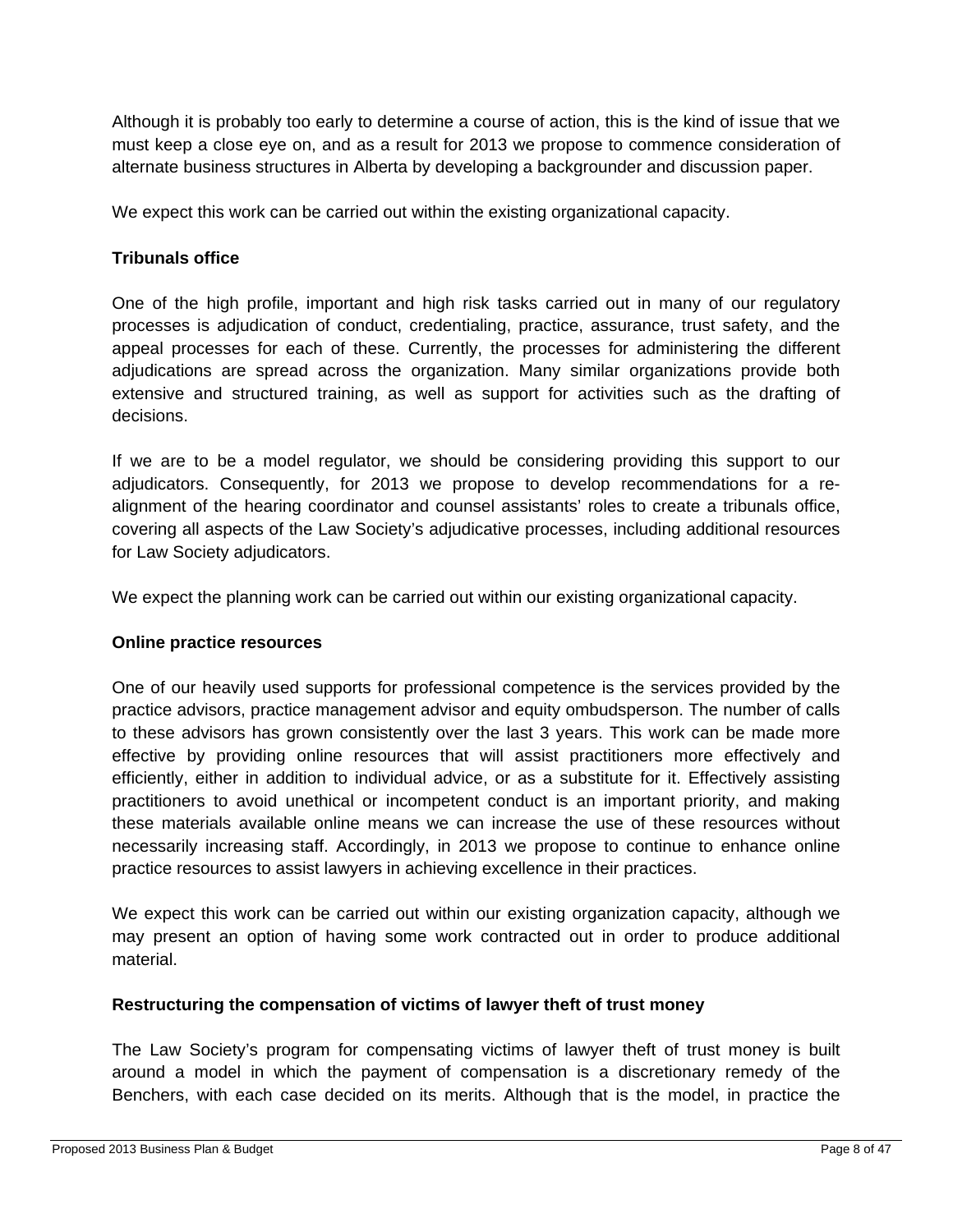program functions in a manner far more like an insurance program. The difference between these models is that before payment can be made under the current program, a finding of misappropriation by the lawyer must be made. This makes it very difficult to engage in the kind of timely and fair resolutions that are common in insurance programs.

As a result of this analysis, the Benchers in 2008 deferred considering a program more like an insurance model, to be dealt with once the Trust Safety program was in place. A discussion paper has been prepared with an overview of the policy issues, and for 2013 we propose to continue the consideration of an insurance model instead of a discretionary model for deciding assurance fund claims.

This work can be carried out within our existing organizational capacity.

#### **Integrated competence strategy**

Competence lies at the heart of the work of a regulator of professionals. The mission of the Law Society calls for a high standard of legal services and professional conduct. We provide a variety of competence-related programs ranging from available support, such as libraries, to compulsory programs, such as CPD and Trust Safety. There has been discussion of adding additional programs such as quality assurance, which would in effect be an audit of a lawyer's practice. We need an overall strategy for how we support and regulate competence, before engaging in any additional programs. As a result, this year's Continuing Competence Committee has begun work on an integrated competence strategy, which will be presented to the Benchers before the end of the year.

One of the important programs to engage lawyers in managing their professional competence is a CPD program, which we have been operating for 4 years now. We have engaged in an external program evaluation, and have plans to add additional features to have each lawyer consider their previous year's CPD program and whether it was successful, and to streamline our administrative process for determining that practitioners have complied with the CPD program regulations.

To continue our work in this key area, we propose to:

- Respond to direction arising from consideration of the integrated competence strategy; and
- Implement changes to the CPD program so that a) lawyers report on their success in achieving their CPD goals for the previous year, and b) filing a CPD declaration is a precondition to renewing the annual practice certificate.

This work can be carried out within our existing organizational capacity.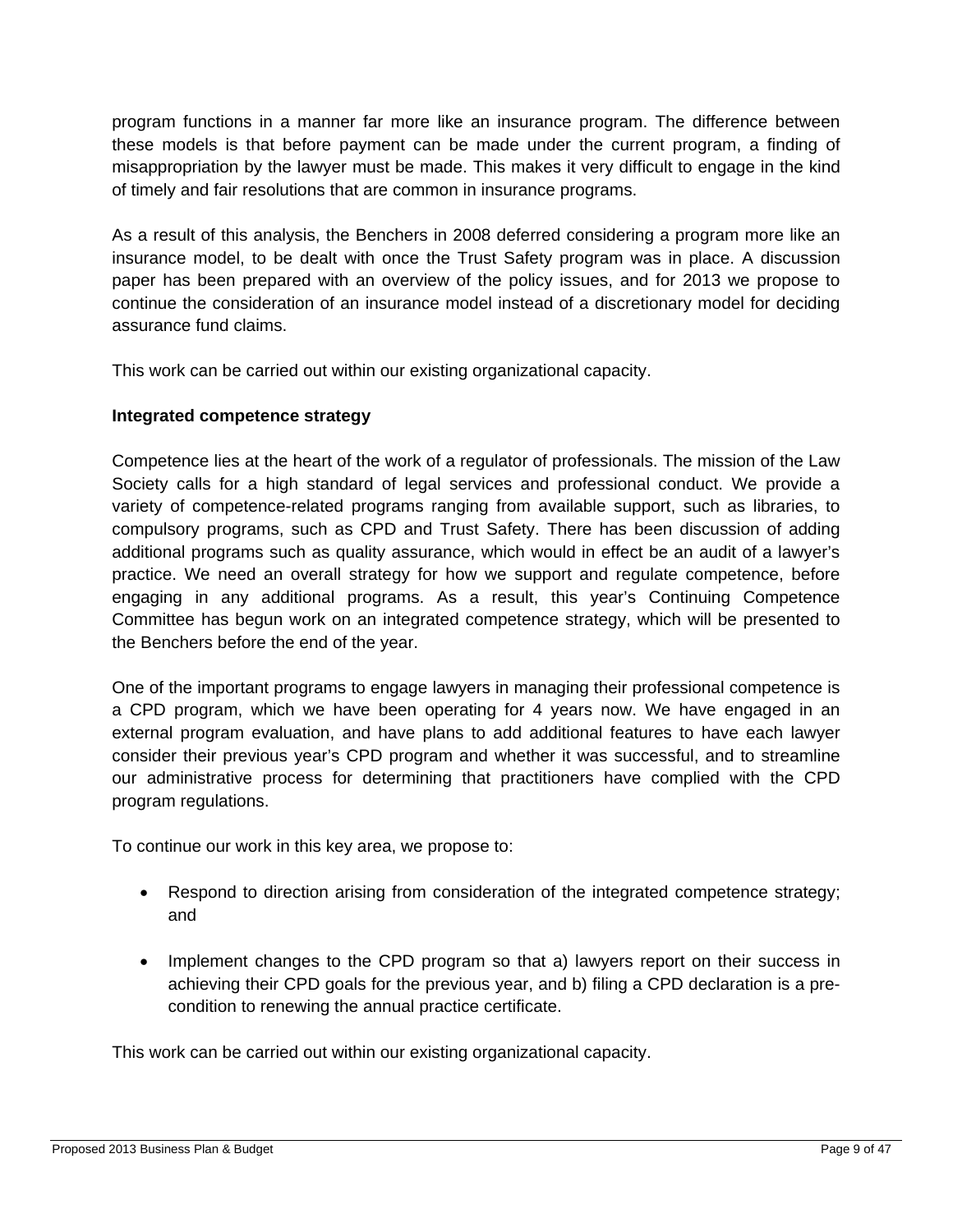#### **Photo ID cards**

The Benchers have asked that we develop a proposal for providing photo identification cards to lawyers upon request. This would make it easier for some lawyers to demonstrate they are regulated by the Law Society. In 2013 we plan to develop a proposal for providing photo identification.

We expect the development of the proposal can be carried out within existing organizational capacity. Our operating premise is that any resulting program would be self-funding.

#### **Digital Signatures**

The Land Titles Registry electronic database is to be redeveloped over the next 3 years. One of the key features of the new system will be e-filing of land titles documents. For this to function, the Land Titles people tell us that lawyers will need a form of digital signature. This facility will demonstrate that the lawyer e-filing a land title document has the appropriate status with the Law Society.

In 2013 we plan to develop a proposal to provide this service to lawyers. As matters now stand we expect we can carry out the preliminary work using existing organizational resources. Development of a system will probably require consulting resources. When these programs operate elsewhere they are self-funding or make a slight profit; our operating premise is that any development costs would be recouped through usage fees.

#### **Strategic Goals 2: Public confidence**

As part of our core program work we will continue to improve our regulatory programs and enhance programs that communicate our regulatory work to government, the public, and lawyers, as well as providing communications support for individual programs.

There are no new business plan priorities relative to this strategic goal.

#### **Strategic Goal 3: Principles of justice**

As part of our core program work we will continue to:

- Communicate the importance of protecting the independence of the courts, the rule of law, and lawyer client privilege; and
- Monitor for threats to the rule of law and intervene as necessary regarding those threats.

There are no new business plan priorities relative to this strategic goal.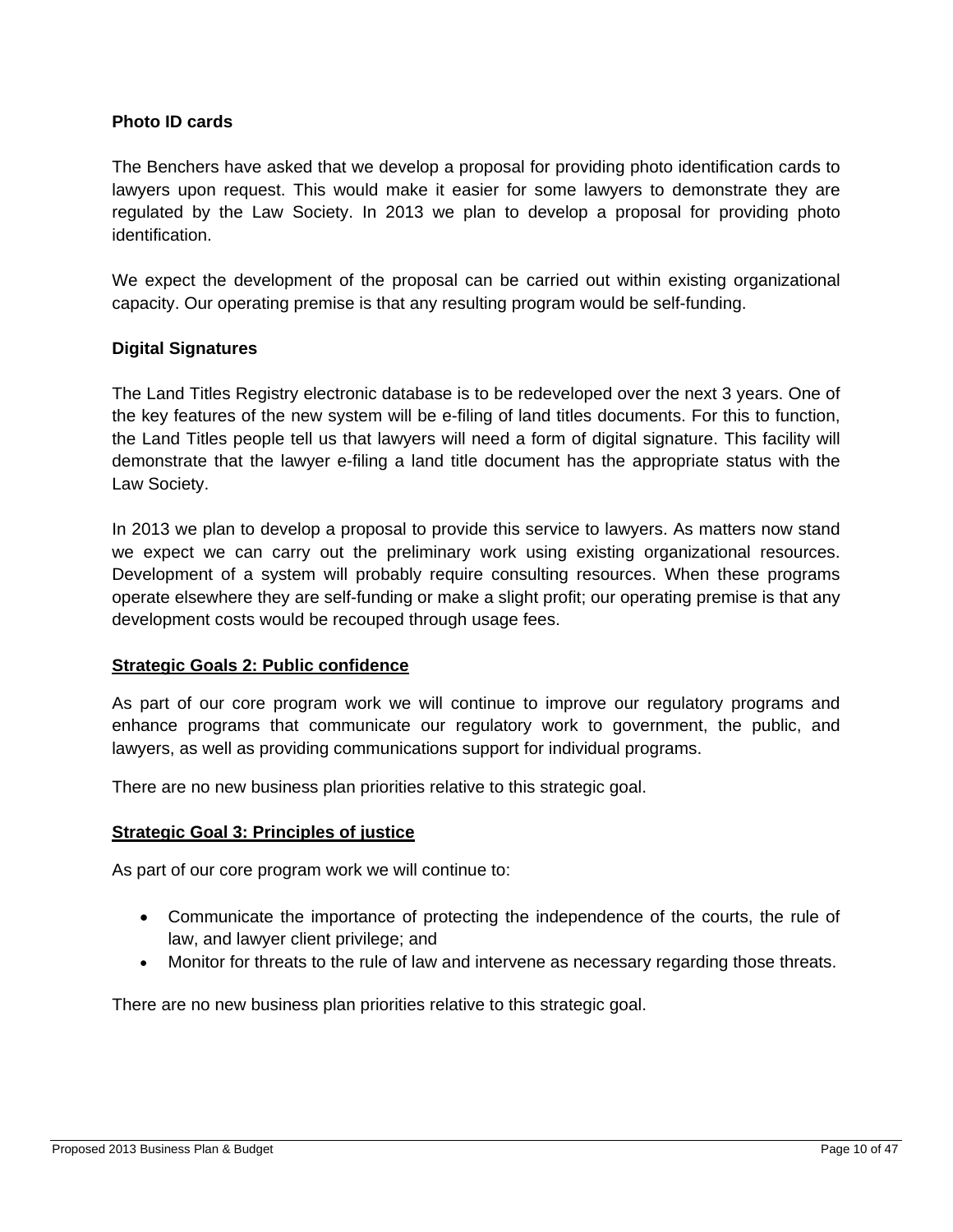#### **Strategic Goal 4: Equal access to justice**

As part of our core program work we will continue to deliver existing programs such as: libraries and CanLII as sources of public legal information, lawyer referral, Justicia, the Re-engagement and Retention Task Force, Pro Bono Law Alberta and Law Day.

As a strategic initiative, with a view to available resources and authority and acknowledging that the access to justice issue cannot be solved by the legal profession alone, we plan to articulate the Law Society's role in access to justice, develop a plan to implement that role and begin implementation. The implementation phase will address which of the varied existing projects will be continued.

We cannot at this time estimate whether there will be any additional costs, although we expect to have a better sense of costs based on Bencher discussion of the Access to Justice Strategy.

#### **Foundation to achieve the strategic goals: Organizational support**

As part of our core program work we will continue to deliver the following core support programs:

- Support for committees and governance activities, including developing and delivering online support as is feasible and affordable
- Accounting services
- Record keeping and privacy services
- Communications, both internal and external
- Office services
- Offices in Calgary and Edmonton
- Business technology services
- Legal services
- Human resource management services

As strategic initiatives we also plan the following:

- a) In 2011 the Benchers started a program to develop comprehensive governance policies. We expect to complete this work in 2013 using existing organizational resources.
- b) The 3 year strategic plan was formally adopted by the Benchers in November 2010; it thus expires in the fall of 2013. The governance policies adopted by the Benchers call for the plan to be reconsidered, and we plan that for 2013. We expect there will be some costs for advice on the review process, and possibly external facilitation.
- c) The strategic plan sets as an ultimate goal that the Law Society of Alberta is a model regulator. To evaluate our success in achieving that goal, we need to compare ourselves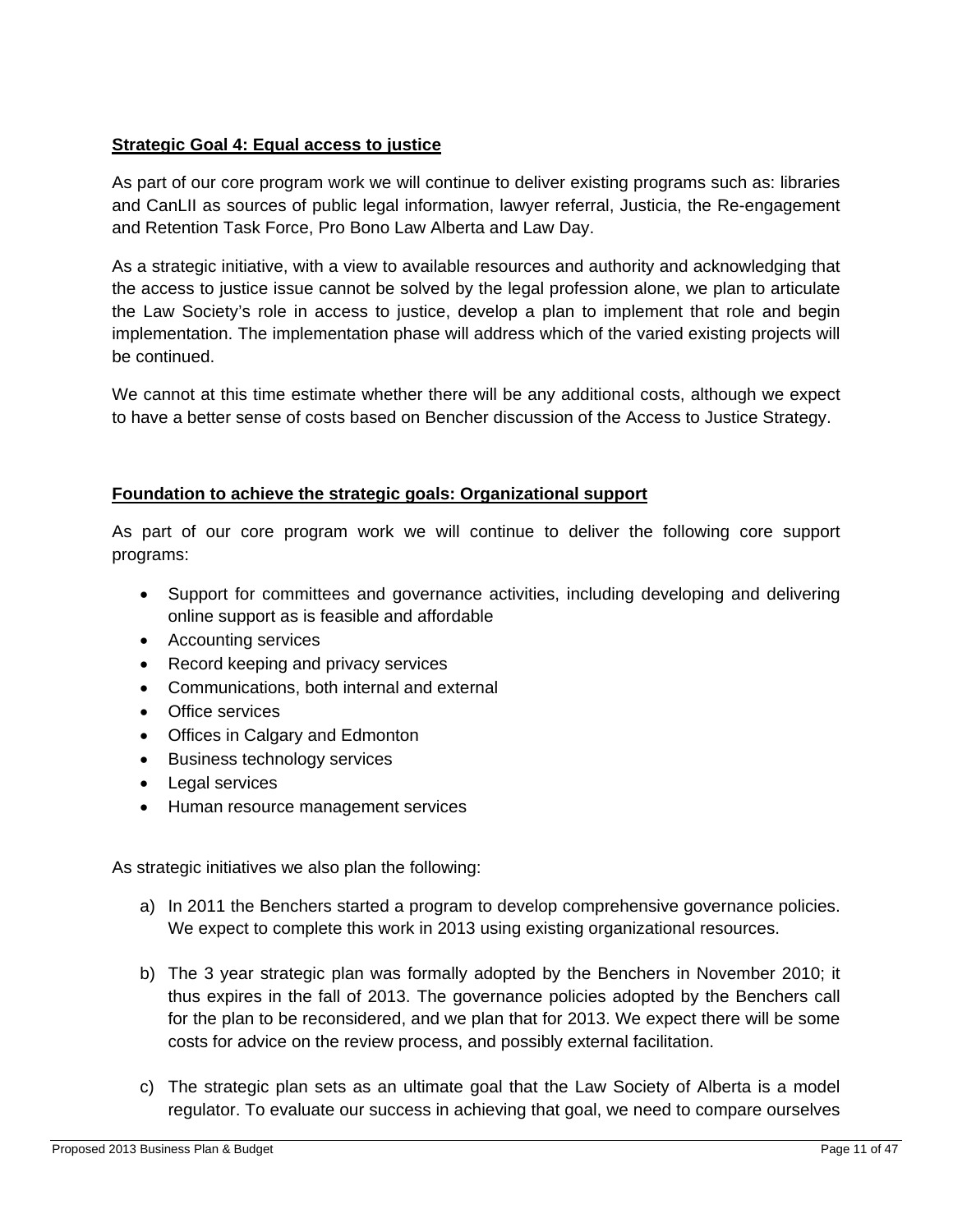to other regulators. To assist in this ongoing work, we plan to benchmark new and innovative regulatory mechanisms used in England and Australia but not Canada, and provide a discussion paper about whether these forms of regulation would be useful in Alberta. This will be carried out using existing organizational resources.

- d) In 2011 we held the first Bencher election using online voting. More than half the votes were cast electronically. This is a much less expensive way to conduct Bencher elections – depending on how much of the process is made electronic, we would reduce the \$40,000 election costs by more than half. In 2013, we plan to lay the ground work for an exclusively online 2014 Bencher election.
- e) The Law Society maintains a sophisticated database containing all of the regulatory information about everyone who has been a student or has been called to the bar in Alberta. In 2012 we upgraded our ten year old regulatory database; that brings our software up to date, and permits us to begin offering online transactions. This multi-year project will ultimately enable us to provide better customer service for lawyers and the public, to simplify our processes, and to reduce costs. In 2013 we plan to move ahead with our initial foray into online transactions, including developing the capacity to evaluate and change our business processes. We expect there will be continuing capital costs for this work, and these costs have been included in our capital budget presented later in this document. In our view we cannot avoid making this investment. If put it off, we will simply pay more to make these changes in the future.
- f) In 2012 we began a project to build organizational capacity around project management. We did that because we conduct many projects (such as the many policy projects described elsewhere in this document) and it is important to plan the resources required, the timelines to be met, and to determine whether the projects are a good investment. In 2013 we plan to continue to build project management capacity throughout the organization in order to maximize the use of our resources. We expect this work to be carried out using the increased resources included in the Business Technology budget contained within Organizational Support.
- g) Our work to be a model regulator includes being a more sophisticated regulator. We have a considerable amount of information about the profession stored in our databases. However, we do not have good tools to analyze that data. For instance, it is not easy for us to report on the causes of complaints or claims, the location, age, experience and gender of lawyers, and similar kinds of analyses. As part of our work to upgrade our regulatory database, we also plan enhancements to our data management and reporting systems to unlock the value of our data through reporting and analysis. This will permit us to make better informed and timelier business decisions that will focus our work on the areas with the most need. We have funded the 2013 costs of this work in our capital budget.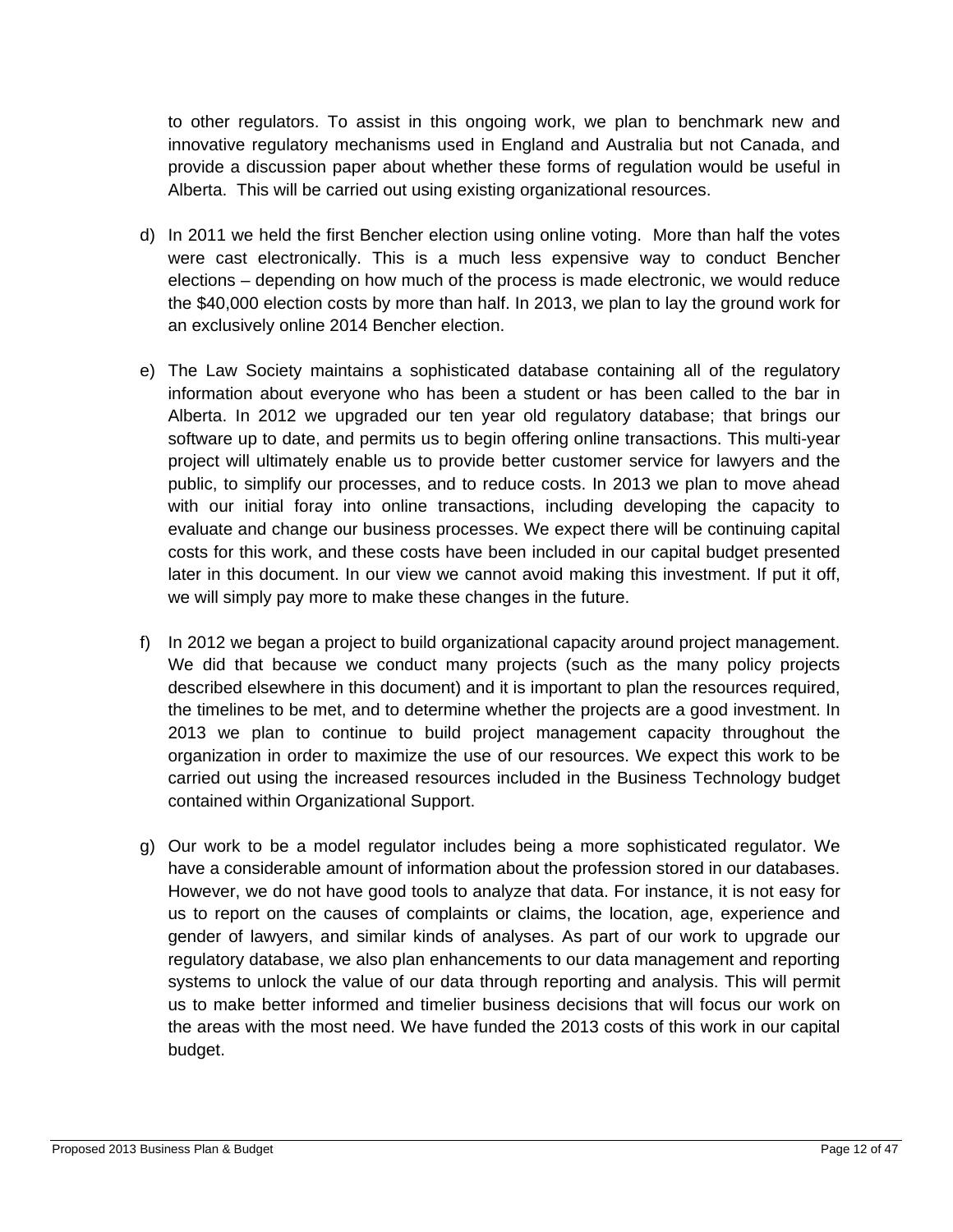h) Continue the process to identify new space for the Law Society's Calgary office in anticipation of the December 31, 2014 termination of our existing Calgary lease. We have provided for consulting costs in the 2013 budget to fund preliminary planning activities.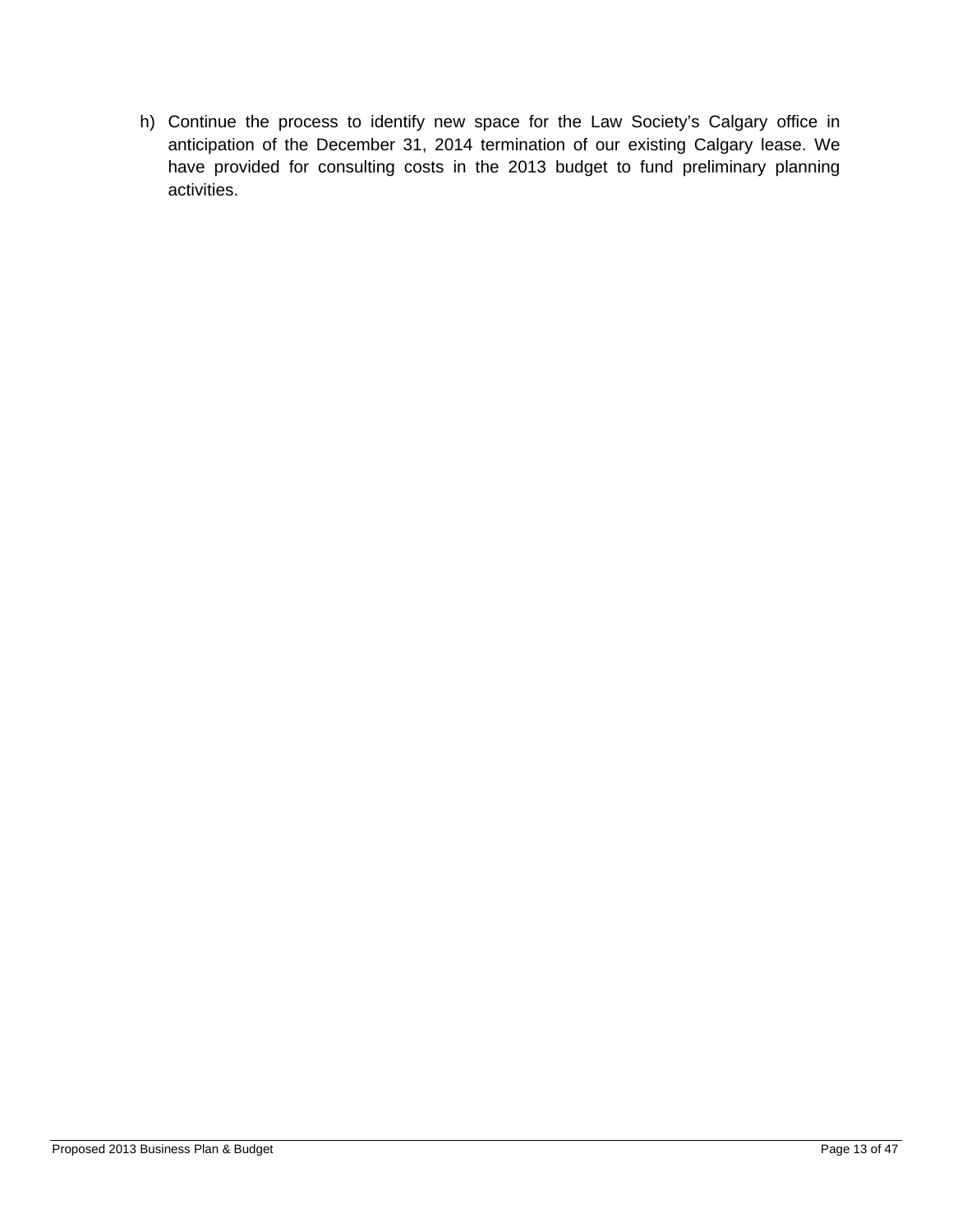#### **The budget**

The budget pursues the initiatives outlined above – both the strategic ones and the statutory ones – within a context in which we recognize our continuing need to balance our obligation to be the steward of the funds raised through taxation and our obligation to protect the public interest.

This year's budget preparation began with each department developing a business plan, which forms the foundation for this budget.

In organizing the business plans we broke down our work into five core areas of the Law Society:

- **Membership** this group deals with all aspects of applications for new membership, Professional Corporations (PCs) and Limited Liability Partnerships (LLPs), and deals with all changes in membership and annual renewals. The Canadian Centre for Professional Legal Education (CPLED) connects to the Law Society in this department.
- **Complaints & Conduct Hearings** in which we review, resolve (where possible), and investigate complaints, refer to Practice Review where appropriate, and prosecute when necessary.
- **Public Protection** includes the trust audit program, custodianship program and Assurance Fund program designed to compensate those suffering losses from misappropriated trust funds.
- **Professionalism, Competence & Access** this bundles together all of our programs that support the professional work of lawyers, namely Continuing Professional Development (CPD), practice advice, pro bono, libraries, equity ombudsperson, and equity programs.
- **Governance** the governance of the organization including the development of best practices in governance and of policy for consideration by the Benchers.

To these we add:

**Organizational Support** – the supports necessary to carry out all our regulatory work including Corporate Services (consisting of Accounting, Communications, Records and Information Management Services and Office Services), Business Technology, Counsel and Human Resources.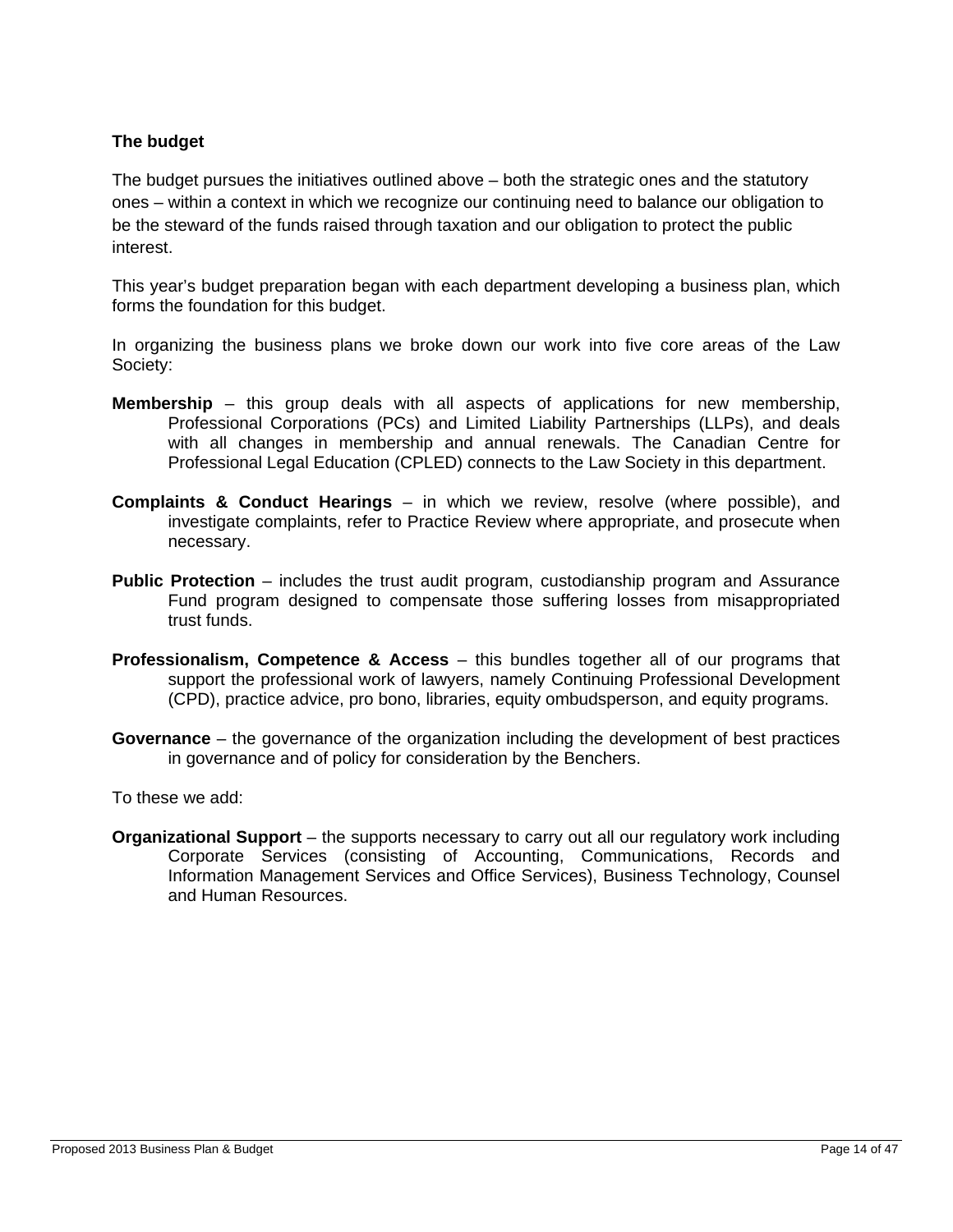#### **Budget resource allocation**

While we organize our work in the above areas, the following chart provides an illustration as to where our budget resources are focused relative to our ongoing activities around regulation, governance, access to justice (A2J) and policy. In this analysis, organizational support costs are allocated to each of these activity areas based on relative cost.



Of our policy work, about 2/3rds of the work relates to regulatory issues and the remaining 1/3rd is dedicated to the access to justice initiative and governance.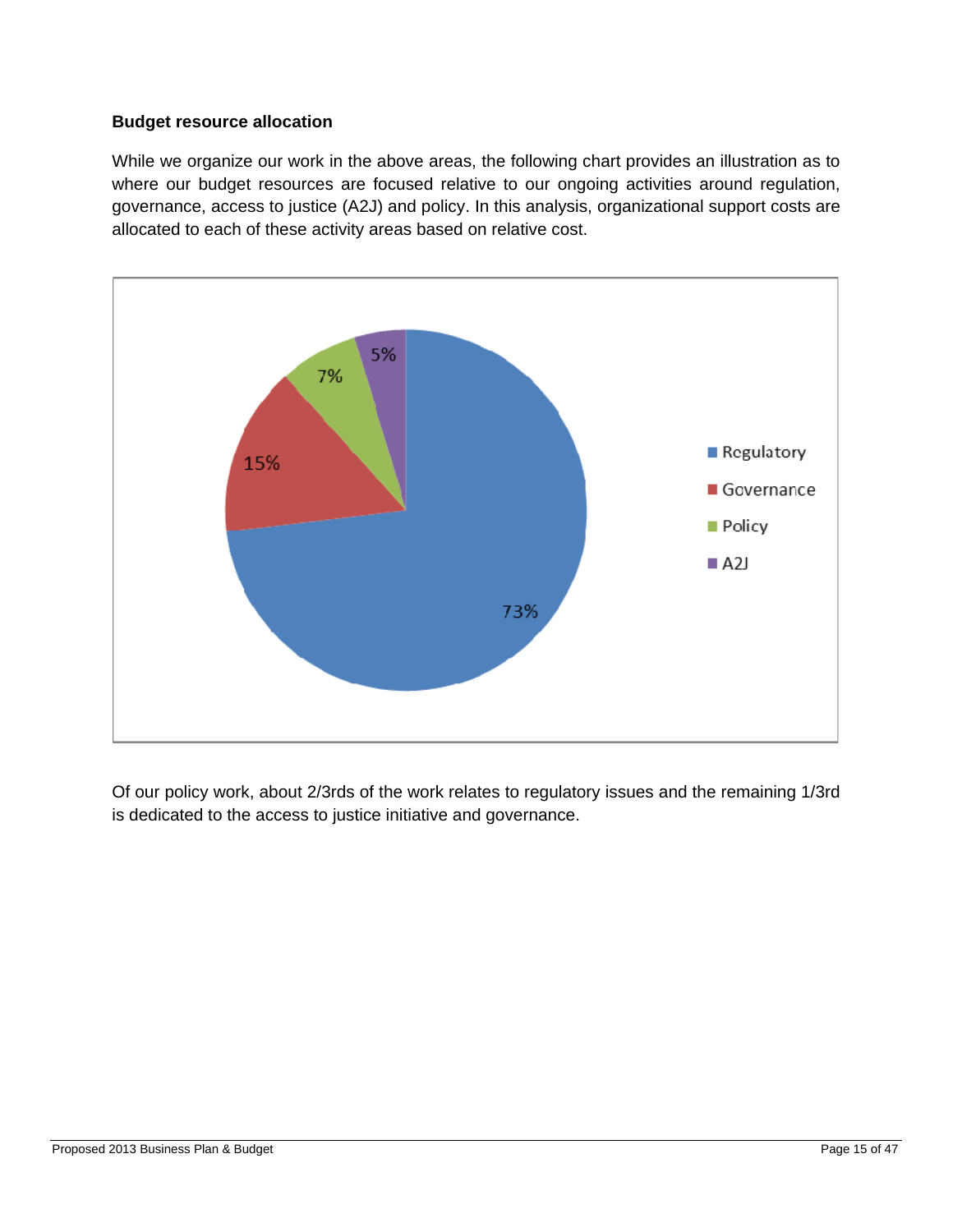#### **Staff resource allocation**

The 2013 budget provides for 119 full-time equivalent (FTE) staff (relative to 115 in 2012). The majority of the increase in FTEs relates to the Trust Safety department (contained within the Assurance Fund.) In 2013, this department plans to convert contractor roles into full-time staff positions now that the program has moved from implementation in 2012 to regular operations in 2013.

Staff costs represent about 60% of the total budget. The following chart depicts how staff resources are deployed relative to regulation, governance and policy. Again, organizational support staff resources (34 FTEs) are allocated to each of the activity areas based on relative FTEs.



Again, we estimate that about 2/3rd of our policy work relates to regulatory issues and the remaining 1/3rd is dedicated to the access to justice initiative and governance.

#### **Core area plans**

In our strategic planning the Benchers made it clear we must do a first class job of our core regulatory work. That encompasses credentials and education, complaints and hearings processes, and ensuring that lawyers are professionally competent. We also include the operation of the Assurance Fund in this work. The business plan that follows includes work in all of these areas and reflects the following operational goals: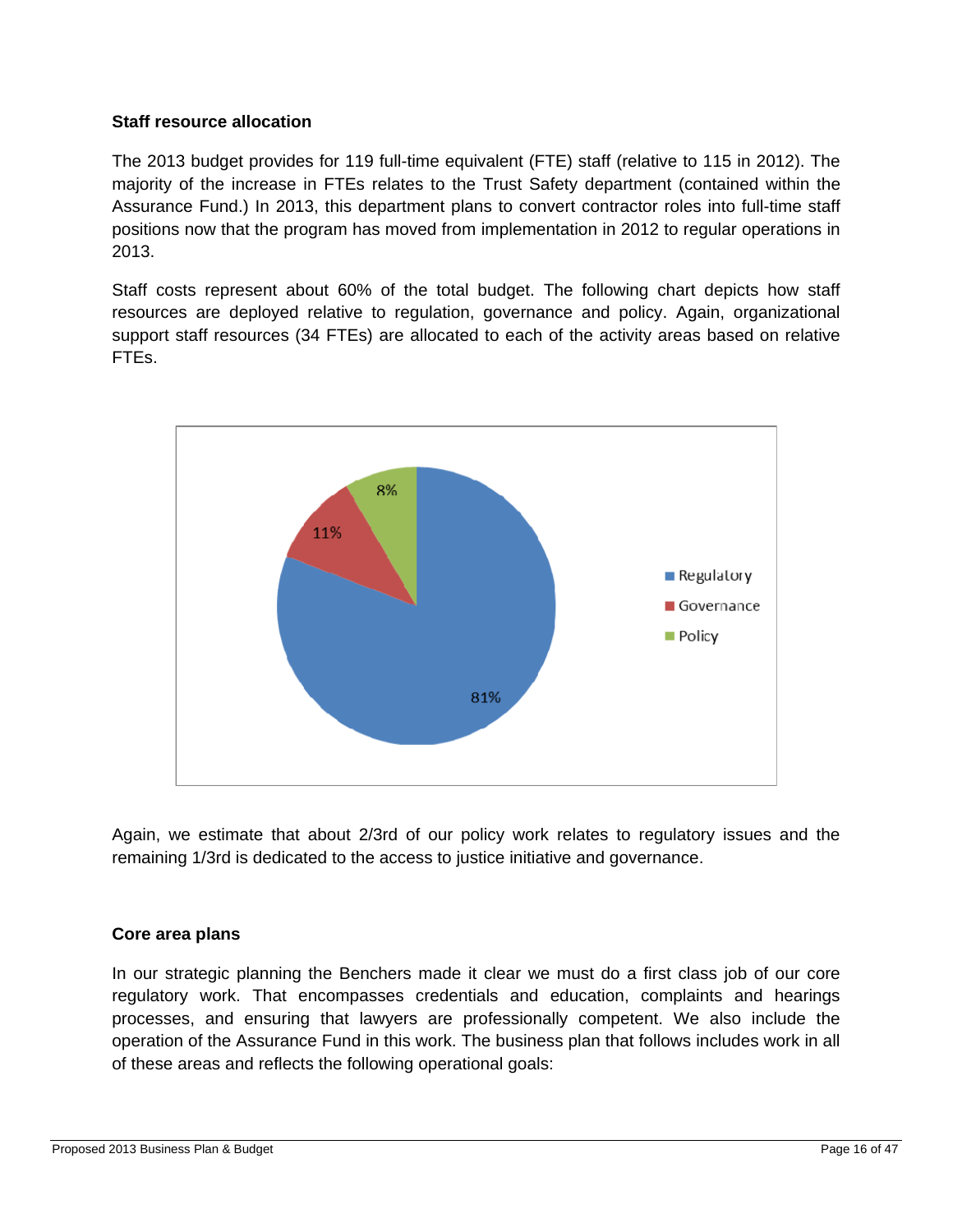- Be highly trusted;
- Be recognized for excellence in management and leadership in service;
- Manage risk and stand up for the public interest and the principles of justice; and
- Be a leader organization of choice for staff and volunteers.

The following analysis describes the core activities of our five business units, area goals, and significant initiatives planned in each area.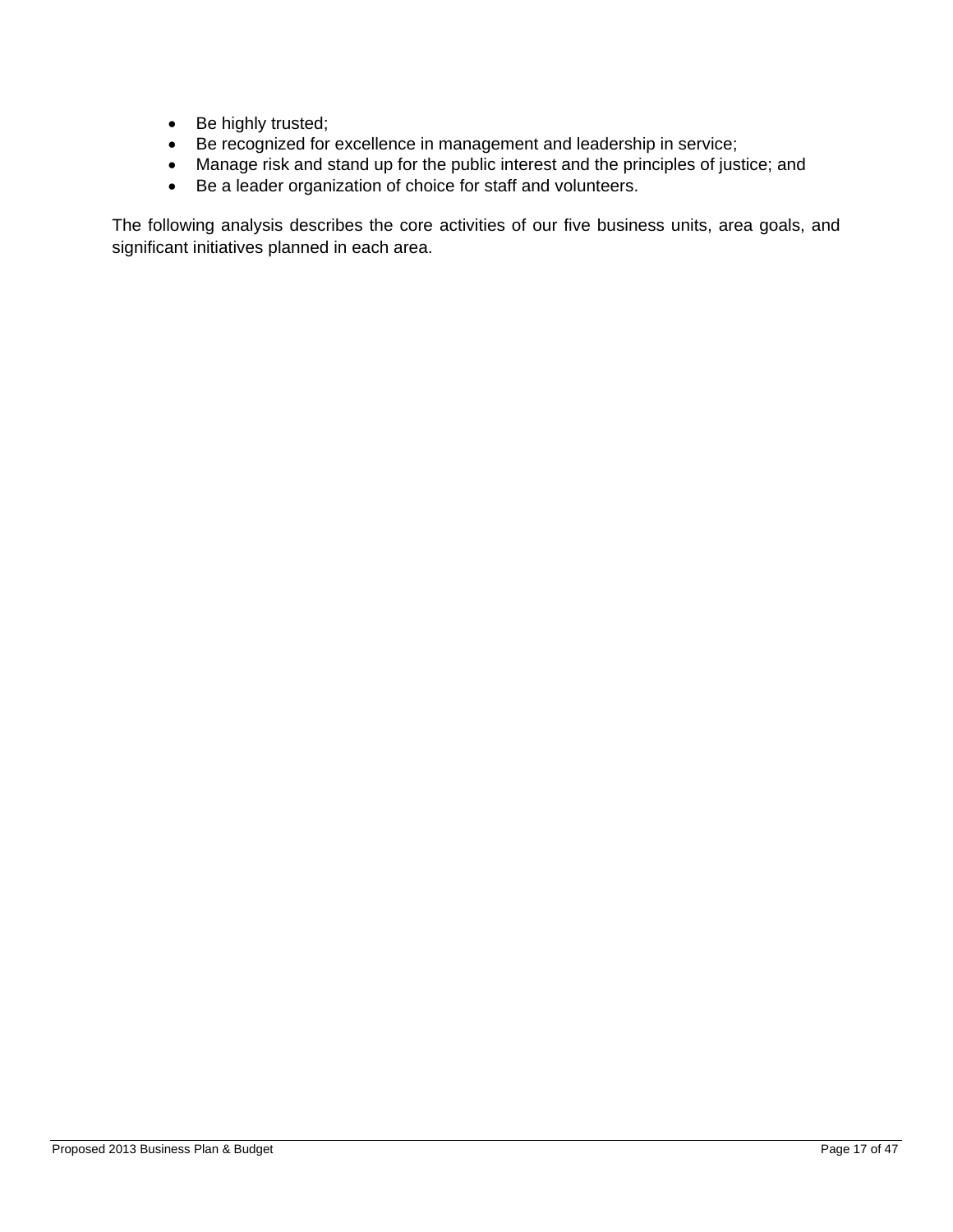### *Membership*

#### **Core activities**:

This group is responsible for the administration of various applications including students-at-law, enrolment and reinstatement of members, the transfer of inter-jurisdictional members, Professional Corporations and Limited Liability Partnerships. The Membership department also manages inquiries regarding membership status and address changes, insurance changes, and membership renewals. The bar admission program (CPLED) connects to the Law Society in this department.

On an annual basis, this group of 9 employees processes renewals for approximately 8,500 active, 2,000 inactive and 5,800 insured lawyers. Over 300 applications for students-at-law are handled by this group. In addition, the Membership department processes annual renewals for about 2,300 Professional Corporations and 170 Limited Liability Partnerships.

#### **Goals:**

- Serve the public interest by ensuring high standards of competence and good character for applicants seeking admission to and practicing law in our jurisdiction.
- Provide a high level of customer service (internal and external customers).
- Provide service to lawyers while facilitating annual regulatory requirements, such as annual renewal of membership, insurance, Professional Corporation and LLP registrations.
- Continue to enhance risk assessment management within the department as well as in conjunction with the Law Society as a whole.
- Continue to evolve business practices, policies and documentation to accommodate expectations of our customers and to operate as a model regulator.
- Enhance our corporate departmental image and knowledge about our services to our customers (lawyers, students, etc.). This includes improvements to the website, forms and an increased number of presentations to our customers.
- Enhance our relationship and productivity with the CPLED team in order to provide a more cohesive service to students-at-law.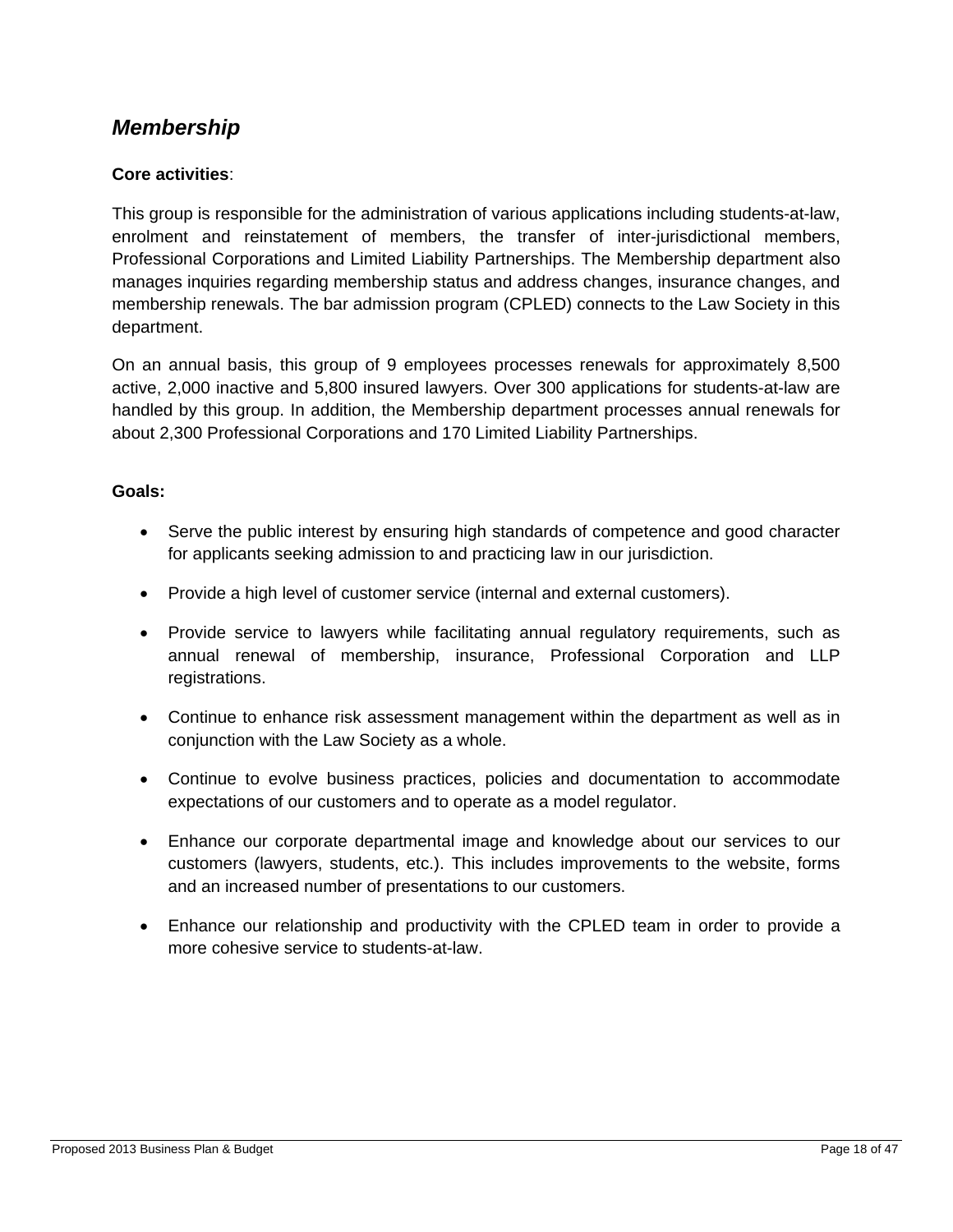### *Complaints and Conduct Hearings*

#### **Core activities**:

This core area (consisting of 37 staff) reviews, resolves (where possible), and investigates complaints, refers to Practice Review where appropriate, and prosecutes as necessary. The Complaints team handles about 3,500 contacts annually from the public, financial institutions, government departments, other regulatory bodies and lawyers. The majority of the contacts received are resolved to the satisfaction of the complainant through an informal process. This informal process includes Law Society staff providing information, referral to other agencies, mediation or other alternate resolution services. Typically, 15% (about 500) of these contacts relate to complaints that are serious enough to require formal investigation and review by Law Society staff. Of these serious (or formal) complaints, about 10% (roughly 50) ultimately result in a conduct hearing.

#### **Goals**:

- Deal with every complaint to ensure it is investigated in an effective and timely manner.
- Deal with matters in Practice Review when risk appears remediable.
- Prosecute matters in an effective and timely manner.
- Maintain a risk assessment program that supports and furthers the goals and objectives identified in the strategic plan.

#### **2013 initiatives:**

- Continue our work to reduce the number and length of hearings through the resignation project, early identification and remediation of practice issues, and single adjudicator consideration of matters that proceed by way of agreement.
- Continue to refine the complaints management model to achieve better risk management and, at the same time, optimize complainant outcomes. This work began in 2012 and focussed on examining the performance of lawyers instead of focussing on complaints as separate transactions. In 2013 we will continue that work, and will renew our focus on gaining better information from lawyers and complainants through more face-to-face and telephone contact. We have recognized that improving our process requires consideration of "upstream" issues. We will work to reduce the number of complaints. We will aim to resolve complaints earlier in the process, but only if we are still serving the consumer protection aspect of the public interest. We will also continue our attempt to achieve complaints goals for throughput while proposing other key measures of effectiveness of the complaints program.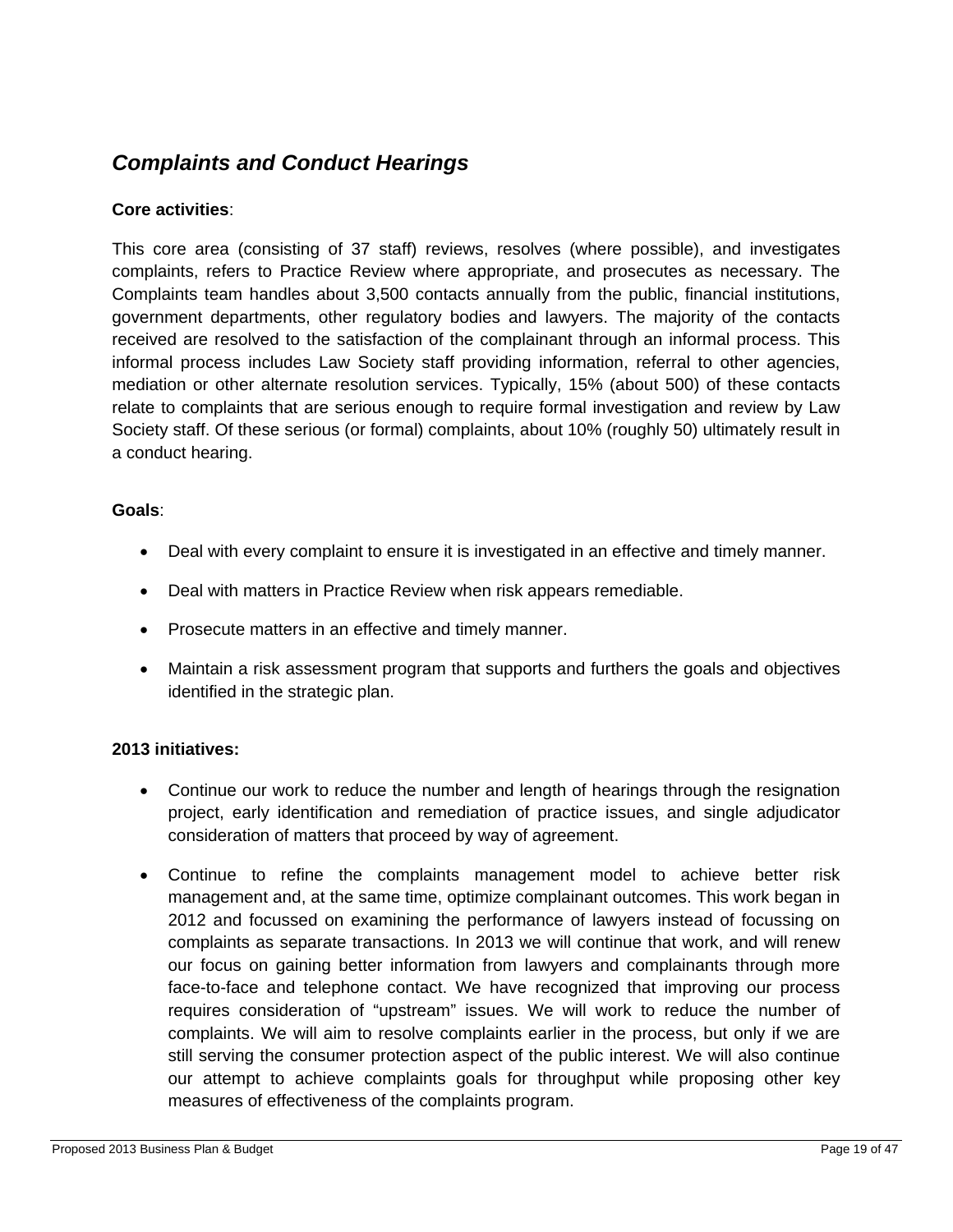- Continue the multi-year implementation plan for changes to the conduct process, which currently includes the following projects:
	- Pre-hearing conference enhancement;
	- Practice review (early intervention) pilot; and
	- Expedited admission of guilt (single adjudicator hearings) project.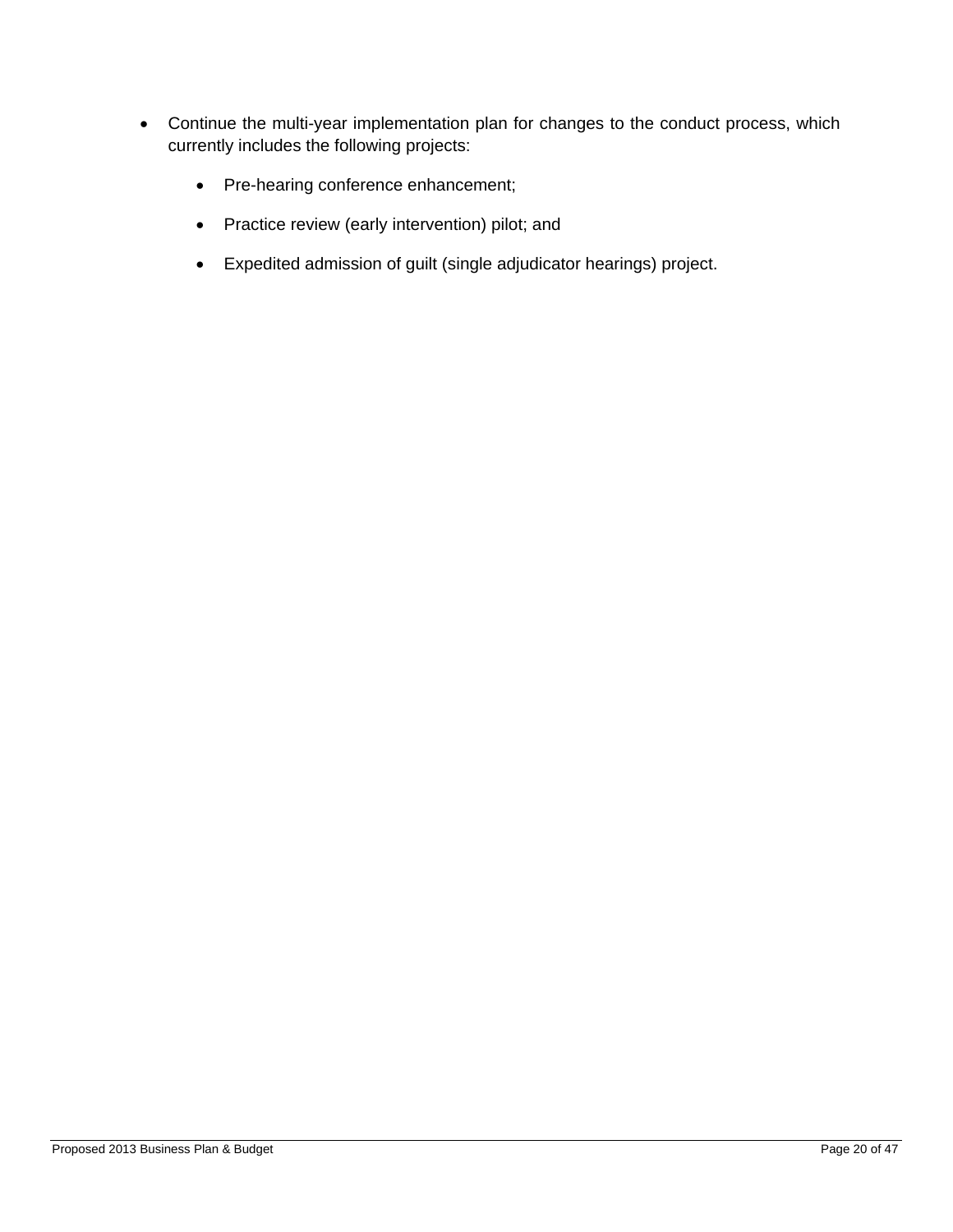## *Public Protection (Trust Safety and the Assurance Fund)*

#### **Core business:**

This area operates the trust safety program, our custodianship program and the Assurance (or compensation) Fund established to compensate those who suffer financial loss through lawyer misappropriation of trust funds.

The purpose of the trust safety program is to mitigate the risk of lawyer misappropriation of client trust funds. In 2013, this group will consist of 16 employees and is supported by the investigative team in the Complaints and Conduct Hearings group.

We operate the Assurance Fund (AF) to respond to allegations of lawyer misappropriation of trust funds and to compensate (or protect) members of the public who have been victims of such misappropriation. Assurance Fund claims received from the public are reviewed by our Senior AF Claims Examiner and are referred to our trust audit staff to perform a complete review of the trust account of the lawyer concerned. The trust audit process, in cases of misappropriation, can be quite lengthy and intensive as trust records in these circumstances are often falsified or destroyed. The total number of open AF claims is normally under 200. On average, we open about three AF files monthly, typically two of which require a formal investigation, including a related conduct complaint.

The custodianship program is designed to protect members of the public in the event that their lawyer is unable or not allowed to continue the practice of law. In these circumstances, our custodians (lawyers contracted by the Law Society) protect the interests of the client and their trust property until the client is able to arrange appropriate representation. The number of active custodianships is typically around 50. The program is managed by the Director of Regulation and supported by two other employees, including a staff lawyer.

#### **Goals:**

- Through our new trust safety program, effectively protect the public interest with respect to the safety of trust property.
- Manage every claim to ensure a fair and timely outcome.
- Finance the Assurance Fund in an economically sustainable manner.
- Fairly compensate those who lose money when trust account defalcations occur.
- Identify areas of potential loss and develop programs to assist lawyers to avoid such loss.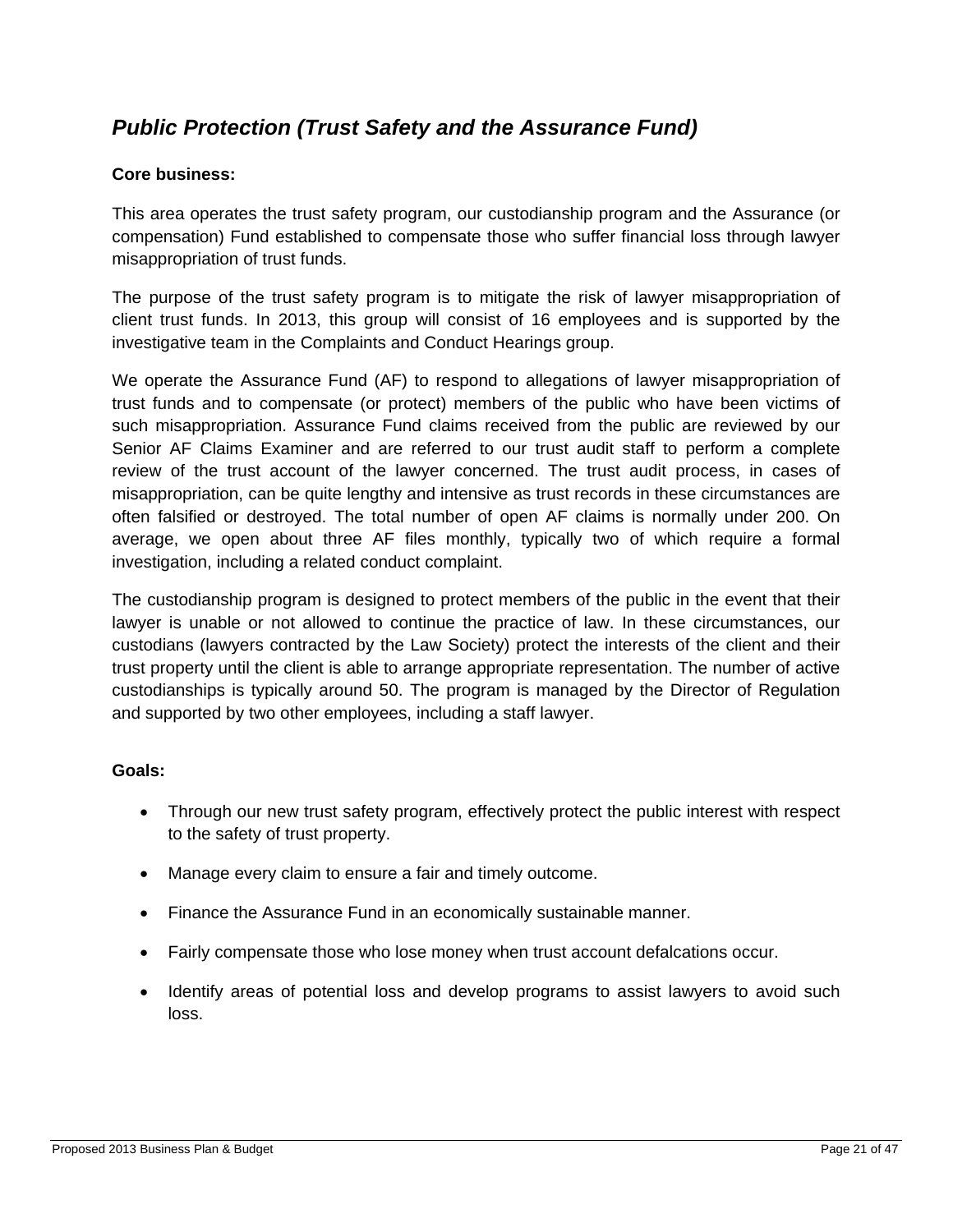#### **2013 initiatives:**

- Continue to refine the Trust Safety as a program to manage risk by identifying and dealing with risk as early as possible.
- Prepare a discussion paper for Bencher consideration of an insurance model instead of a discretionary model for deciding assurance fund claims.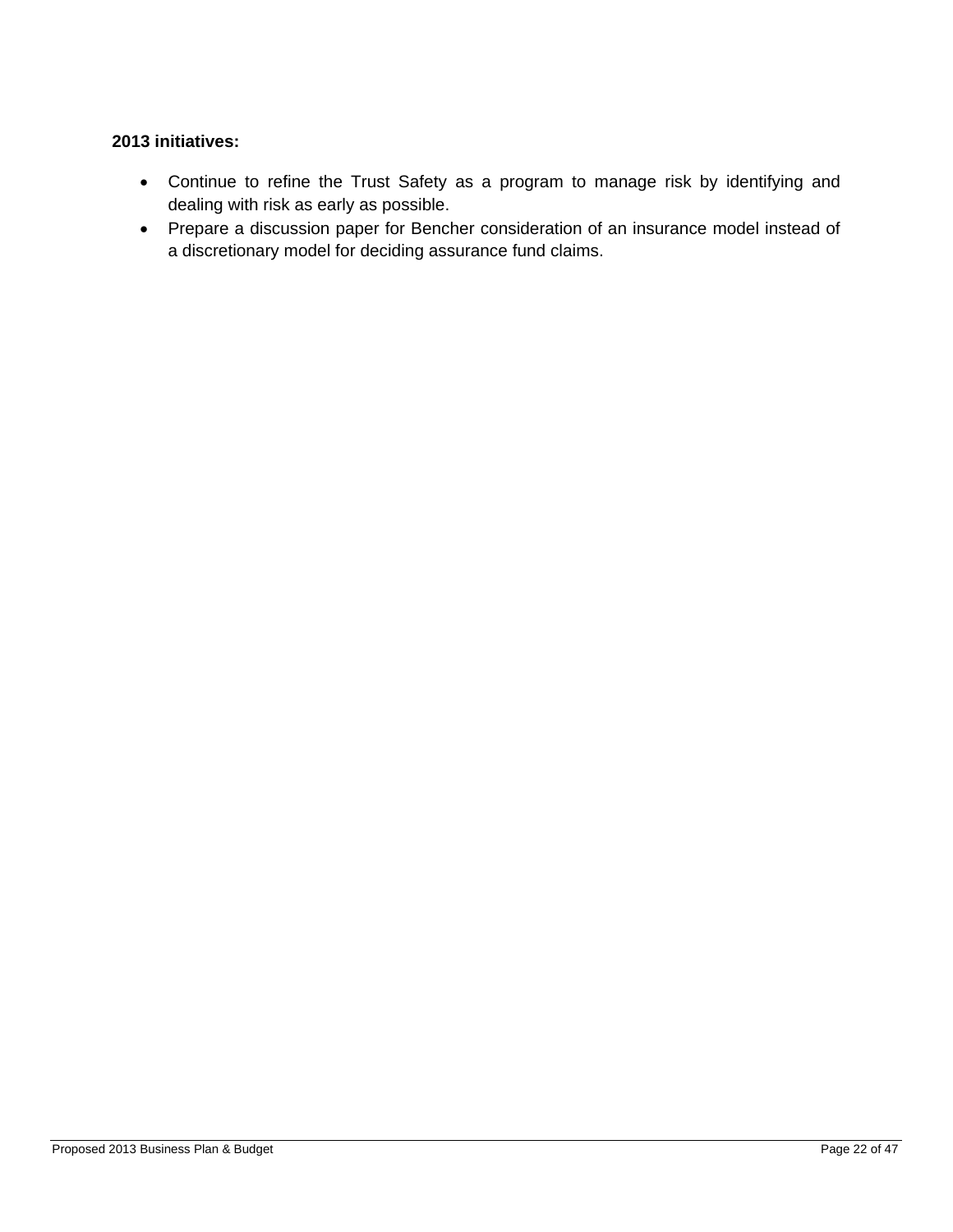### *Professionalism, Competence and Access*

#### **Core activities:**

This group bundles together all of our programs that support the professional work of lawyers including CPD and practice advice, the equity ombudsperson and equity programs. This area also funds programs and initiatives designed to enhance lawyer competence and the public's access to legal services including:

- The Joint Library Committee (Alberta Law Libraries);
- Assist;
- The Lawyer Referral Service;
- Pro Bono Law Alberta:
- The Alberta Law Review;
- CanLII; and
- The CBA's Legislative Review.

A key element of the Law Society's support of the professional work lawyers perform is our Practice Advisor program. This program is delivered by 3 lawyers who are supported by an administrative assistant. These individuals provide confidential advice to Alberta lawyers with respect to ethical, practice management, and stress-of-practice issues. This group also advises and assists the Benchers and Law Society staff on professionalism issues generally and the Code of Professional Conduct in particular. On an annual basis, the Practice Advisors handle in the neighbourhood of 5,000 inquiries from lawyers seeking advice.

As in 2012, this budget provides for a Director (the Practice Advisors currently report directly to the Executive Director) and a dedicated administrative position to manage the CPD program.

#### **Goals:**

- Support the professionalism and competence of lawyers through Practice Advisors providing ethics and practice management, the Alberta Law Review, CPD, independence of the legal profession, access to justice, Equity Ombudsperson, Access to Justice Committee, Pro Bono Law Alberta (PBLA), Practice Advisory committees, Alberta Lawyer Assistance Program (Assist), and the Western Conveyancing Protocol.
- Provide legal research resources through libraries and the Canadian Legal Information Institute (CanLII).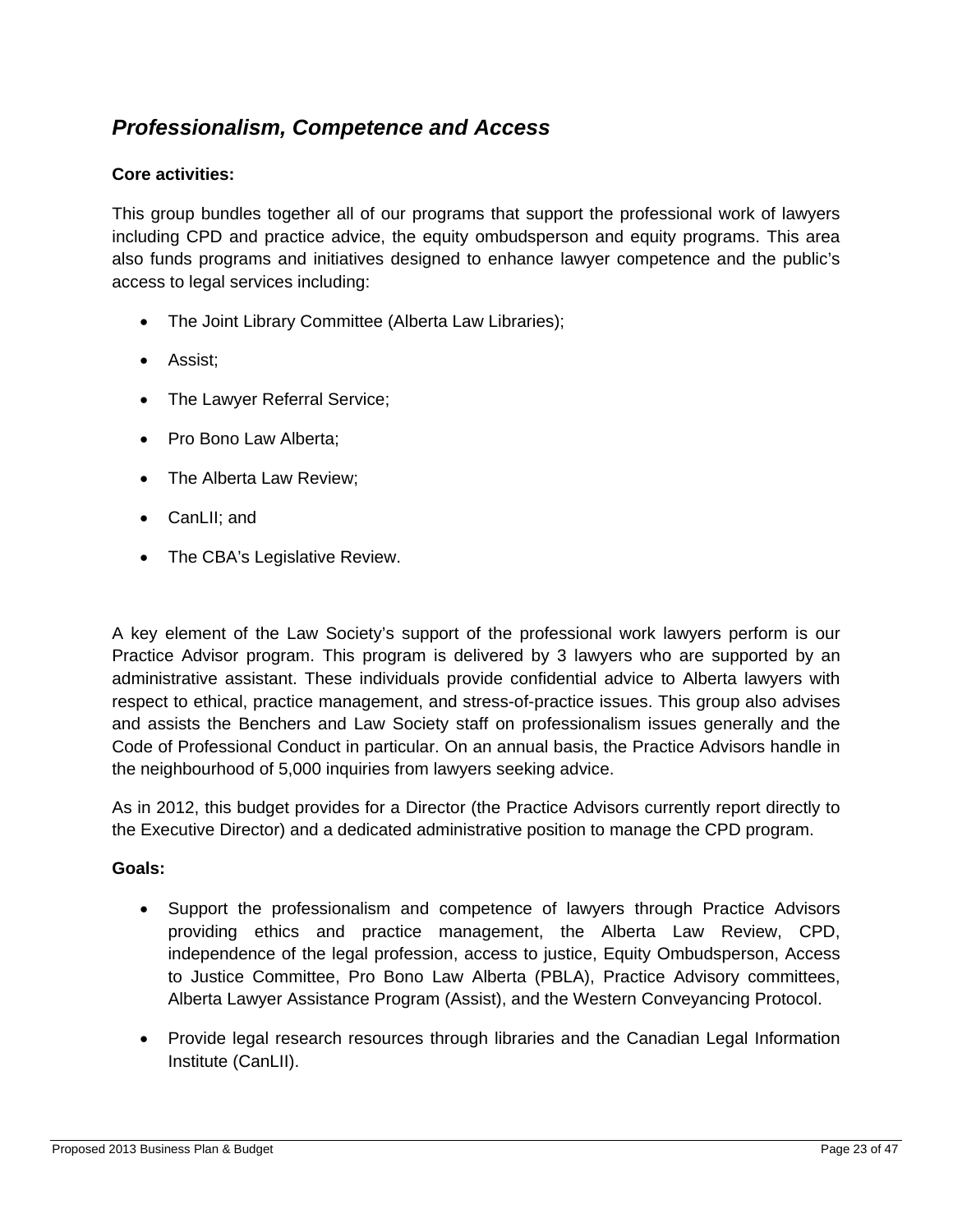#### **2013 initiatives:**

 Provide more online practice resources to assist lawyers in achieving excellence in their practices.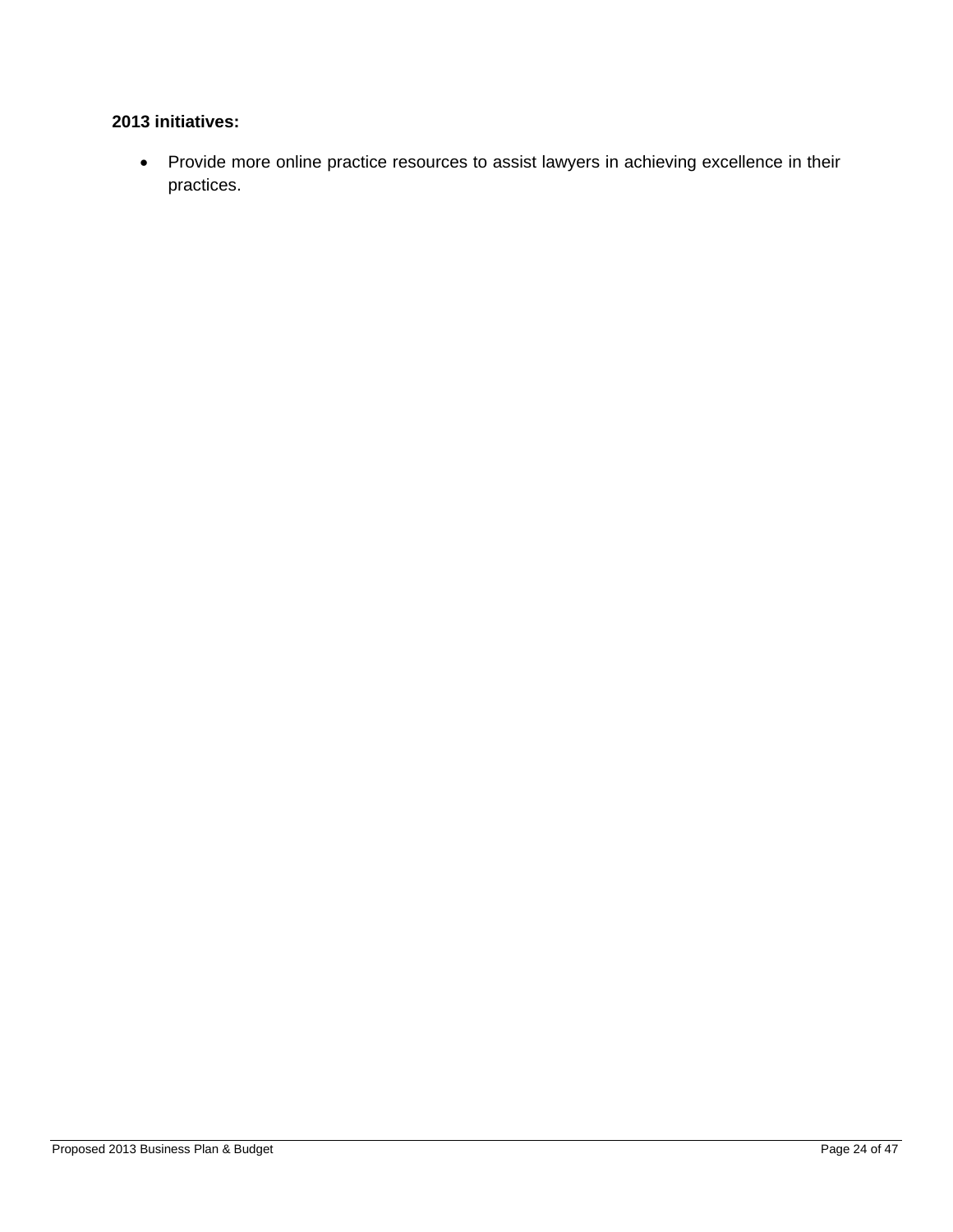### *Governance*

#### **Core activities:**

The governance of the organization, including the development of policy for consideration by the Benchers, is the focus of this core area. This business unit includes the office of the Executive Director (2 employees), the Director of Regulation (2 employees) and the Policy and Research department (7 employees).

Ongoing policy work includes:

- Maintenance of the policy development inventory which sets out the Bencher priorities on strategic, process, and potential policy projects;
- Maintenance of the administrative policy inventory which sets out administrative policy projects; and
- Monitoring of the local, national, and international regulatory environment to identify potential policy issues, questions, and future policy projects to further the strategic goals of the Law Society.

The cost of the Law Society's membership in the Federation of Law Societies of Canada and funding for the Legal Archives Society of Alberta are contained in this core area.

#### **Goals:**

- Sustain effective governance of the Law Society through committees and the Benchers.
- Provide training and information to assist the Benchers in their work.
- Manage policy issues and prepare policy matters for Bencher discussion.
- Be an active participant in national governance of the profession (primarily through the Federation of Law Societies of Canada).

#### **2013 initiatives:**

- Monitor best practices for the regulation of the legal profession and provide a report to the Benchers as requested.
- Prepare a discussion paper for Bencher consideration of an integrated competence strategy including admissions, reinstatement, continuing professional development, and quality assurance.
- Develop evaluative and reporting processes for regulatory programs as part of a multiyear plan.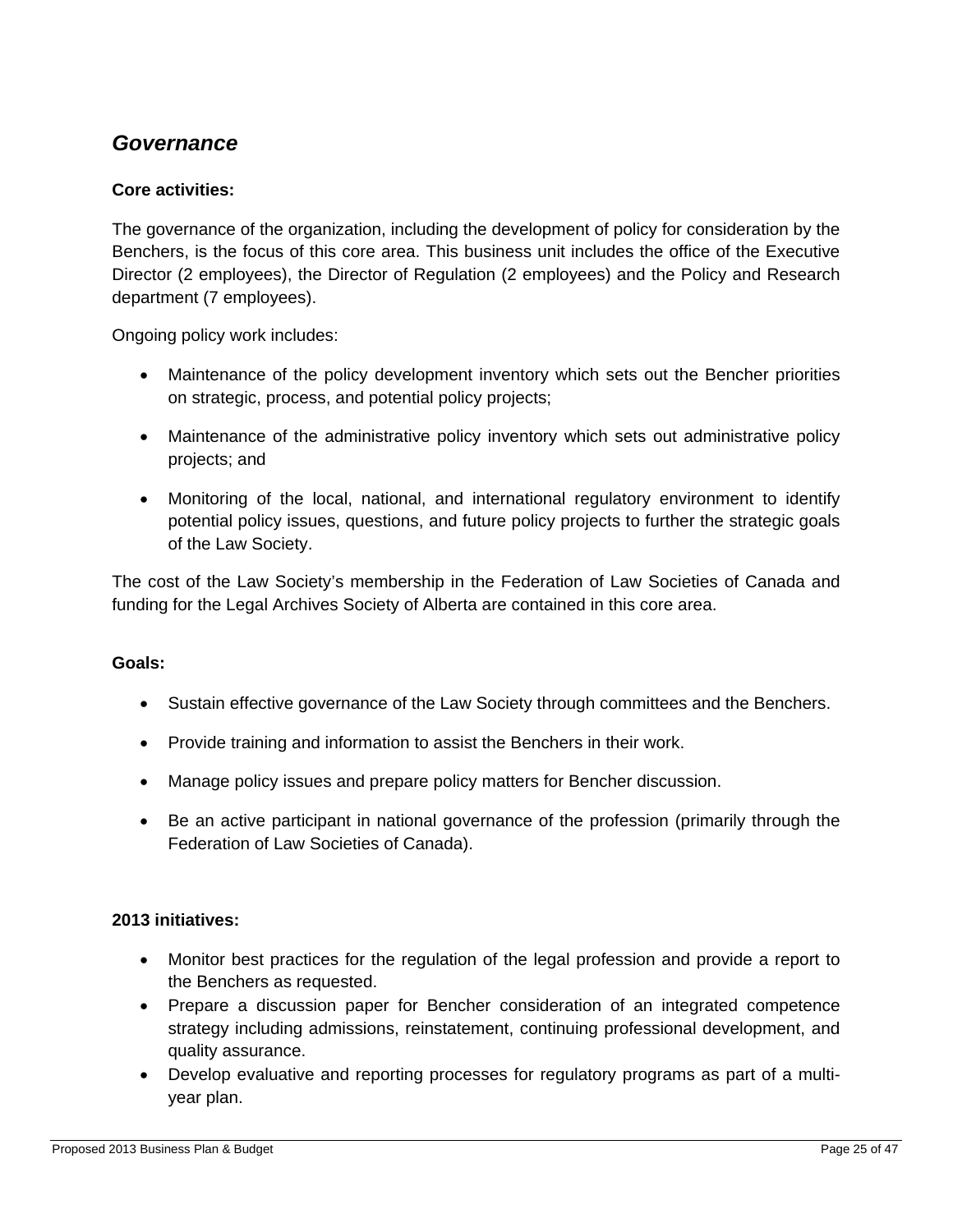Articulate the Law Society's role in access to justice, develop a plan to implement that role, and begin implementation. Implementation will address the question of which of the varied existing projects will be continued.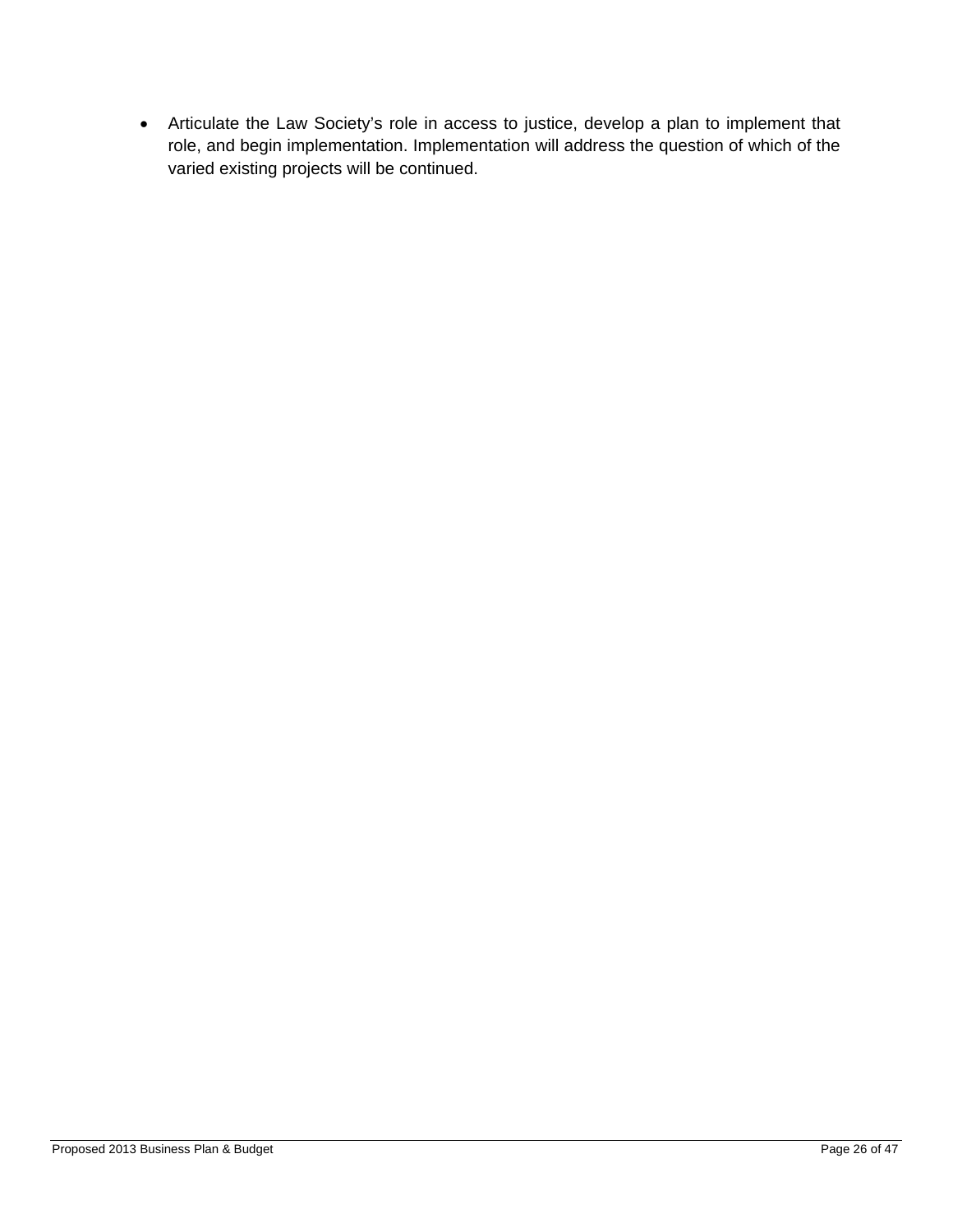## *Organizational Support*

#### **Counsel**

#### **Core activities:**

This department combines an active litigation role with corporate counsel responsibilities. With a team of 10 staff and contract counsel, the Counsel department actively supports the Law Society's goal of being a model regulator in protecting the public interest and preserving the fundamental principles of justice. This department monitors challenges and threats to solicitorclient privilege and takes targeted action.

Counsel act as professional advisors in the following areas:

- Work with knowledgeable professionals and paraprofessionals to provide legal and strategic expertise to all Law Society departments, the Benchers and committees.
- Provide advice on operational and public policy matters including assisting in the analysis, drafting and implementation of initiatives.

Counsel act as litigators in the following matters:

- Act as counsel on behalf of the Law Society for all types of internal hearings and appeals, including disciplinary hearings.
- Act as counsel on behalf of the Law Society before all levels of court.

#### **Goals:**

- Monitor challenges and threats to solicitor-client privilege and take targeted action.
- Move caseload in accordance with timeliness benchmarks.
- Provide excellent legal advice to clients.
- Identify, analyze and manage risks to the effectiveness and operations of the Law Society.
- Provide excellent counsel support to strategic initiatives requiring counsel input.
- Maintain expertise as a resource on solicitor-client privilege.
- Be recognized as a model counsel department for all law societies.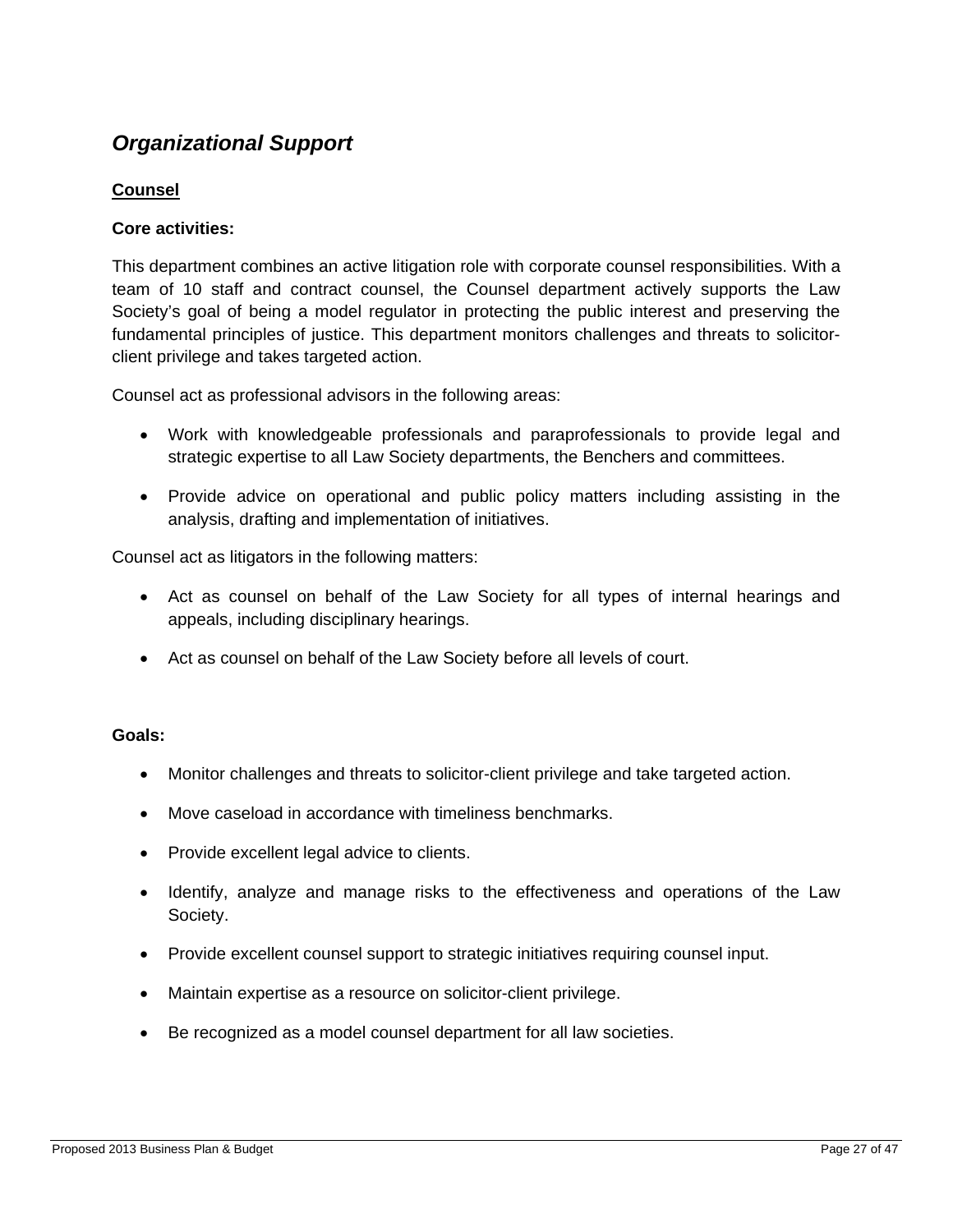#### **Corporate Services**

#### **Core activities:**

This group provides accounting, communications, records management and general office services to the Law Society and ALIA staff, Benchers and volunteers. This organizational support group consists of 25 employees. The teams that comprise Corporate Services are:

- The Accounting team handles the financial reporting, budgeting, payroll and cash management of the Law Society and ALIA.
- Our Communications group develops communications tools and techniques to inform key external and internal stakeholders. In addition, this group provides strategic communications advice to the Benchers and Law Society management.
- Records and Information Management Services team securely manages all of the information that is collected and generated by the organization. This includes internallygenerated records and records the Law Society collects from lawyers through our regulatory processes.
- The Office Services group manages the physical office locations of our Edmonton and Calgary premises, including our very busy meeting facilities. This team also operates our document production facility that produces information materials, particularly for our regulatory and adjudication activities.

#### **Goals:**

- Provide accounting services to the Law Society, ALIA and affiliated organizations.
- Support the Law Society's record keeping, knowledge management and privacy responsibilities.
- Provide effective support for communications to the public, the profession, stakeholders and staff.
- Provide office services support including leased premises management and document production services.

#### **2013 initiatives:**

• In anticipation of the expiration of our Calgary premises lease at the end of 2014, develop a long term strategy for optimal space location and configuration.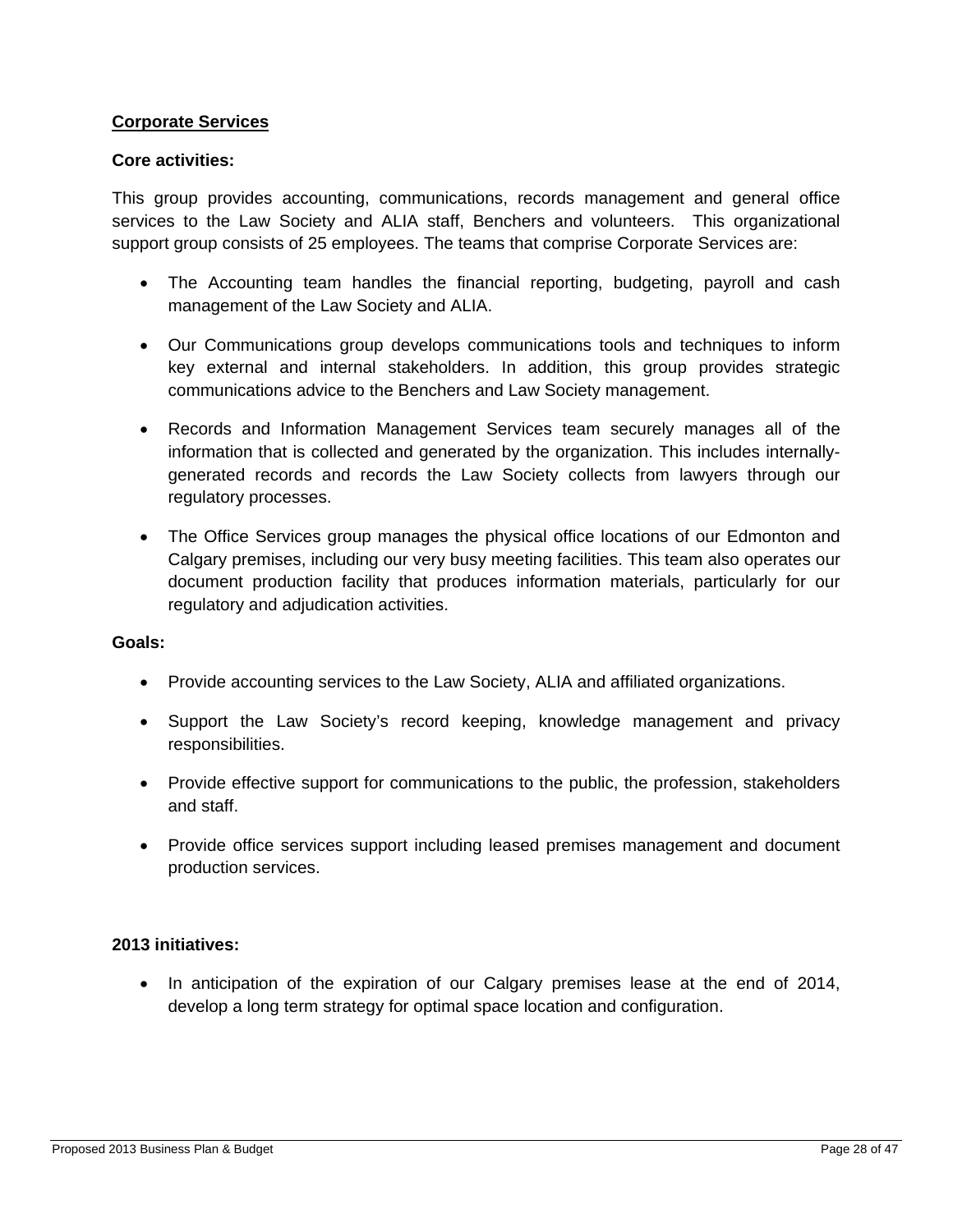#### **Business Technology**

#### **Core activities:**

This group of six employees and an outsourced technology support team design and maintain the information technology infrastructure required to carry out the regulatory work of the Law Society. This includes our membership and financial databases, data/video/voice links between our two offices, remote access, electronic collaboration tools, computer hardware and overall systems security. This team also provides project management and business process expertise to the many change projects currently underway by the Law Society.

#### **Goals:**

 Provide business technology services to allow the organization to track relevant information and permit effective management of key business processes.

#### **2013 initiatives:**

- In 2013 we plan to move ahead with our initial move into online transactions, including developing the capacity to evaluate and change our business processes.
- Continue to build project management capacity throughout the organization in order to maximize the use of our resources.
- To build on our work in 2012 to upgrade our regulatory database, we also plan enhancements to our data management and reporting systems to unlock the value of our data through reporting and analysis. This will permit us to make better informed and timelier business decisions that will focus our work on the areas with the most need.

#### **Human Resources**

#### **Core activities:**

This team, consisting of 3 employees, provides advice and guidance in the effective recruitment and retention of employees who ultimately possess the necessary skills, characteristics and qualifications needed to achieve the Law Society's strategic and operational objectives. This team supports the human resource needs of approximately 123 Law Society and 18 ALIA employees.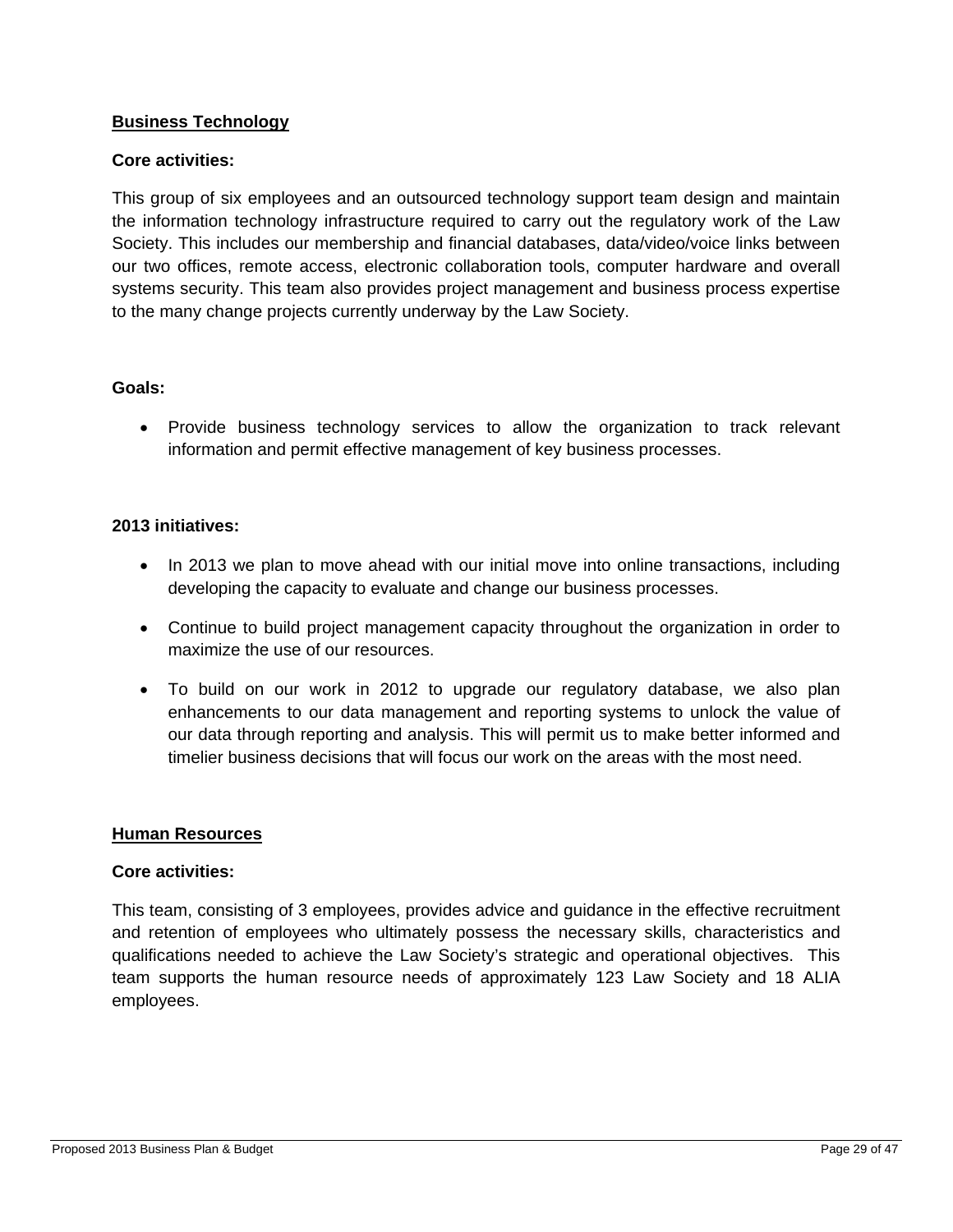#### **Goals:**

- Operate a model HR business unit to ensure HR policies and practices are integrated and aligned with our organizational mission, vision, goals, objectives, and strategic initiatives.
- Support all departments in meeting their goals, objectives, and strategic initiatives as they relate to human resource initiatives.
- Provide timely and efficient service to our customers.
- Support our organization in realizing our goal of becoming a model regulator and to be a leader organization of choice for staff by continuing to build and focus on strategic recruiting, hiring, developing, and retaining a competent and dedicated workforce.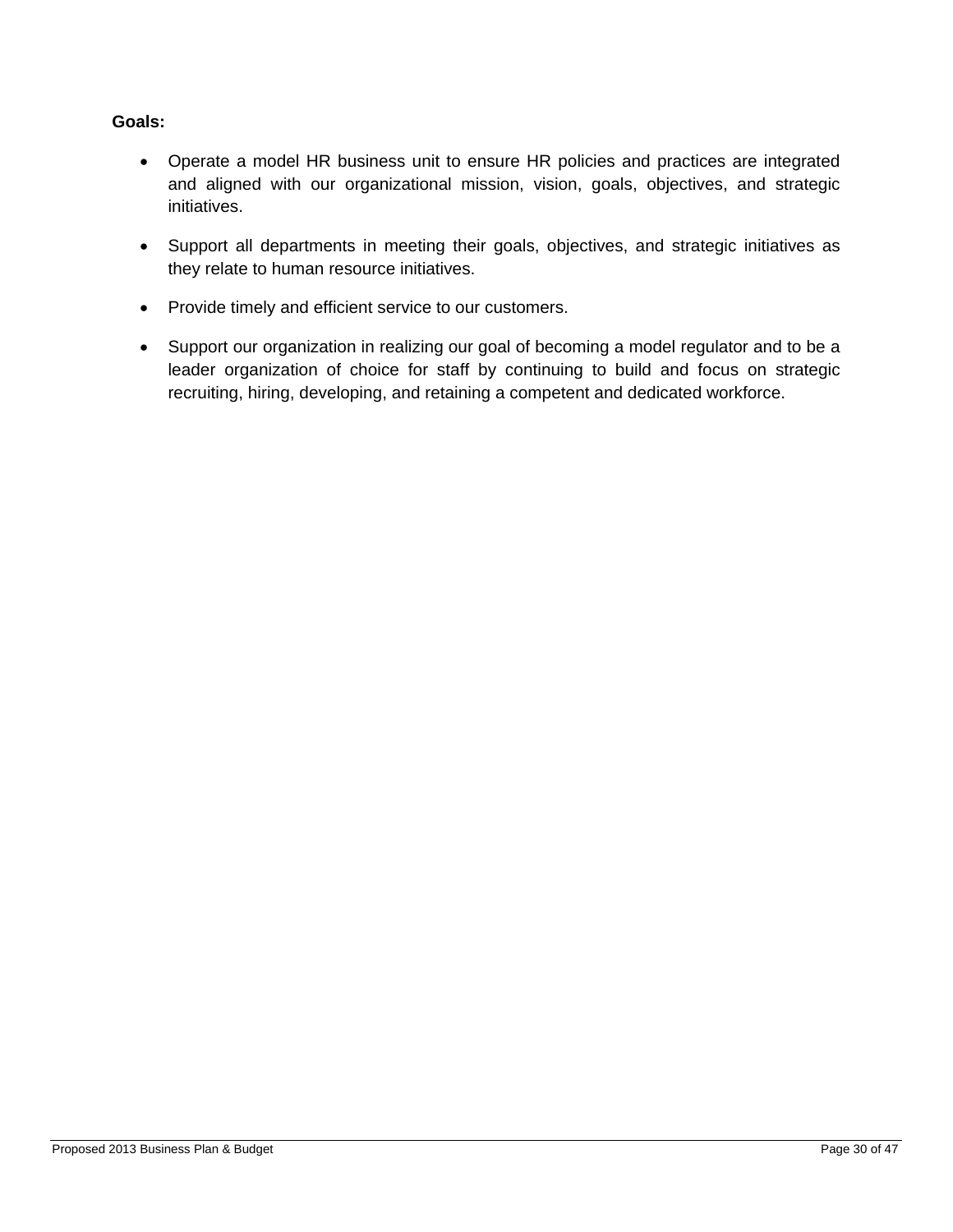## **Budget**

### *Budget Structure*

The budget of The Law Society includes three funds:

- The **General Fund**, which covers the general operating costs of the regulatory function and other work of the Law Society;
- The **Assurance Fund**, which covers the costs of compensating clients and others who are the victims of trust defalcations, as well as the cost of our loss prevention audit and custodianship programs; and
- The **Viscount Bennett Fund**, a donated sum, the income from which funds scholarships for law students.

In 2012, we are transitioning from an October 31 to a December 31 year end. Consequently, our fiscal year in 2012 will end at December 31, 2012 and will represent 14 months of operations. To accommodate for this transition, we have presented both a 12 and 14 month budget for 2012 and a 14 month forecast to December 31, 2012. The 2012 14 month budget is an extension of the 12 month budget approved by the Benchers in September 2011. The extended budget includes 14 months of operating expenses but only 12 months of fee revenue as the Practice Fee and Assurance Fund levy are billed and recognized in revenue in March of each year. These fees are designed to fund 12 months of the operations of the Law Society. To reduce the impact of this extended year end in 2012, Law Society management has attempted to reduce or defer to 2013 certain expenses to the extent possible.

In discussing the budget structure, we refer to:

- **Budget 2013,** which means the fiscal year beginning January 1, 2013 and ending December 31, 2013;
- **Budget 2012,** which means the fiscal year beginning November 1, 2011 and ending both at October 31, 2012 (12 months) and December 31, 2012 (14 months); and
- **Forecast 2012** which is our forecast of the actual revenue and actual spending for the fiscal year beginning November 1, 2011 and ending December 31, 2012 (14 months).

Summary budgets for the General, Assurance and Viscount Bennett funds are provided in the following pages.

The proposed Capital Budget is provided in Appendix 2.

An analysis of General and Assurance Fund target fund balances is outlined in Appendix 1.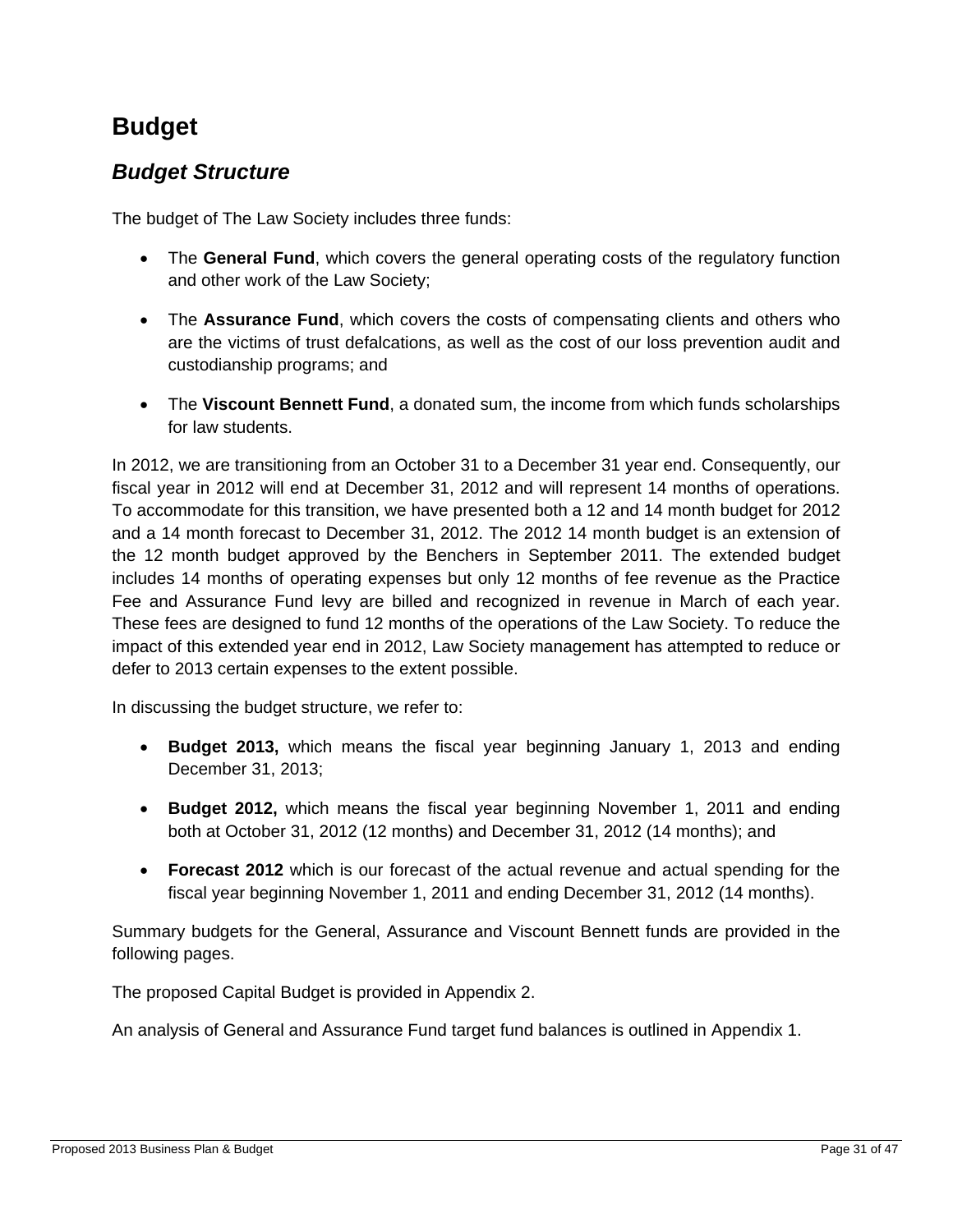The operations of the Alberta Lawyers Insurance Association (ALIA) are not included in this budget. ALIA's budget for the year ending December 31, 2013 is presented in a separate document.

### *Budget Assumptions*

This budget is built on the following assumptions:

- a) This draft budget assumes an increase in the practice fee of \$60 to \$1,760 (a 3.4% increase) and no change in the Assurance Fund levy from 2012. Please refer to Appendix 3 for an historical comparison of fees and levies and Appendix 8 for a detailed fee schedule.
- b) Excluding staff additions and merit increases, we have assumed a 3% increase in wage costs. This increase is designed to keep our compensation levels on pace with labour market trends in Alberta.
- c) This budget includes a net increase in our staff of four full time equivalents (FTEs) from the 2012 budget. Seven new full time positions in Trust Safety are offset by net staff reductions in other areas.
- d) Fee revenue is based on an active and inactive membership growth rate of 1.8% and 3.2% respectively from 2012 to 2013 (see Appendices 6 and 7).
- e) Unrealized gains or losses on changes in the market value of investments related to the Assurance and Viscount Bennett funds have not been budgeted for as these amounts are virtually impossible to predict and are non-cash items by nature.
- f) The provision for Assurance Fund claims and costs is very difficult to predict. Consequently, the budget for this item is based on recent historical experience (refer to Appendix 5 for an historical analysis of actual claims reserve and provision experience). Actual claims experience may differ significantly from the budget amount.
- g) The 2012 14 month forecast includes revenue for PC and LLP renewals for both November 2011 and 2012. This is in accordance with our long standing revenue recognition policy and has been disclosed to our auditors. The annual revenue for these fees is approximately \$600,000. The 2013 budget includes this revenue in November 2013.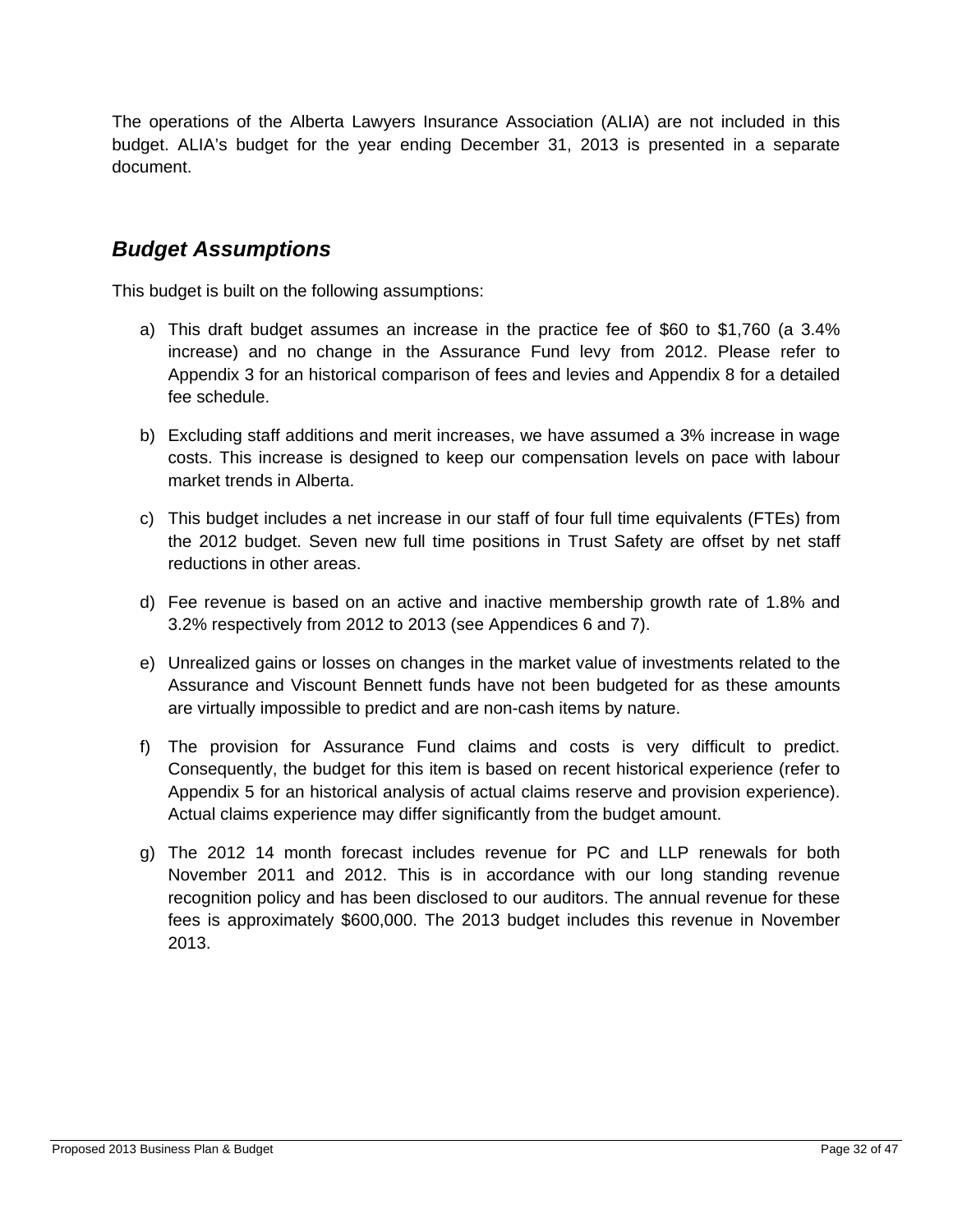### *General Fund Budget*

### The Law Society of Alberta **Summary General Fund Budget** For the Year Ending December 31st, 2013

|                                 |                        |               |                 | <b>Variance</b> |                  |                |
|---------------------------------|------------------------|---------------|-----------------|-----------------|------------------|----------------|
|                                 | 2012                   | 2012          | 2012            | 2012 Forecast   | 2013             | 2013 Budget    |
|                                 | <b>Approved Budget</b> | <b>Budget</b> | Forecast*       | to 2012 Budget  | <b>Budget</b>    | to 2012 Budget |
|                                 | (12 months)            | (14 months)   | (14 months)     | (14 months)     | (12 months)      | (12 months)    |
| <b>Revenue</b>                  |                        |               |                 |                 |                  |                |
| Fees                            | \$16,114,400           | \$16,741,400  | \$16,768,960    | \$<br>27,560    | \$<br>16,915,700 | \$<br>801,300  |
| <b>Management fees</b>          | 3,420,000              | 3,990,000     | 3,990,000       |                 | 4,188,000        | 768,000        |
| Investment income               | 115,714                | 135,000       | 137,000         | 2,000           | 100,000          | (15, 714)      |
| Other                           | 144,000                | 168,000       | 124,000         | (44,000)        | 129,100          | (14,900)       |
|                                 | 19,794,114             | 21,034,400    | 21,019,960      | (14, 440)       | 21,332,800       | 1,538,686      |
| <b>Expenses</b>                 |                        |               |                 |                 |                  |                |
| Membership                      | 1,182,407              | 1,301,829     | 1,239,909       | (61, 920)       | 1,545,600        | 363,193        |
| Complaints and conduct hearings | 3,635,128              | 4,224,012     | 3,755,709       | (468, 303)      | 3,522,770        | (112, 358)     |
| Professionalism and competence  | 2,998,345              | 3,134,119     | 2,269,787       | (864, 332)      | 2,800,990        | (197, 355)     |
| Governance                      | 2,574,212              | 2,951,577     | 2,927,621       | (23,956)        | 2,791,334        | 217,122        |
| Organizational support          | 9,587,239              | 11,118,526    | 11,395,902      | 277,376         | 10,309,770       | 722,531        |
|                                 | 19,977,331             | 22,730,063    | 21,588,928      | (1, 141, 135)   | 20,970,464       | 993,133        |
| Net Income (loss)               | (183, 217)<br>\$       | \$(1,695,663) | (568, 968)<br>S | 1,126,695<br>\$ | \$<br>362,336    | 545,553<br>\$  |

\* Actual results for November 1, 2011 to July 31, 2012 plus estimated results for August 1, 2012 to December 31, 2012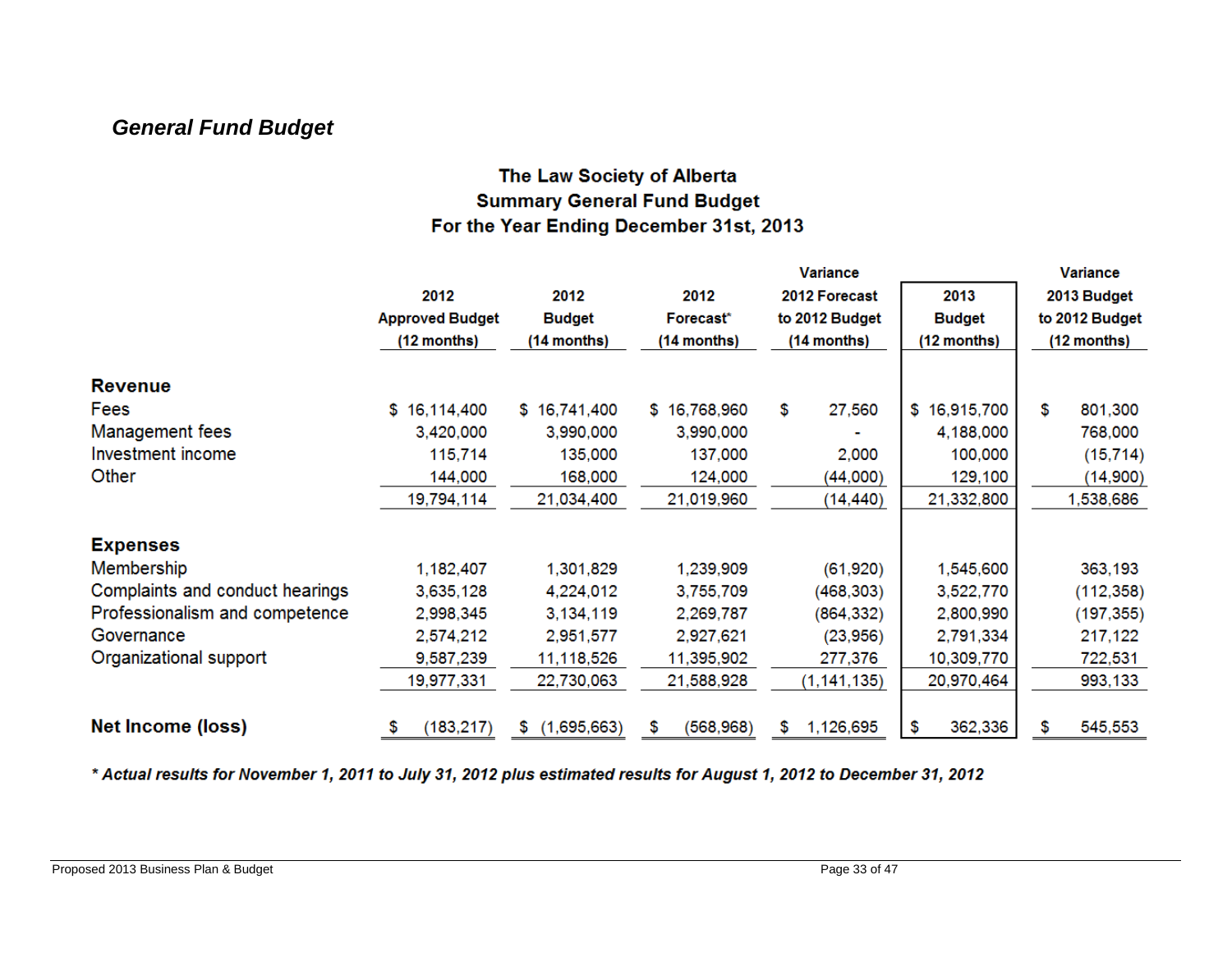### *Assurance Fund Budget*

### The Law Society of Alberta **Summary Assurance Fund Budget** For the Year Ending December 31st, 2013

|                                      |    |                        |    |               |      |             |    | <b>Variance</b> |                  |                | <b>Variance</b> |  |
|--------------------------------------|----|------------------------|----|---------------|------|-------------|----|-----------------|------------------|----------------|-----------------|--|
|                                      |    | 2012                   |    | 2012          | 2012 |             |    | 2012 Forecast   | 2013             | 2013 Budget    |                 |  |
|                                      |    | <b>Approved Budget</b> |    | <b>Budget</b> |      | Forecast*   |    | to 2012 Budget  | <b>Budget</b>    | to 2012 Budget |                 |  |
|                                      |    | (12 months)            |    | (14 months)   |      | (14 months) |    | (14 months)     | (12 months)      |                | $(12$ months)   |  |
| <b>Revenue</b>                       |    |                        |    |               |      |             |    |                 |                  |                |                 |  |
| Fees                                 | \$ | 4,970,400              | \$ | 4,970,400     | \$.  | 4,975,000   | \$ | 4,600           | \$<br>5,038,800  | \$             | 68,400          |  |
| Investment income                    |    | 480,858                |    | 561,000       |      | 1,134,000   |    | 573,000         | 800,000          |                | 319,142         |  |
|                                      |    | 5,451,258              |    | 5,531,400     |      | 6,109,000   |    | 577,600         | 5,838,800        |                | 387,542         |  |
| <b>Expenses</b>                      |    |                        |    |               |      |             |    |                 |                  |                |                 |  |
| Organizational support               |    | 63,500                 |    | 64,750        |      | 67,333      |    | 2,583           | 61,200           |                | (2,300)         |  |
| Administration                       |    | 2,324,004              |    | 2,711,338     |      | 2,708,000   |    | (3, 338)        | 2,756,000        |                | 431,996         |  |
| Trust safety and custodianship costs |    | 2,889,991              |    | 3,385,126     |      | 2,813,079   |    | (572, 047)      | 3,232,920        |                | 342,929         |  |
| Provision for claims and costs       |    | 1,000,000              |    | 1,166,666     |      | 600,000     |    | (566,666)       | 600,000          |                | (400,000)       |  |
|                                      |    | 6,277,495              |    | 7,327,880     |      | 6,188,412   |    | (1, 139, 468)   | 6,650,120        |                | 372,625         |  |
| <b>Net Income (loss)</b>             | S  | (826, 237)             | \$ | (1,796,480)   | \$   | (79, 412)   | S  | 1,717,068       | \$<br>(811, 320) | \$             | 14,917          |  |

\* Actual results for November 1, 2011 to July 31, 2012 plus estimated results for August 1, 2012 to December 31, 2012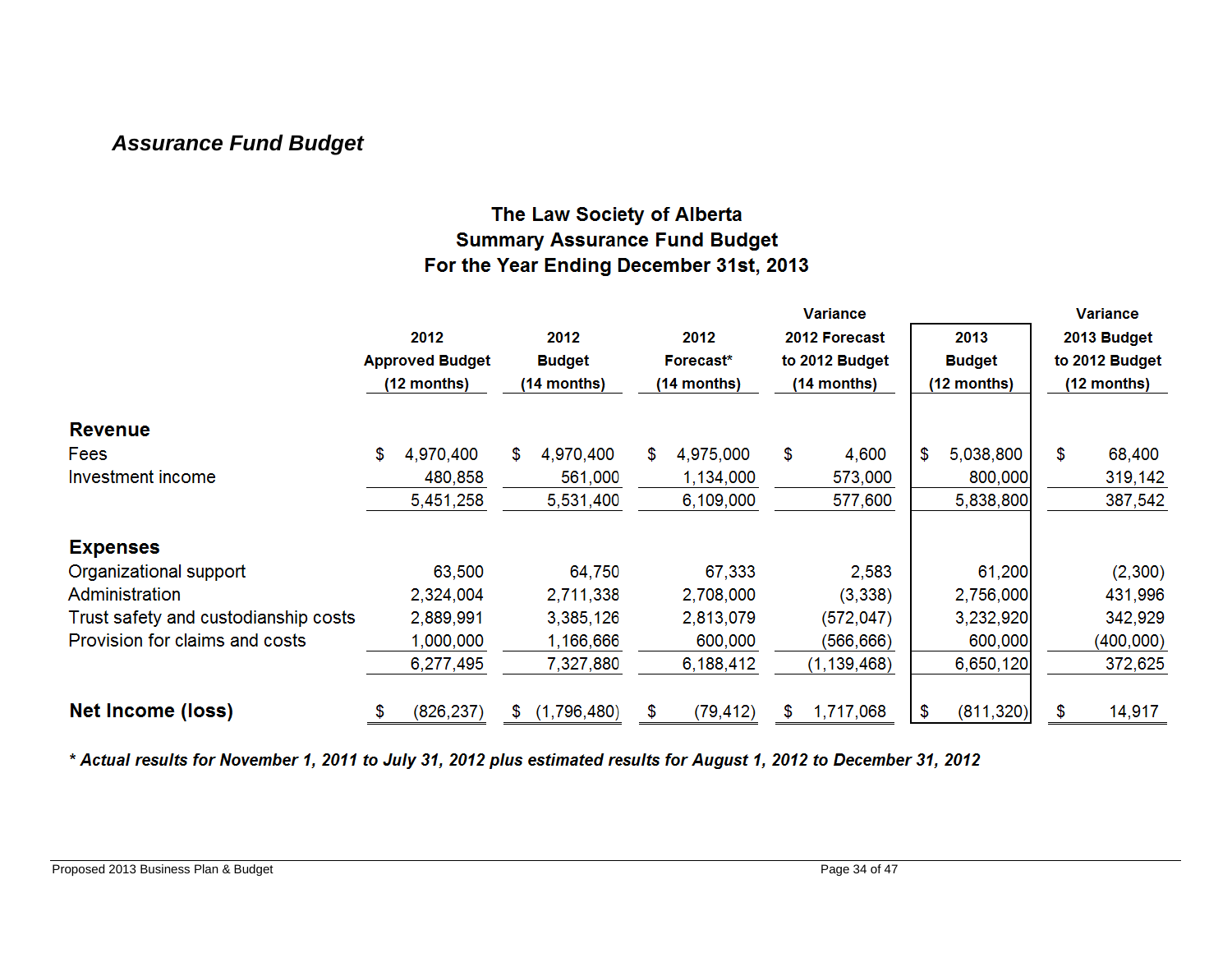### *Viscount Bennett Fund Budget*

### The Law Society of Alberta **Summary Viscount Bennett Fund Budget** For the Year Ending December 31st, 2013

|                        |                        |               | <b>Variance</b> |               |                |               |             |                |
|------------------------|------------------------|---------------|-----------------|---------------|----------------|---------------|-------------|----------------|
|                        | 2012                   | 2012          | 2012            | 2012 Forecast | 2013           |               | 2013 Budget |                |
|                        | <b>Approved Budget</b> | <b>Budget</b> |                 | Forecast*     | to 2012 Budget | <b>Budget</b> |             | to 2012 Budget |
|                        | $(12$ months)          | (14 months)   |                 | $(14$ months) | $(14$ months)  | (12 months)   |             | $(12$ months)  |
| <b>Revenue</b>         |                        |               |                 |               |                |               |             |                |
| Investment income      | \$<br>41,144           | \$<br>48,000  | \$              | 85,600        | \$<br>37,600   | \$<br>73,000  | \$          | 31,856         |
| <b>Expenses</b>        |                        |               |                 |               |                |               |             |                |
| Organizational support | 3,886                  | 4,000         |                 | 5,600         | 1,600          | 4,000         |             | 114            |
| Scholarships           | 40,000                 | 40,000        |                 | 20,000        | (20,000)       | 60,000        |             | 20,000         |
|                        | 43,886                 | 44,000        |                 | 25,600        | (18, 400)      | 64,000        |             | 20,114         |
| Net Income (loss)      | \$<br>2,742)           | \$<br>4,000   | \$              | 60,000        | \$<br>56,000   | \$<br>9,000   |             | 11,742         |

\* Actual results for November 1, 2011 to July 31, 2012 plus estimated results for August 1, 2012 to December 31, 2012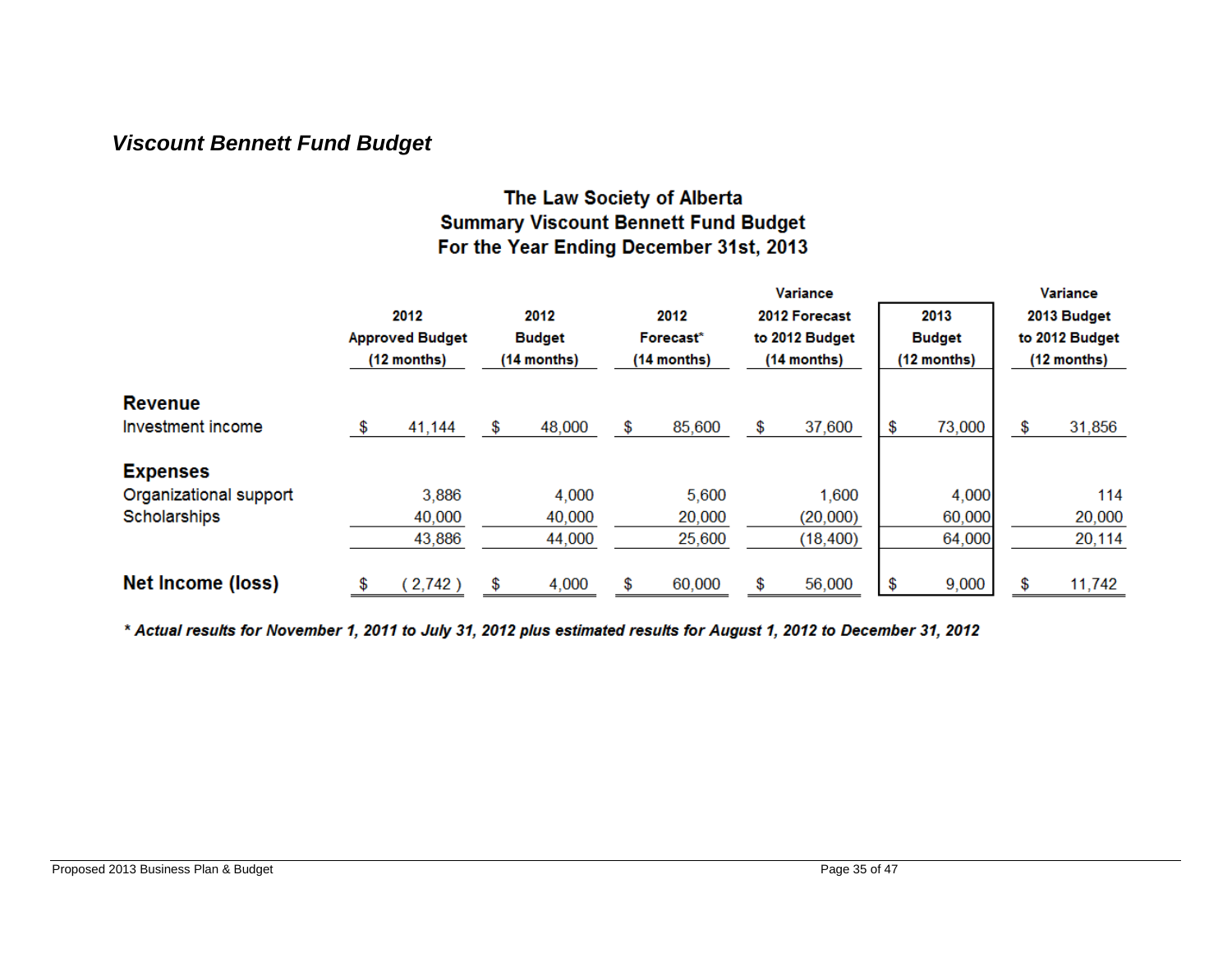## **Appendix 1 - Target Fund Balances**

#### **General Fund**

At the end of any given fiscal period, the balance in the General Fund represents the difference between our assets and liabilities in the fund. This amount is basically the accumulated sum of the fund's earnings in excess of expenses from the inception of the Law Society. Consequently, we often refer to this balance as the "accumulated surplus". By way of example, the balance in the fund at our last fiscal year ended October 31, 2011 is broken down as follows:

| <b>Current assets (mostly cash)</b><br>\$4,315,000                     |             |  |  |  |  |  |  |  |  |  |  |  |  |
|------------------------------------------------------------------------|-------------|--|--|--|--|--|--|--|--|--|--|--|--|
| Capital assets (furniture, computers<br>and<br>leasehold improvements) | \$1,985,000 |  |  |  |  |  |  |  |  |  |  |  |  |
| (\$971,000)<br>Current liabilities (mostly trade payables)             |             |  |  |  |  |  |  |  |  |  |  |  |  |
| Long-term liabilities                                                  | (\$992,000) |  |  |  |  |  |  |  |  |  |  |  |  |
|                                                                        |             |  |  |  |  |  |  |  |  |  |  |  |  |
| Fund balance (the net of the above amounts)                            | \$4,337,000 |  |  |  |  |  |  |  |  |  |  |  |  |

Essentially, the amount in the fund balance is the financial resources available to sustain the operations of the General Fund into the future. This amount will increase (or decrease) based on the net operating results of the General Fund (revenues less expenses).

For planning and budgeting purposes it is important to get a sense of the target fund balance we need to keep in reserve. If the fund (or accumulated surplus) balance gets too low we risk being unable to adequately fund our operations without raising lawyer fees too dramatically or being forced to borrow operating funds from external sources. Alternatively, if the fund balance accumulates to too high a level, we are likely charging lawyers unnecessarily excessive fees and/or we are not spending enough to get all of our regulatory work done.

We need to establish a target fund balance threshold or range in case of unusual circumstances or emergencies. If, for some reason, our sources of cash declined dramatically, how much would we need in our accumulated surplus to keep the organization going until such time that additional cash flow could be secured? Obviously, this is a very hypothetical and subjective exercise. However, the analysis below is an attempt at quantifying a recommended (or target) balance for the General Fund.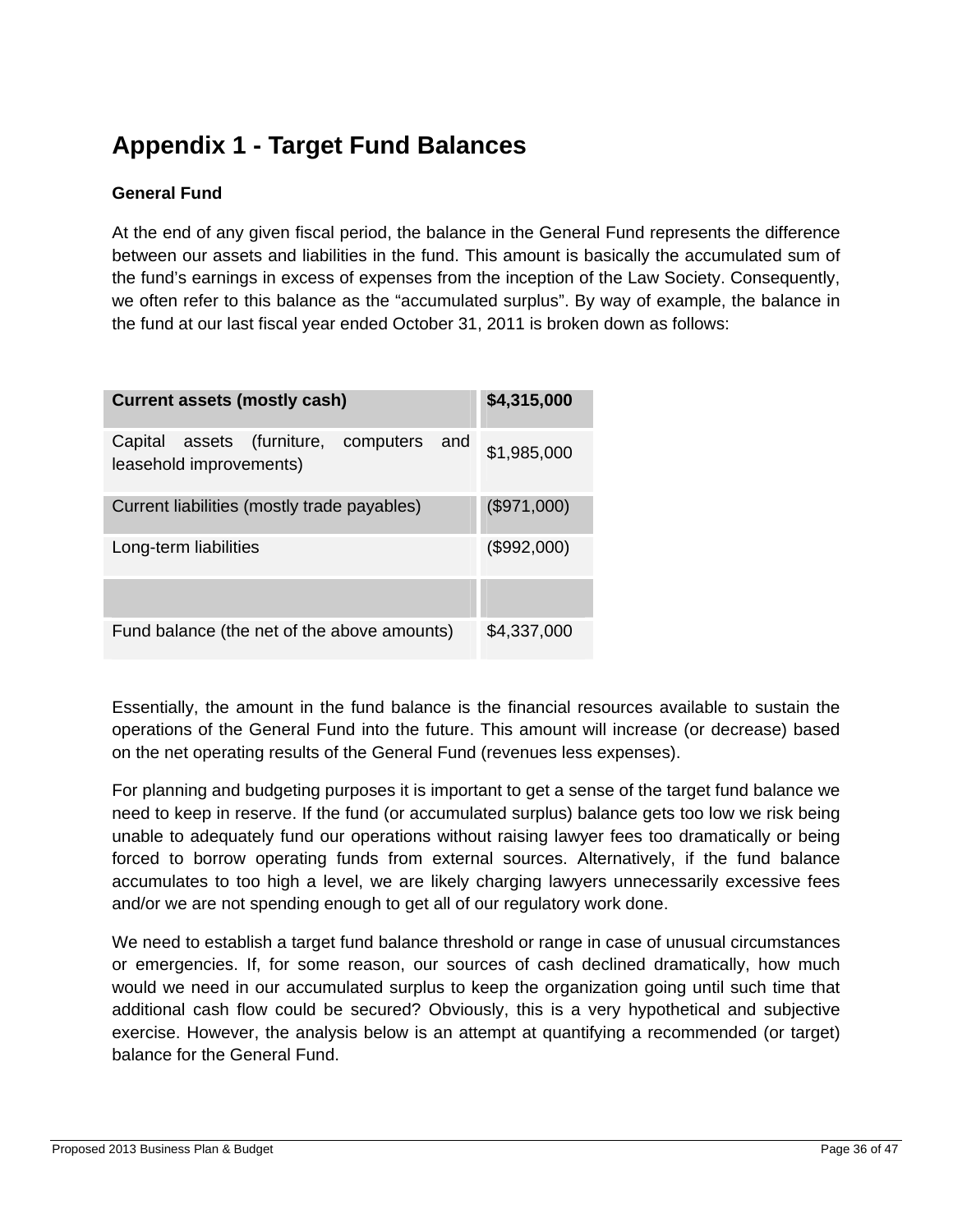The first issue to consider is what circumstances would cause our cash flow to decline to the point that we would need to rely on our accumulated surplus (or fund balance) to adequately fund our operations. While highly unlikely, the following hypothetical situations could occur:

- The Law Society suffers a significant employee theft in excess of our insured amount of \$500K.
- We make a large unbudgeted expenditure without considering the impact on our cash flow.
- The economy crashes, resulting in a severe decline in the collectability of lawyer fees.
- We have an unusually large increase in our budgeted expenditures that require additional cash resources between the end of our fiscal year (December 31) and the beginning of the next fee billing cycle (March 15).

Under one or more of these scenarios, what amount should we have in the accumulated surplus balance to feel comfortable that the Law Society can continue operations until adequate cash flow is generated? In general, we would need financial resources for the following things:

- Operations;
- Significant planned special projects; and
- Contingencies (or unexpected expenditures).

#### *Operations***:**

Operating expenses include recurring expenditures like wages, rent, contract services and supplies required for the normal and planned operation of General Fund activities. Our monthly operating cash flow requirements can be estimated by looking at our budgeted operating expenses for the coming year. If we were to run out of operating cash resources, the issue then becomes how long it would take us to get approval to issue a special levy on Alberta lawyers and then collect it. It would be this period of time for which we would need cash to fund our operations. In such an unusual situation, we estimate it would take about one to two months to generate sufficient cash flow from a special assessment. Consequently, we would need about 10% to 15% of our annual operating expenditure budget to see us through.

#### *Special projects:*

These are non-recurring activities outside the scope of our normal, recurring operations. The  $2007$  100<sup>th</sup> Anniversary project and our recent work in response to the legal aid issue are good examples of this type of non-recurring activity/expenditure.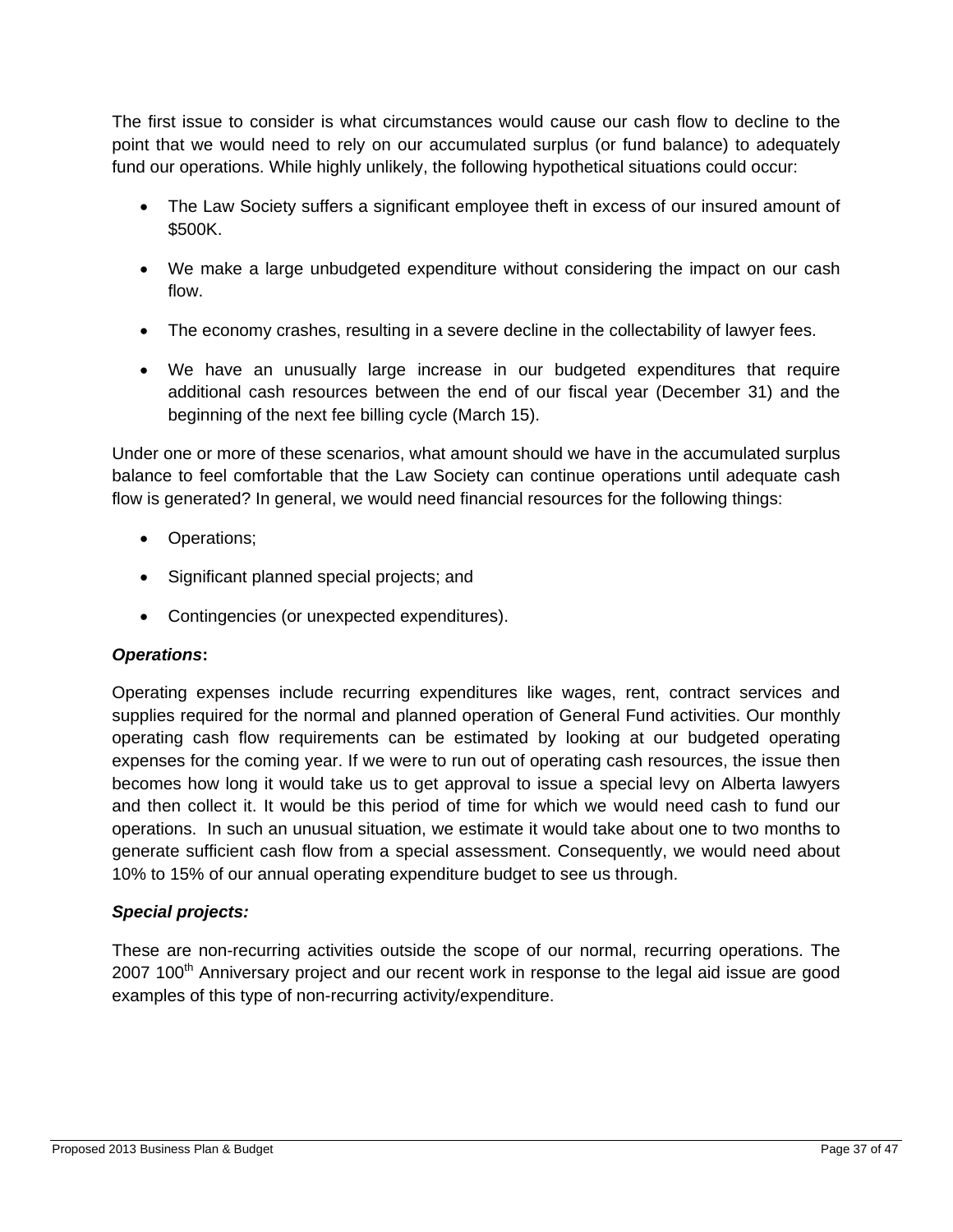#### *Contingencies:*

Contingencies are significant expenditures that we cannot plan for and are very difficult to predict both in terms of amount and probability of occurrence. Such contingencies could take the form of a civil matter that creates a large unplanned liability that needs to be settled. Another example would be a complicated and expensive conduct matter that needs to be dealt with during the current budget cycle. There can be situations where Assurance Fund claims need to be settled before the adjudicative process can be applied. Such claims would have to be paid through the General Fund as the Assurance Fund cannot issue settlement payments. It is very difficult to quantify the potential financial impact of such contingencies, but they could likely range between \$500K and \$1 million.

#### *Target General Fund Balance*

Based on the above analysis, the Law Society should maintain the General Fund (or the accumulated surplus) in the following range:

| The amount invested in capital assets | \$1,700,000                |
|---------------------------------------|----------------------------|
| Operating cash flow                   | \$1,500,000 to \$2,000,000 |
| Special projects                      | \$200,000                  |
| Contingencies                         | \$500,000 to \$1,000,000   |
| <b>Target General Fund balance</b>    | \$3,900,000 to \$4,900,000 |

As illustrated in Appendix 4, this draft General Fund budget places the anticipated fund balance just above the low end of the range indicated above (\$4,130,000). Appendix 5 provides an analysis of how the General Fund balance is affected by changes in the practice fee.

#### **Assurance Fund**

The Assurance Fund finances a significant portion of our Trust Safety operations, as well as custodianships and the processing and paying of Assurance Fund claims. Trust Safety and custodianships are funded as programs and are relatively stable.

Claims against the Assurance Fund are funded in a manner similar to the funding of an insurance program: we use a consulting actuary to provide advice about how much money to put aside to fund claims and that advice is incorporated into the budget. The structure of the fund of money to pay claims is this:

| First \$1.5 million    | <b>Law Society</b> |
|------------------------|--------------------|
| \$1.5 - \$11.5 Million | Bond               |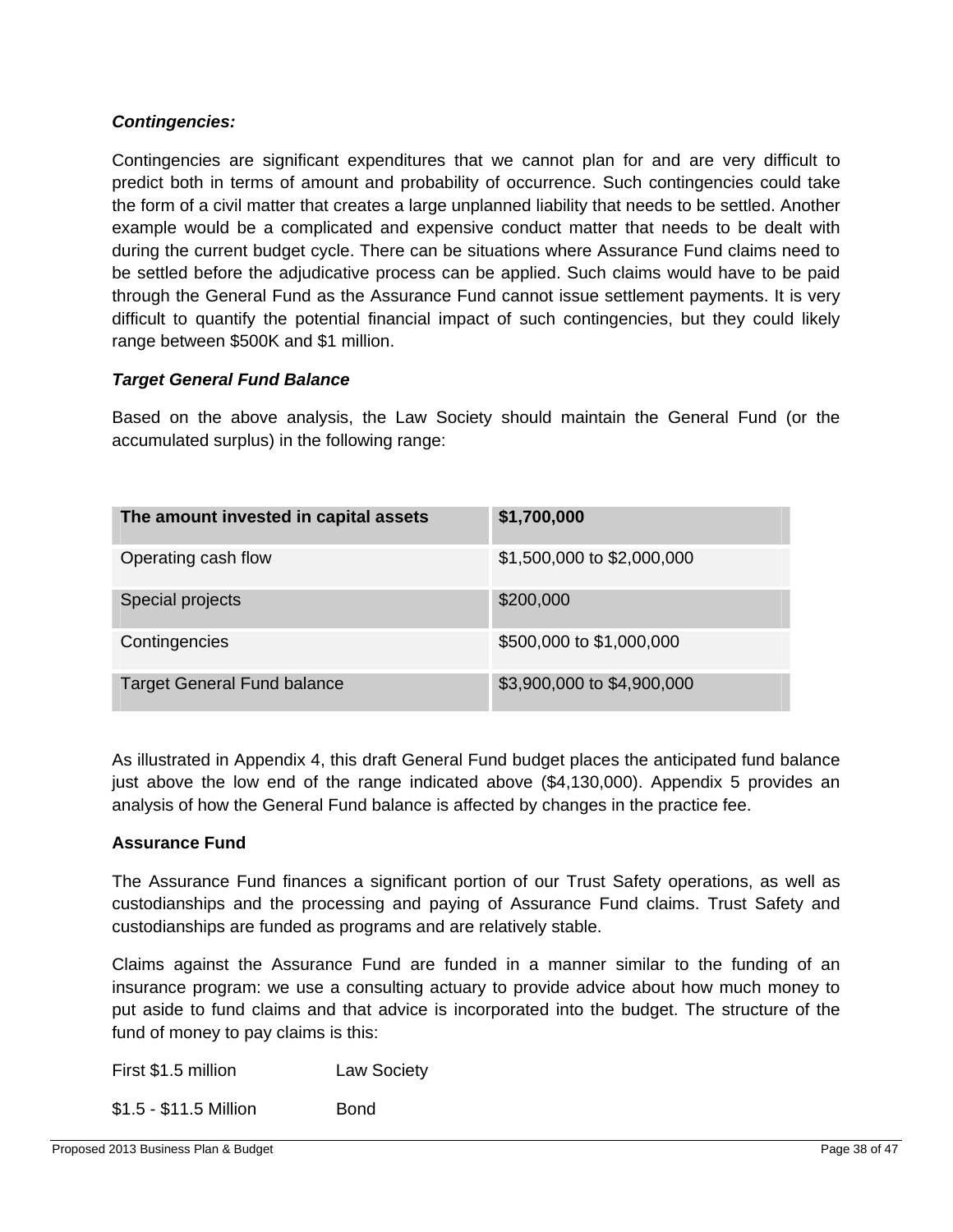More than \$11.5 million Law Society

The bond operates somewhat like insurance. We purchase the bond and then make claims against it if claims are made against the Fund.

As indicated in Appendix 4, the projected Assurance Fund (or contingency reserve) balance is \$6,534,000. This represents the financial resources available in the Assurance Fund for contingencies after taking into account our estimated liability for claims and costs (the net claims reserve). Appendix 5 provides an analysis of how the Assurance Fund balance is affected by changes in the levy.

The risk that we would need to utilize a significant portion of the Assurance Fund contingency reserve relate to the following circumstances:

- There is a catastrophic loss that puts us over the \$10 million insured level covered by our indemnity bond.
- We incur extraordinary investigation costs to deal with trust defalcations.
- There are additional major related claims that come to light after the year in which the initial claim was covered by our indemnity bond. Such subsequent claims may not be covered by our bond.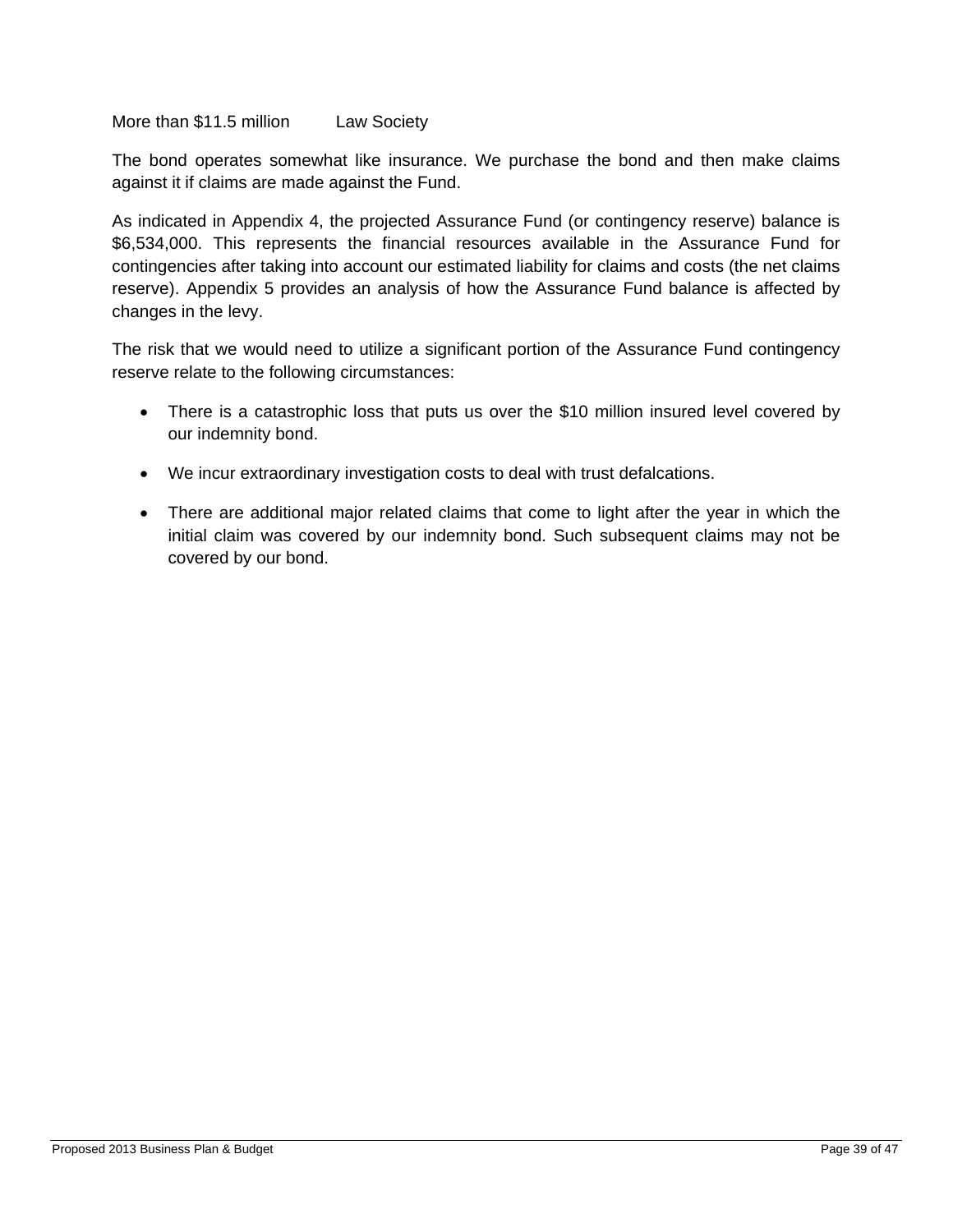## **Appendix 2 – Capital Budget**

#### **The Law Society of Alberta Capital Budget For the Year Ending December 31, 2013**

|                                     |               |     | Budget 2013 Forecast 2012 Budget 2012 |     |         |
|-------------------------------------|---------------|-----|---------------------------------------|-----|---------|
| <b>Furniture and equipment</b>      |               |     |                                       |     |         |
| Edmonton office                     | \$<br>15,000  | -\$ | 33,000                                | -\$ | 44,000  |
| Calgary office                      | 35,000        |     | 109,000                               |     | 130,000 |
| Document production equipment lease | 65,000        |     | 59,000                                |     |         |
|                                     | 115,000       |     | 201,000                               |     | 174,000 |
|                                     |               |     |                                       |     |         |
| <b>Computer equipment</b>           |               |     |                                       |     |         |
| Software                            | 10,000        |     | 65,000                                |     | 50,000  |
| Desktop refresh                     | 75,000        |     | 18,000                                |     | 10,000  |
| Network servers                     | 182,000       |     | 47,000                                |     | 175,000 |
| Telephone system                    |               |     | 8,000                                 |     | 25,000  |
| Business intelligence & reporting   | 112,000       |     |                                       |     |         |
| Application development             | 25,000        |     |                                       |     |         |
| Video conference equipment          |               |     | 124,000                               |     | 125,000 |
| External website enhancements       |               |     |                                       |     | 50,000  |
| Membership database upgrade project | 324,000       |     | 226,000                               |     | 80,000  |
|                                     | 728,000       |     | 488,000                               |     | 515,000 |
|                                     |               |     |                                       |     |         |
| <b>Leasehold improvements</b>       |               |     |                                       |     |         |
| Calgary office                      |               |     | 55,000                                |     | 100,000 |
|                                     | \$<br>843,000 | \$  | 744,000                               | S   | 789,000 |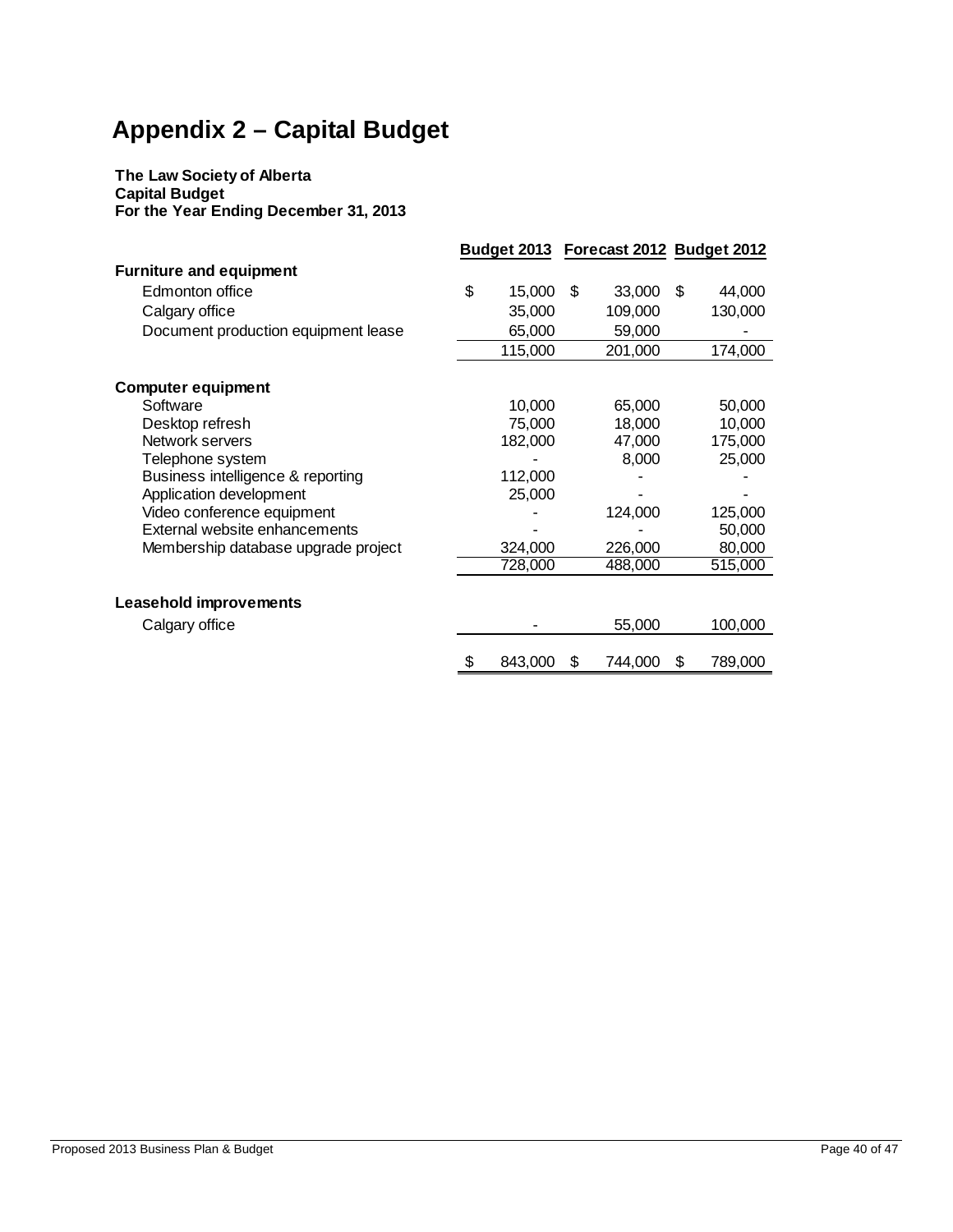## **Appendix 3 – Historical Fee Comparison**



#### Proposed 2013 Business Plan & Budget Page 41 of 47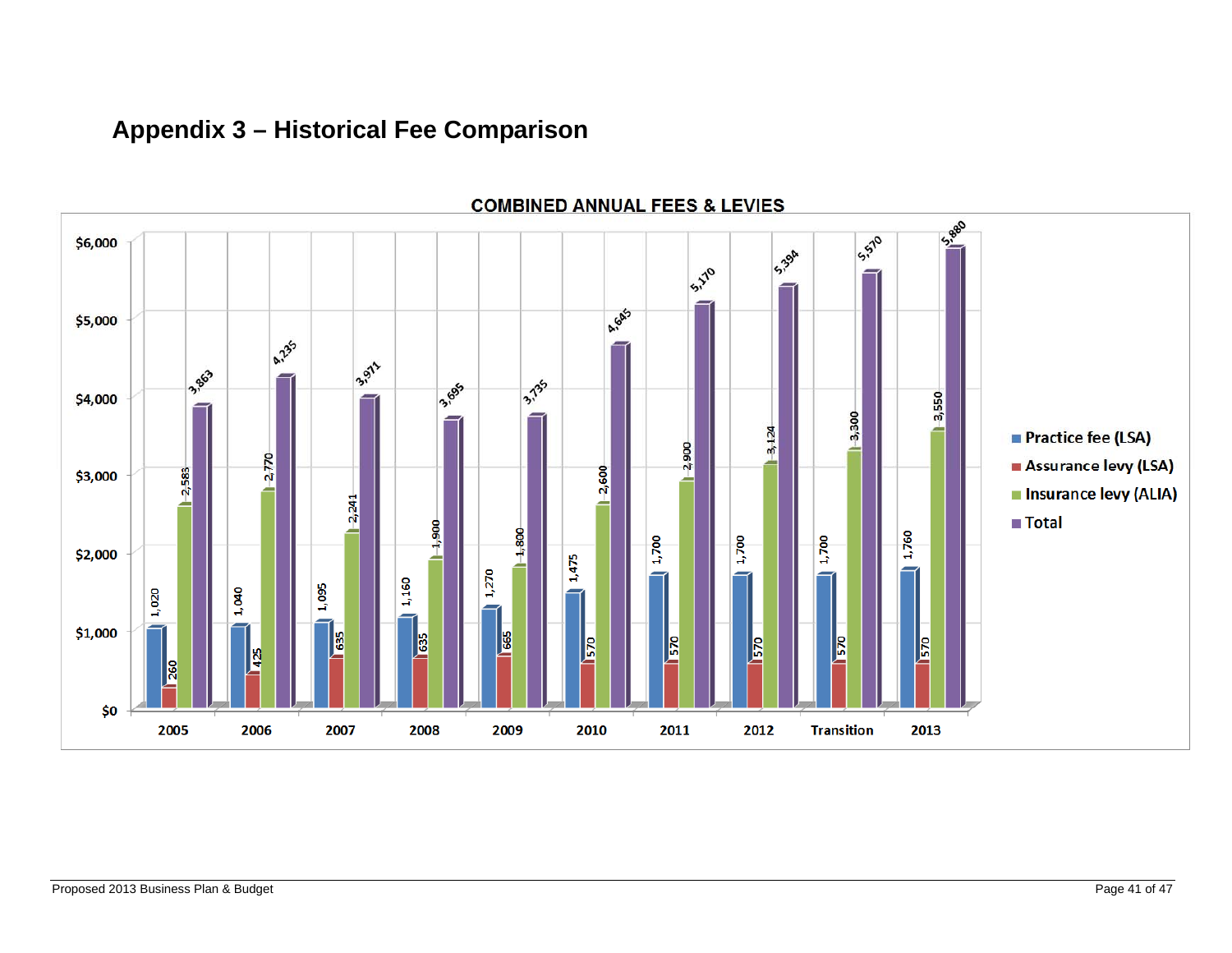## **Appendix 4 – Fund Balance Analysis**

## The Law Society of Alberta **Historical Fund Balances** October 31st  $(000s)$

| <b>GENERAL FUND</b>              | <b>Budget</b>    |      | <b>Forecast</b><br>Dec 31, 2013 Dec 31, 2012 |      | 2011  | 2010             | 2009        | 2008  |  |  |
|----------------------------------|------------------|------|----------------------------------------------|------|-------|------------------|-------------|-------|--|--|
| Fund balance - beginning of year | \$<br>$3,768$ \$ |      | 4,337                                        | - \$ | 3,684 | \$<br>$3,094$ \$ | $4,835$ \$  | 5,184 |  |  |
| Net income (loss) for the year   | 362              |      | (569)                                        |      | 652   | 591              | (1, 742)    | (349) |  |  |
| Fund balance - end of year       | 4,130            | - \$ | 3,768                                        | S    | 4,337 | 3,684            | \$<br>3,094 | 4,835 |  |  |

| <b>ASSURANCE FUND</b>            | <b>Budget</b> |      | <b>Forecast</b><br>Dec 31, 2013 Dec 31, 2012 |      | 2011       |   | 2010       | 2009       | 2008  |
|----------------------------------|---------------|------|----------------------------------------------|------|------------|---|------------|------------|-------|
|                                  |               |      |                                              |      |            |   |            |            |       |
| Fund balance - beginning of year | \$<br>7.346   | - \$ | 7,425                                        | - \$ | $7,341$ \$ |   | $7,875$ \$ | $6,890$ \$ | 6,054 |
| Net income (loss) for the year   | (811)         |      | (79)                                         |      | 84         |   | (534)      | 985        | 837   |
| Fund balance - end of year       | 6,534         |      | 7.346                                        |      | 7,425      | S | 7.341      | 7,875      | 6,890 |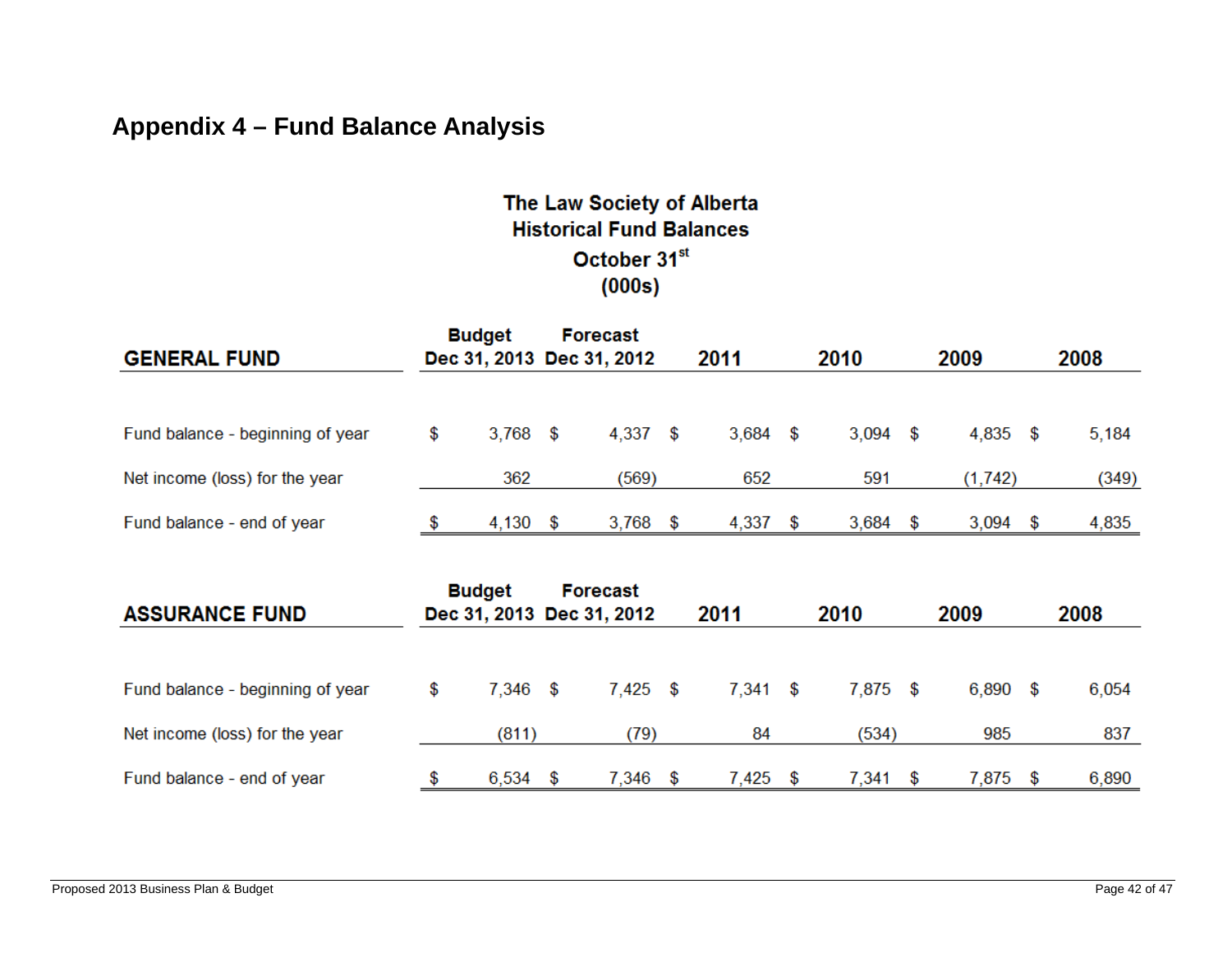## **Appendix 5 – Assurance Fund Reserve Summary**

## **The Law Society of Alberta Assurance Fund Reserve Summary**

**October 31st**

|                                         |    | 2011            | 2010       |  | 2009              |  | 2008       |      | 2007  | 2006             | 2005 |         | 2004     |            | 2003 |       |
|-----------------------------------------|----|-----------------|------------|--|-------------------|--|------------|------|-------|------------------|------|---------|----------|------------|------|-------|
|                                         |    |                 |            |  |                   |  |            |      |       |                  |      |         |          |            |      |       |
| Net Reserve - Beginning of Year (000's) | S. | $5.693$ \$      |            |  | 4,185 \$ 2,760 \$ |  | $3,292$ \$ |      | 2,975 | \$<br>$3,335$ \$ |      | 2,937   | <b>S</b> | $2,216$ \$ |      | 683   |
| Less: Claims Paid                       |    | (605)           | (45)       |  | (101)             |  | (321)      |      | (201) | (853)            |      | (1,531) |          | (48)       |      | $\,$  |
| Add: Current Provision                  |    | 314             | 1.553      |  | 1.526             |  | (211)      |      | 518   | 493              |      | 1.929   |          | 769        |      | 1,533 |
| Net Reserve - End of Year               | S. | $5.402 \quad $$ | $5,693$ \$ |  | 4,185 \$          |  | 2,760      | - \$ | 3,292 | \$<br>2,975      | \$   | 3,335   | S.       | 2,937      | S.   | 2.216 |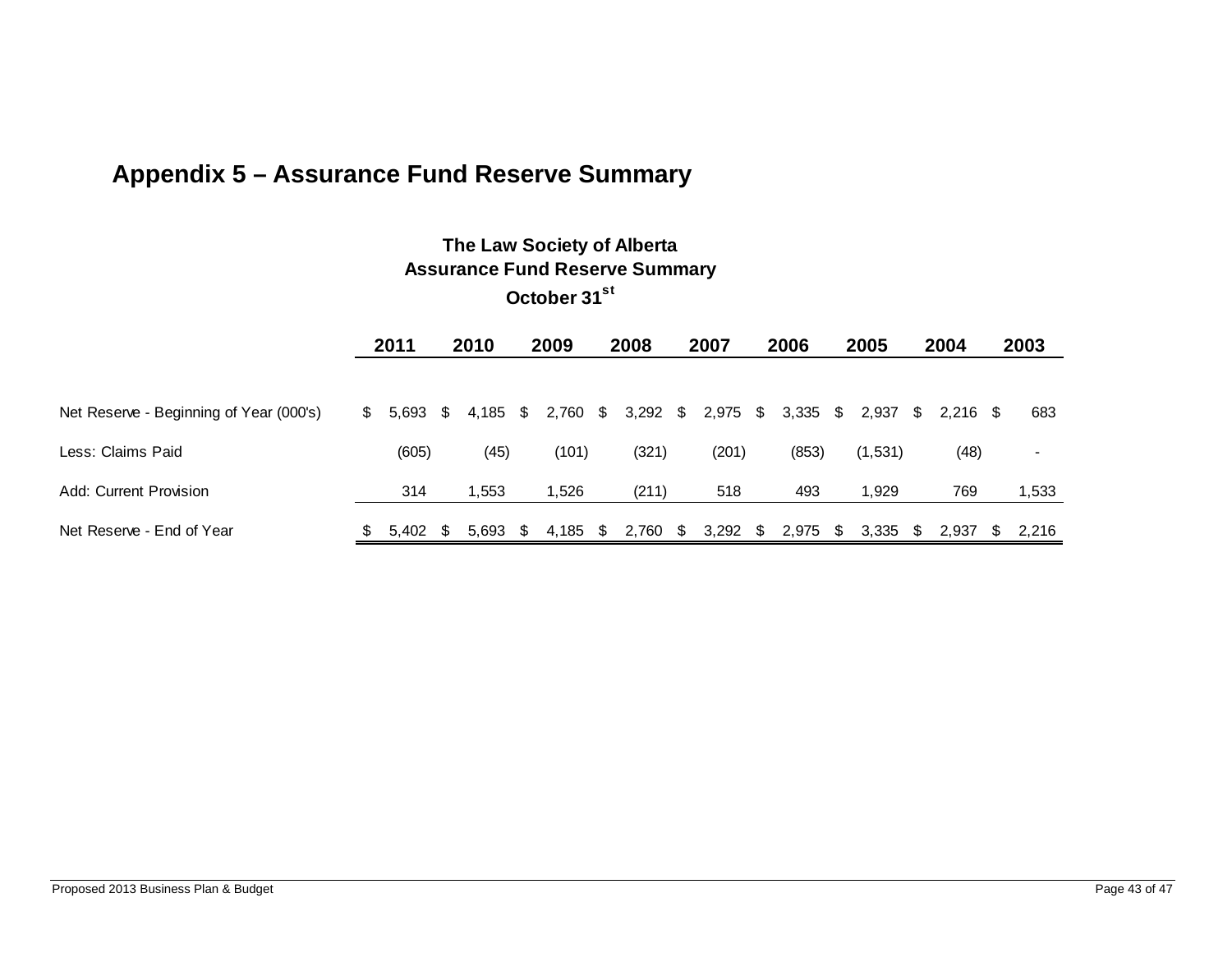## **Appendix 6 – Active Membership Growth Analysis**



The Law Society of Alberta **Membership Growth Rate - Active Members** Budget 2013

|                                                          | 2003  | 2004  | 2005  | 2006  | 2007  | 2008                                      | 2009  | 2010    | 2011  | 2012  |
|----------------------------------------------------------|-------|-------|-------|-------|-------|-------------------------------------------|-------|---------|-------|-------|
| Jan                                                      | 7,002 | 7.347 | 7,553 | 7.713 | 7,963 | 8,150                                     | 8.334 | 8,455   | 8,625 | 8,746 |
| Feb                                                      | 7,019 | 7,359 | 7,564 | 7,705 | 7,957 | 8,153                                     | 8.334 | 8,452   | 8,624 | 8,752 |
| Mar                                                      | 7,039 | 7.362 | 7,558 | 7,703 | 7,947 | 8,137                                     | 8,304 | 8,437   | 8,611 | 8,723 |
| Apr                                                      | 7,060 | 7.257 | 7.421 | 7,624 | 7,829 | 7,979                                     | 8,145 | 8,303   | 8,455 | 8,628 |
| May                                                      | 7,078 | 7.268 | 7,428 | 7,636 | 7,841 | 7,993                                     | 8,149 | 8,308   | 8,462 | 8,625 |
| Jun                                                      | 7,089 | 7,299 | 7,438 | 7,651 | 7,855 | 8,007                                     | 8,160 | 8,310   | 8,468 | 8,641 |
| Jul                                                      | 7,117 | 7,319 | 7,446 | 7,669 | 7,853 | 8,005                                     | 8,162 | 8,316   | 8,465 | 8,642 |
| Aug                                                      | 7,199 | 7,370 | 7,500 | 7,712 | 7,883 | 8,051                                     | 8,226 | 8,378   | 8,524 | 8,696 |
| Sep                                                      | 7,253 | 7,439 | 7,593 | 7,840 | 7,992 | 8,188                                     | 8,344 | 8,506   | 8,638 | 8,727 |
| Oct                                                      | 7,279 | 7,491 | 7,644 | 7,893 | 8,063 | 8,275                                     | 8,414 | 8,578   | 8,697 |       |
| <b>Nov</b>                                               | 7,301 | 7,535 | 7.689 | 7,929 | 8,113 | 8,310                                     | 8.432 | 8.604   | 8,737 |       |
| <b>Dec</b>                                               | 7,329 | 7,553 | 7,710 | 7,958 | 8,137 | 8,329                                     | 8,445 | 8,619   | 8,753 |       |
| Average                                                  | 7,147 | 7,383 | 7,545 | 7,753 | 7,953 | 8,131                                     | 8,287 | 8,439   | 8,588 | 8,687 |
| Growth                                                   | 4.2%  | 3.3%  | 2.2%  | 2.7%  | 2.6%  | 2.2%                                      | 1.9%  | 1.8%    | 1.8%  | 1.1%  |
|                                                          |       |       |       |       |       | Average Growth Rate over last three years |       |         |       | 1.8%  |
| Projected Membership (Average 2012 x Average Growth Rate |       |       |       |       |       |                                           | 8.840 | members |       |       |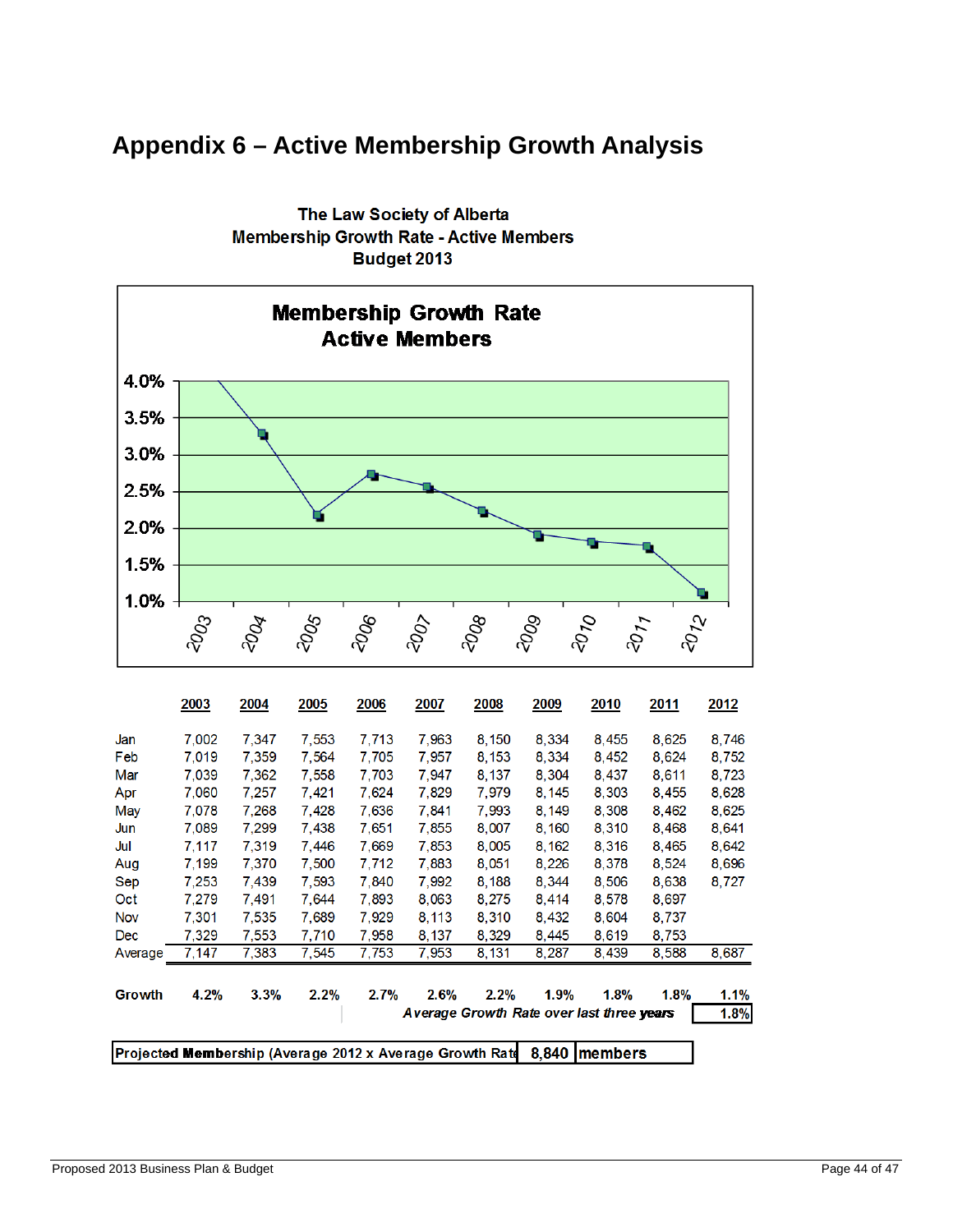## **Appendix 7 – Inactive Membership Growth Analysis**



The Law Society of Alberta **Membership Growth Rate - Inactive Budget 2013** 

|                                                                                   | 2003  | 2004  | <b>2005</b> | 2006  | 2007                                     | 2008  | 2009  | <b>2010</b> | <u>2011</u> | 2012  |  |
|-----------------------------------------------------------------------------------|-------|-------|-------------|-------|------------------------------------------|-------|-------|-------------|-------------|-------|--|
| Jan                                                                               | 1,499 | 1,670 | 1.661       | 1,699 | 1,711                                    | 1,784 | 1,795 | 1,956       | 1,894       | 2,003 |  |
| Feb                                                                               | 1,505 | 1,668 | 1,663       | 1,712 | 1,718                                    | 1,786 | 1,809 | 1,957       | 1,900       | 2,002 |  |
| Mar                                                                               | 1,513 | 1,680 | 1.674       | 1,725 | 1,744                                    | 1,806 | 1,845 | 1,970       | 1,908       | 2.030 |  |
| Apr                                                                               | 1,638 | 1,729 | 1,762       | 1,678 | 1,732                                    | 1,723 | 1,922 | 1,853       | 1,925       | 2.094 |  |
| May                                                                               | 1,646 | 1,649 | 1,665       | 1.680 | 1,733                                    | 1,731 | 1,927 | 1,852       | 1,927       | 2,024 |  |
| Jun                                                                               | 1,655 | 1,639 | 1.664       | 1.677 | 1,738                                    | 1,733 | 1.923 | 1,858       | 1.943       | 2,028 |  |
| Jul                                                                               | 1,672 | 1,651 | 1,686       | 1.689 | 1,744                                    | 1,750 | 1,935 | 1,873       | 1.964       | 2,047 |  |
| Aug                                                                               | 1,679 | 1,657 | 1,696       | 1,699 | 1,761                                    | 1.766 | 1,932 | 1,875       | 1,977       | 2.055 |  |
| Sep                                                                               | 1,679 | 1,661 | 1,700       | 1,697 | 1,767                                    | 1,778 | 1,944 | 1,884       | 1,978       | 2.058 |  |
| Oct                                                                               | 1,681 | 1,653 | 1,702       | 1,694 | 1,770                                    | 1,778 | 1,947 | 1,881       | 1,978       |       |  |
| Nov                                                                               | 1.673 | 1,656 | 1,698       | 1.695 | 1,778                                    | 1,778 | 1.952 | 1,885       | 1.979       |       |  |
| Dec                                                                               | 1.663 | 1,654 | 1.695       | 1.698 | 1,777                                    | 1,783 | 1,950 | 1,886       | 1,980       |       |  |
| Average                                                                           | 1,625 | 1,664 | 1,689       | 1.695 | 1,748                                    | 1,766 | 1,907 | 1,894       | 1,946       | 2,038 |  |
|                                                                                   |       |       |             |       |                                          |       |       |             |             |       |  |
| Growth                                                                            | 10.8% | 2.4%  | 1.5%        | 0.4%  | 3.1%                                     | 1.1%  | 7.9%  | $-0.7%$     | 2.7%        | 4.7%  |  |
|                                                                                   |       |       |             |       | Average Growth Rate over last five years |       |       |             |             | 3.2%  |  |
|                                                                                   |       |       |             |       |                                          |       |       |             |             |       |  |
| 2,100<br>Projected Inactive members (Average 2012 x Average Growth Rat<br>members |       |       |             |       |                                          |       |       |             |             |       |  |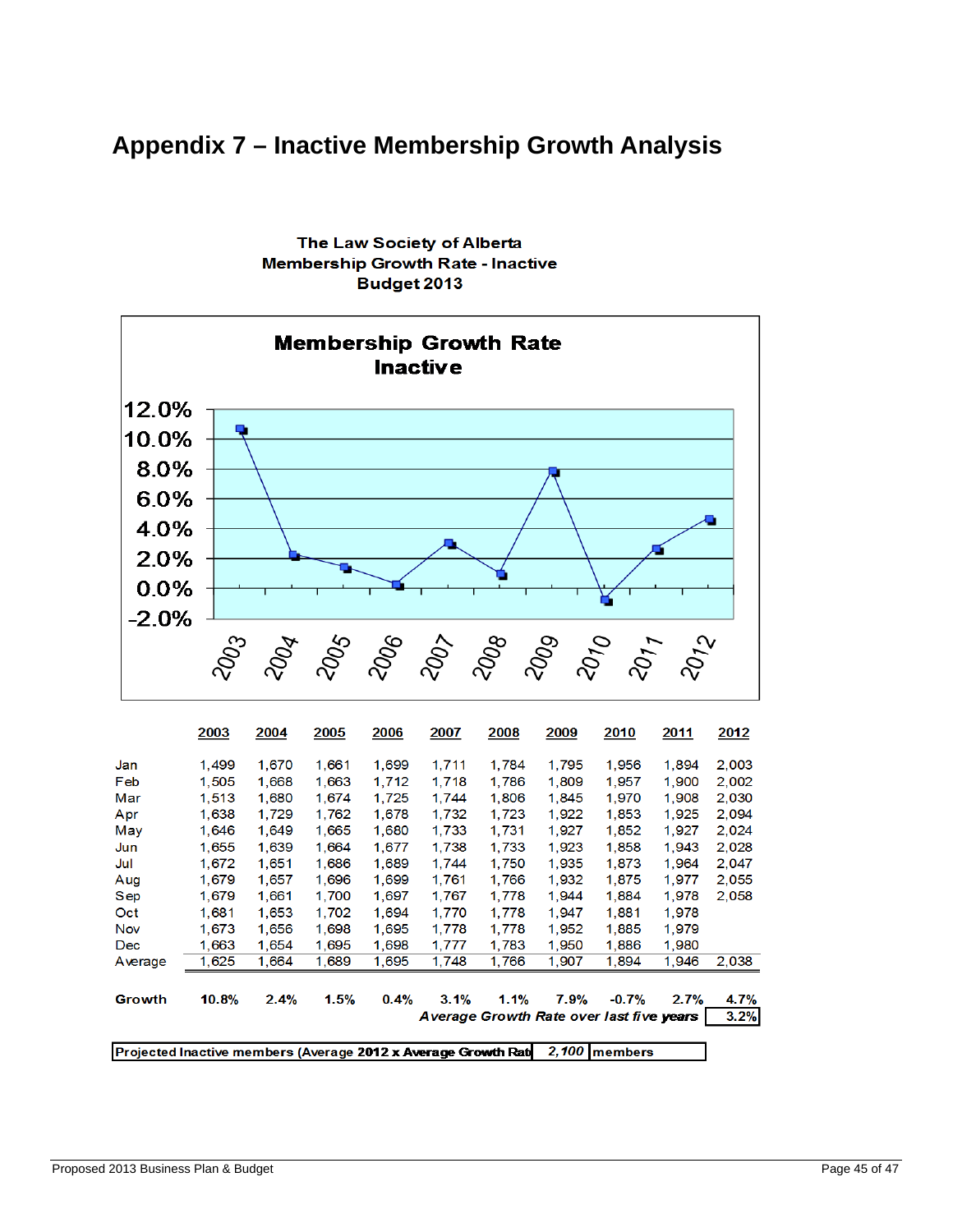## **Appendix 8 – Detailed Fee Schedule**

#### The Law Society of Alberta Fee Schedule January 1, 2013 to December 31, 2013

|                                                                                                  |      |            | <b>Budget</b> |                  | <b>Budget</b> |       | <b>Budget</b> |       |  |
|--------------------------------------------------------------------------------------------------|------|------------|---------------|------------------|---------------|-------|---------------|-------|--|
|                                                                                                  | 2013 |            |               | 2012             |               | 2011  |               | 2010  |  |
| <b>Annual Fees</b><br>Annual fee, active member (effective March 15, 2013)                       | \$   | 1.760      | S             | 1.700            | \$            | 1.700 | \$            | 1,475 |  |
| Annual fee, active member practising in Lloydminster, AB and SK (effective March 15, 2013)       | \$   | 880        | - \$          | 850              | Ŝ             | 850   | \$            | 738   |  |
| Annual fee, active member for pro bono services only (effective March 15, 2013)                  | \$   | 190S       |               | 180 <sup>1</sup> | \$            | 180   | \$            | 180   |  |
| Annual fee, inactive (effective March 15, 2013)                                                  | \$   | 190        | <b>S</b>      | 180              | S             | 180   | \$            | 180   |  |
| Assurance levy (effective March 15, 2013)                                                        |      |            |               | 570              | \$            | 570   | \$            | 570   |  |
| <b>Professional Corporation Fees</b>                                                             |      |            | - \$          |                  |               |       |               |       |  |
| Professional Corporation application fee                                                         | \$   | 380        | \$            | 370              | \$            | 360   | \$            | 360   |  |
| Professional Corporation annual renewal fee                                                      | \$   | 190        | £.            | 190              | £.            | 185   | \$            | 180   |  |
| <b>Limited Liability Partnership Fees</b>                                                        |      |            |               |                  |               |       |               |       |  |
| Limited Liability Partnership (LLP) registration fee (per partner)                               | \$   | 120        | \$            | 110              | \$            | 110   | \$            | 110   |  |
| Limited Liability Partnership (LLP) renewal fee (per partner)                                    | \$   | 60         | \$            | 50               | S             | 50    | S             | 50    |  |
| <b>Student Fees</b>                                                                              |      |            |               |                  |               |       |               |       |  |
| Application fee, Student (Section 40)                                                            | \$   | 175        | \$            | 160              | \$            | 160   | \$            | 160   |  |
| Admission fee, Student (Section 40)                                                              | \$   | 410        | \$            | 400              | \$            | 390   | \$            | 390   |  |
| Filing Assignment of Articles fee                                                                | \$   | 90         | S.            | 80               | S             | 80    | \$            | 80    |  |
| <b>Transfer Fees</b>                                                                             |      |            |               |                  |               |       |               |       |  |
| Transfer exam fee                                                                                | \$   | 1,150      | \$            | 1,130            | \$            | 1,110 | \$            | 1,100 |  |
| Application fee, Out of Province transfer                                                        | \$   | 210        | -\$           | 200              | \$            | 200   | \$            | 200   |  |
| Enrolment as a member, Out of Province transfer                                                  | \$   | 1,050      | s             | 1,030            | S             | 1,010 | s             | 1,000 |  |
| <b>Reinstatement Fees</b>                                                                        |      |            |               |                  |               |       |               |       |  |
| Reinstatement, suspended member                                                                  | \$   | 740        | -S            | 730              | \$            | 720   | s             | 710   |  |
| Reinstatement, retired Judge                                                                     | \$   | 550        | - \$          | 540              | \$            | 530   | \$            | 520   |  |
| Reinstatement, inactive member with matters open                                                 | \$   | 740        | <b>S</b>      | 730              | \$            | 720   | \$            | 710   |  |
| Reinstatement, inactive member with no matters open <sup>2</sup> (under 1 year inactive status)  | \$   | 200        | - \$          | 190              | \$            | 190   | \$            | 190   |  |
| Reinstatement, inactive member with no matters open <sup>3</sup> (under 3 years inactive status) | \$   | 340        | \$            | 330              | \$            | 330   | \$            | 330   |  |
| Reinstatement, inactive member with no matters open <sup>4</sup> (over 3 years inactive status)  | \$   | 550        | S             | 540              | S             | 530   | S             | 520   |  |
| Reinstatement, suspended for non-payment of fees - applies to inactive members who are           |      |            |               |                  |               |       |               |       |  |
| suspended and are reinstating to inactive status within 6 months of suspension                   | \$   | 200        | \$            | 190              | \$            | 190   | \$            | 190   |  |
| Reinstatement, resigned member                                                                   | \$   | $1,500$ \$ |               | 1,470            | -S            | 1,450 | \$            | 1.440 |  |
| Application for reinstatement, disbarred member                                                  | \$   | 7.470      | - \$          | 7,320            | \$            | 7,210 | \$            | 7.140 |  |
| Reinstatement exam fee                                                                           | \$   | 710        | \$            | 700              | S             | 690   | \$            | 680   |  |
| <b>Foreign Legal Consultant Fees</b>                                                             |      |            |               |                  |               |       |               |       |  |
| Foreign Legal Consultants initial permit                                                         | \$   | 740        | S             | 730              | \$            | 720   | \$            | 710   |  |
| Foreign Legal Consultants annual renewal                                                         | \$   | 150        | -S            | 140              | S             | 140   | \$            | 140   |  |
| <b>Document Fees</b>                                                                             |      |            |               |                  |               |       |               |       |  |
| Issuing a document                                                                               | \$   | 50         | s             | 40               | \$            | 40    | \$            | 40    |  |
| Items returned by the bank                                                                       | \$   | 40         | -S            | 25               | \$            | 25    | \$            | 25    |  |
| Certificate of Standing                                                                          | \$   | 120        | S             | 110              | \$            | 110   | \$            | 110   |  |
| Notarial Certificates (2 free certificates per year)                                             | \$   | 25         | s             | 20               | \$            | 20    | s             | 20    |  |